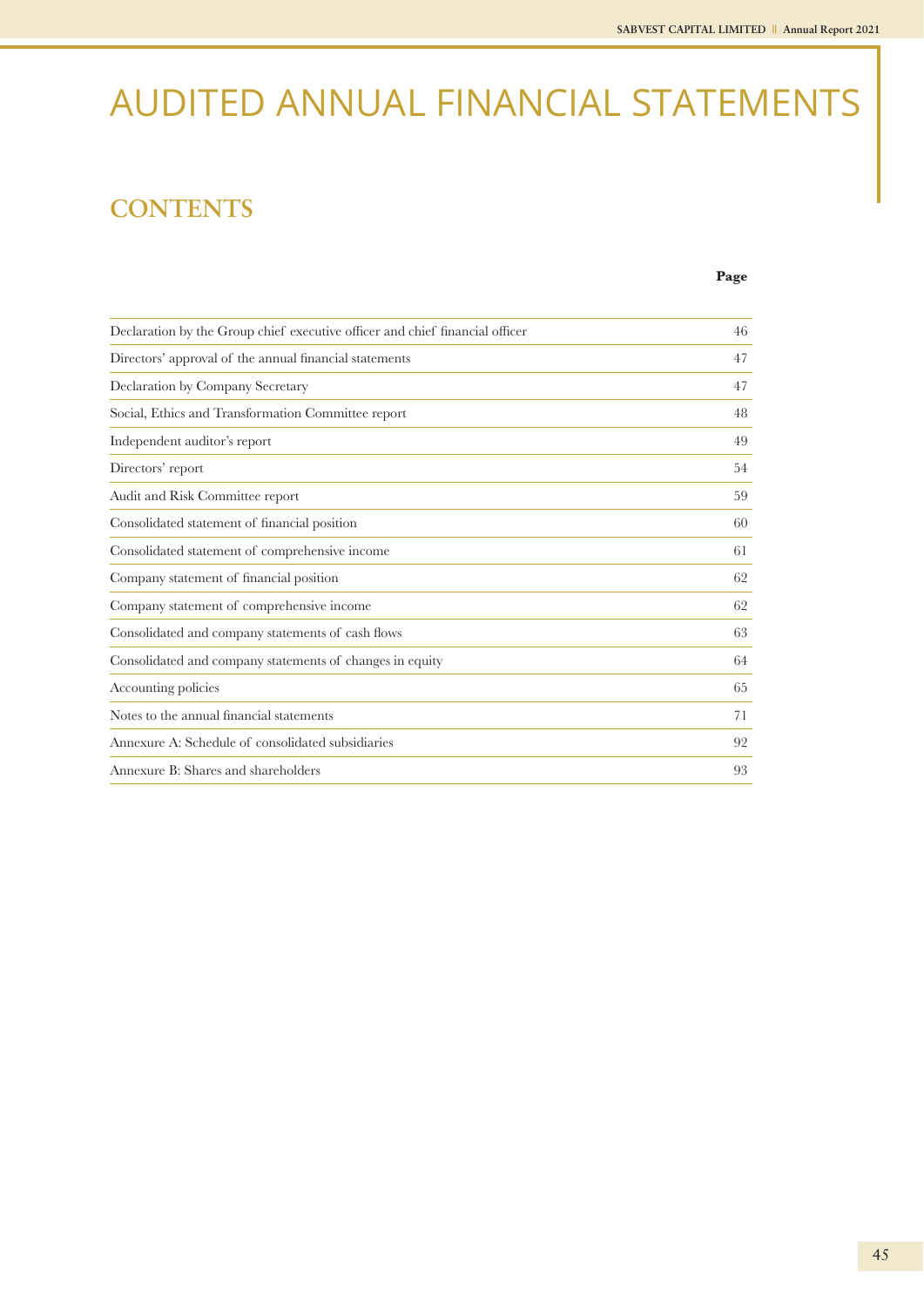continued

## **DECLARATION BY THE GROUP CHIEF EXECUTIVE OFFICER AND CHIEF FINANCIAL OFFICER**

The directors, whose names are stated below, hereby confirm that –

- (a) the annual financial statements set out on pages 47 to 93, fairly present in all material respects the financial position, financial performance and cash flows of the issuer in terms of IFRS;
- (b) no facts have been omitted or untrue statements made that would make the annual financial statements false or misleading;
- (c) internal financial controls have been put in place to ensure that material information relating to the issuer and its consolidated subsidiaries have been provided to effectively prepare the financial statements of the issuer; and
- (d) the internal financial controls are adequate and effective and can be relied upon in compiling the annual financial statements, having fulfilled our role and function within the combined assurance model pursuant to principle 15 of the King Code. Where we are not satisfied, we have disclosed to the audit committee and the auditors the deficiencies in design and operational effectiveness of the internal financial controls and any fraud that involves directors, and have taken the necessary remedial action.

Signed by the CEO and the CFO

lifealash

**CS Seabrooke R Pleaner** Sandton 16 March 2022

Mleaner

*Chief Executive Officer Chief Financial Officer*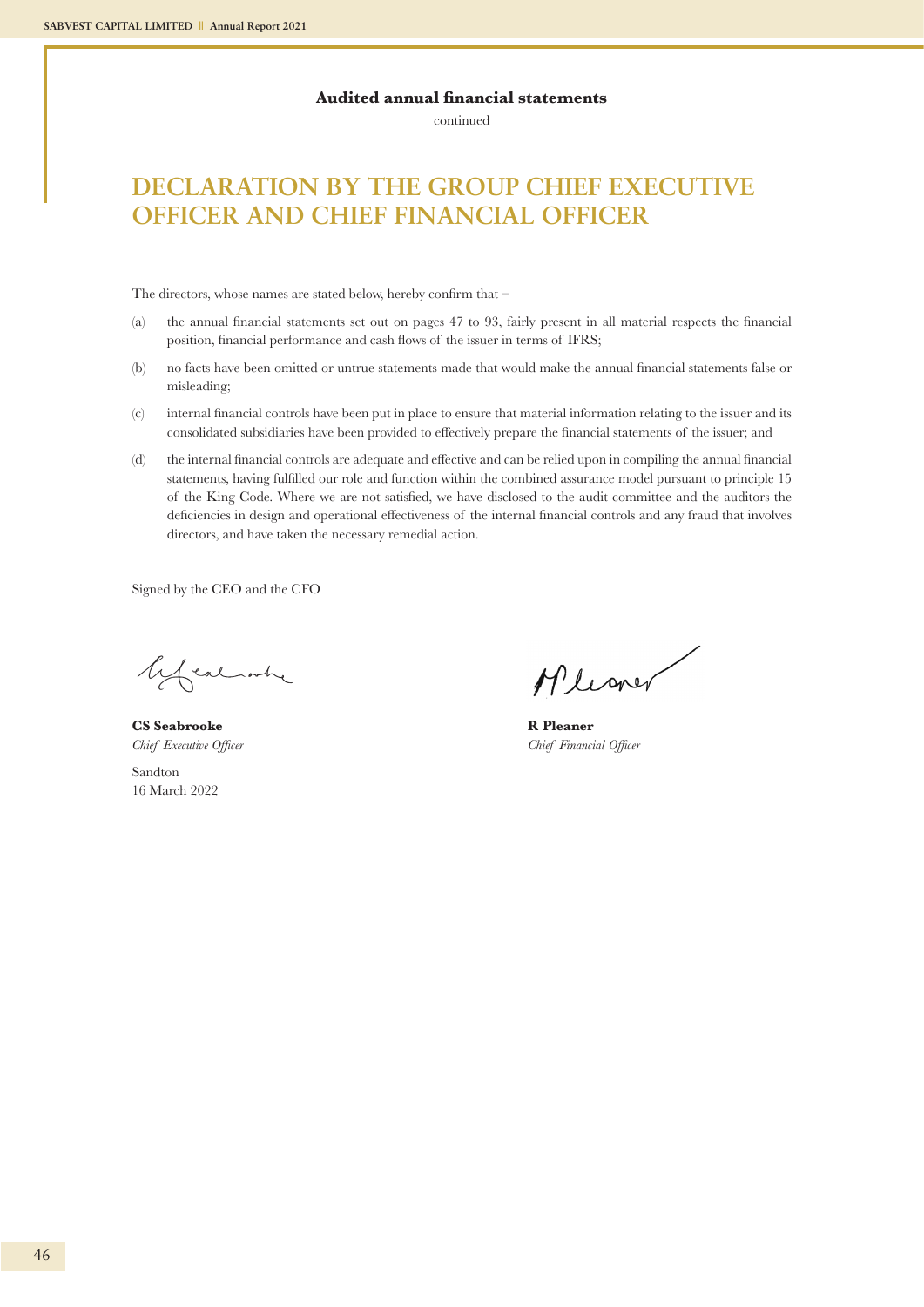continued

## **DIRECTORS' APPROVAL OF THE ANNUAL FINANCIAL STATEMENTS**

#### **To the shareholders of Sabvest Capital Limited**

The directors are responsible for selecting and adopting sound accounting practices, for maintaining an adequate and effective system of accounting records, for the safeguarding of assets and for developing and maintaining a system of internal control that, among other things, will ensure the preparation of financial statements that achieve fair presentation. After conducting appropriate procedures the directors are satisfied that the Company will be a going concern for the foreseeable future and have continued to adopt the going concern basis in preparing the financial statements.

The directors of the Company are responsible for the preparation and integrity of the annual financial statements and related financial information included in this report. The financial statements have been prepared in accordance with International Financial Reporting Standards ("IFRS"), the JSE Limited's Listings Requirements and the requirements of the Companies Act, No. 71 of 2008. It is the responsibility of the independent auditors to report on the financial statements. Their report to the shareholders of the Company is set out on pages 49 to 52 of the annual financial statements. The financial statements incorporate full and responsible disclosure in line with the accounting philosophy of the Group. There is no reason to believe that the business will not continue as a going concern for the foreseeable future. These financial statements have been approved by the Board of Directors and are signed on its behalf by:

lifealate

**CS Seabrooke R Pleaner**

Sandton 16 March 2022

Mlioner

*Chief Executive Officer* Chief Financial Officer Chief Financial Officer

## **DECLARATION BY COMPANY SECRETARY**

The Secretary certifies that the Company has lodged with the Companies and Intellectual Property Registration Office all such returns as are required of a public company, in terms of the Companies Act, No 71 of 2008, and that all such returns are true, correct and up to date.

Miles

**Levitt Kirson Business Services (Pty) Ltd**  *Company Secretary*

Sandton 16 March 2022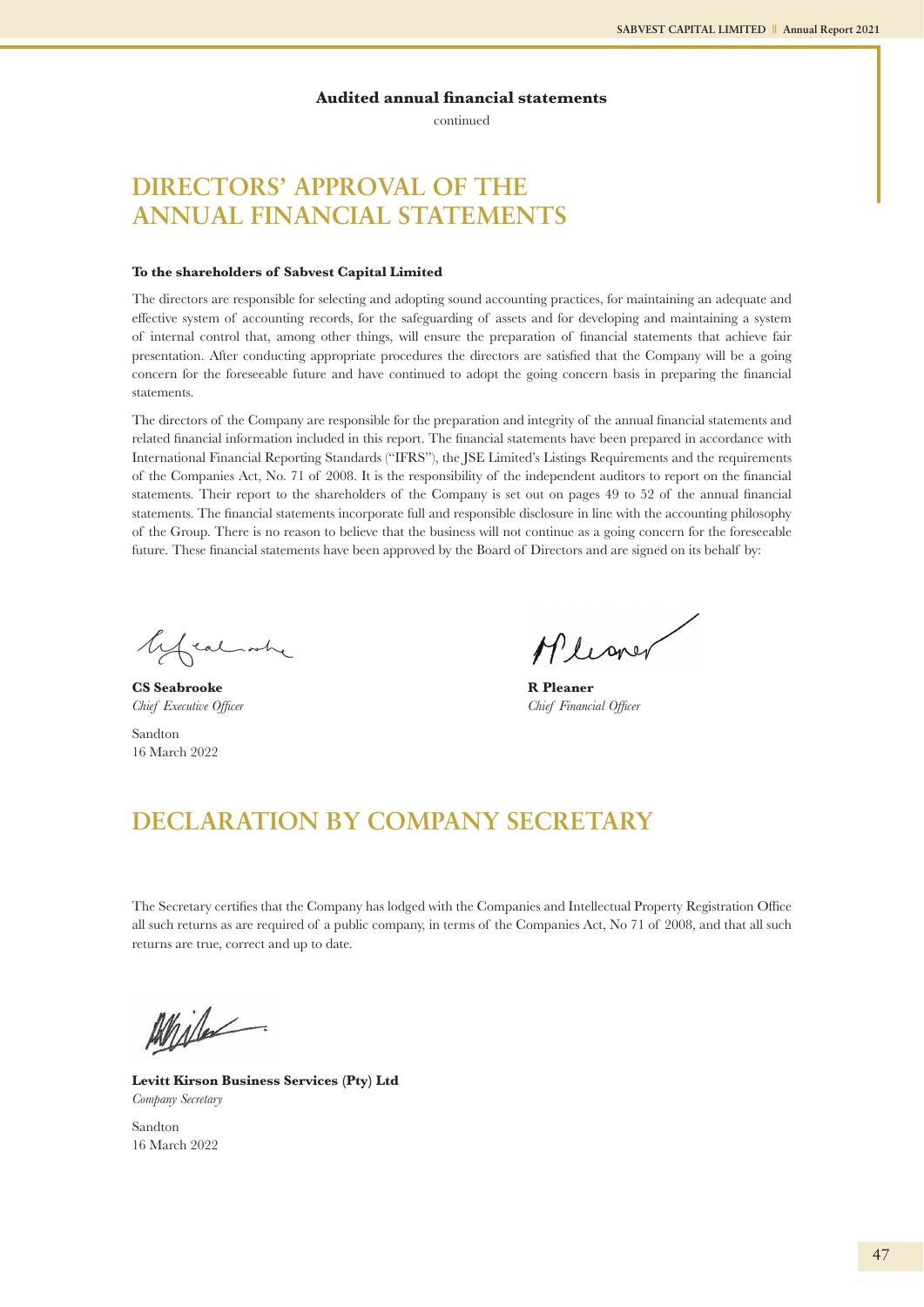continued

## **SOCIAL, ETHICS AND TRANSFORMATION COMMITTEE REPORT**

for the year ended 31 December 2021

The Committee reports that it has adopted appropriate formal terms of reference as its Charter, and has regulated its affairs in compliance with this Charter, and has discharged all of the responsibilities set out therein.

The Committee was established to assist the Board in ensuring that Sabvest Capital Limited ("Sabcap") is and remains a good and responsible corporate citizen, and to perform the statutory functions required of a Social, Ethics and Transformation Committee in terms of the Companies Act, No. 71 of 2008, ("the Companies Act").

The Group supports various initiatives and promotes responsible management in its investees to take account of their stakeholders' interests and social, environmental and corporate governance ("ESG") initiatives. Sabcap's own social responsibility initiatives were funded in an amount of R2,7 million in 2021 (2020: R3,3 million) and were primarily education related.

The Committee has established terms of reference and meets annually to review progress of any ESG initiatives across the Group and where relevant, to agree activities to support relevant programmes undertaken by portfolio companies.

The Committee monitors relevant legislation, other legal requirements and prevailing codes of best practice, specifically with regard to matters relating to social and economic development, good corporate citizenship, the environment, health and public safety, as well as labour and employment.

The Committee is satisfied that the Group's performance in the categories noted above and will continue to review, assess and report on these areas in the future.

**L Mthimunye** *Social, Ethics and Transformation Committee Chairman*

Sandton 16 March 2022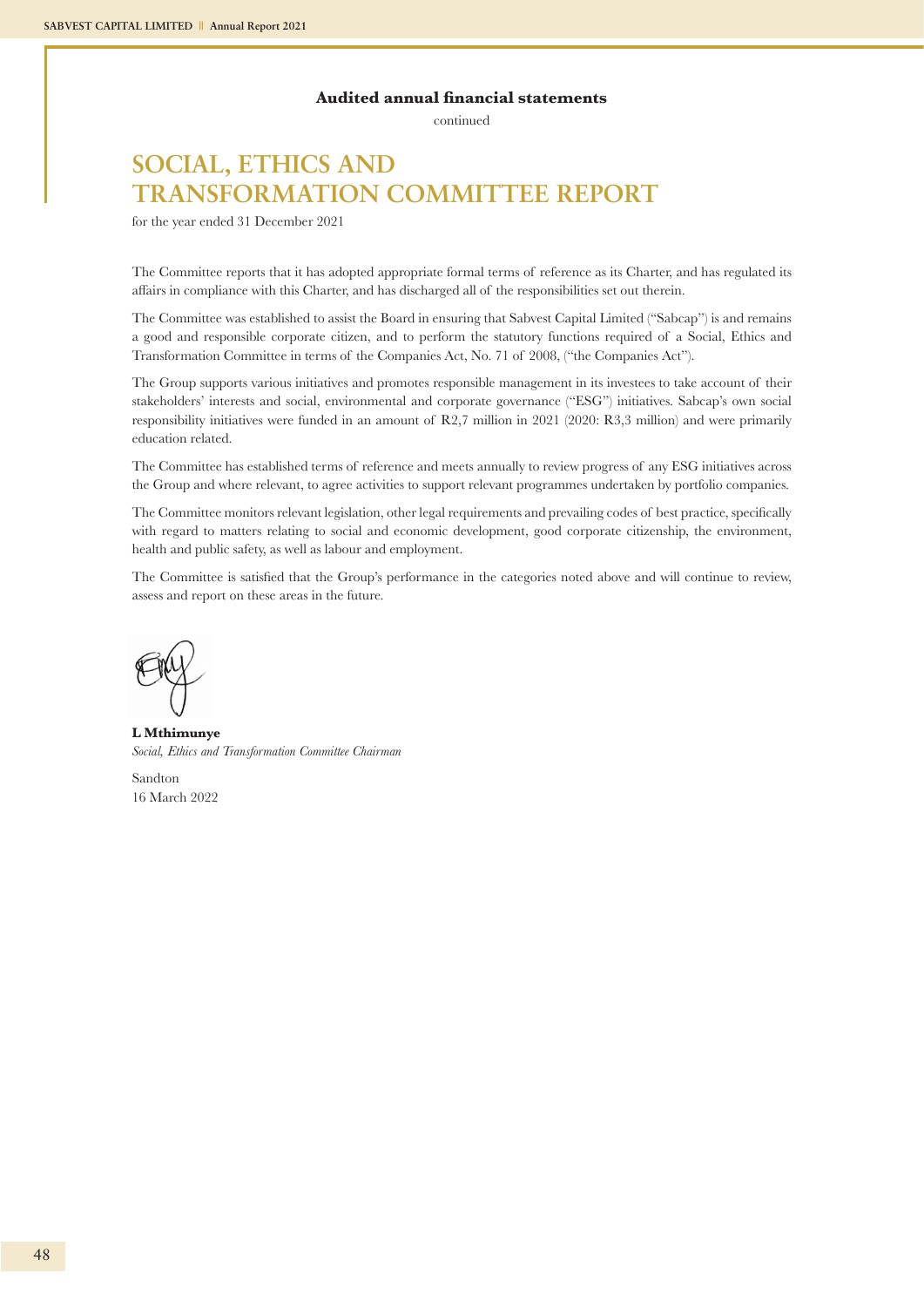continued

## **INDEPENDENT AUDITOR'S REPORT**

#### **To the Shareholders of Sabvest Capital Limited**

#### **Report on the Audit of the Consolidated and Separate Financial Statements**

#### **Opinion**

We have audited the consolidated and separate financial statements of Sabvest Capital Limited (the Group and Company) set out on pages 60 to 92, which comprise the consolidated and separate statements of financial position as at 31 December 2021, and the consolidated and separate statements of comprehensive income, the consolidated and separate statements of changes in equity and the consolidated and separate statements of cash flows for the year then ended, and notes to the consolidated and separate financial statements, including a summary of significant accounting policies.

In our opinion, the consolidated and separate financial statements present fairly, in all material respects, the consolidated and separate financial position of Sabvest Capital Limited and its subsidiaries as at 31 December 2021, and its consolidated and separate financial performance and consolidated and separate cash flows for the year then ended in accordance with International Financial Reporting Standards and the requirements of the Companies Act of South Africa.

#### **Basis for Opinion**

We conducted our audit in accordance with International Standards on Auditing (ISAs). Our responsibilities under those standards are further described in the Auditor's Responsibilities for the Audit of the Consolidated and Separate Financial Statements section of our report. We are independent of the Group and Company in accordance with the Independent Regulatory Board for Auditors' Code of Professional Conduct for Registered Auditors (IRBA Code) and other independence requirements applicable to performing audits of financial statements in South Africa. We have fulfilled our other ethical responsibilities in accordance with the IRBA Code and in accordance with other ethical requirements applicable to performing audits in South Africa. The IRBA Code is consistent with the corresponding sections of the International Ethics Standards Board for Accountants' (IESBA) International Code of Ethics for Professional Accountants (including International Independence Standards) (IESBA Code). We believe that the audit evidence we have obtained is sufficient and appropriate to provide a basis for our opinion.

#### **Key Audit Matters**

Key audit matters are those matters that, in our professional judgement, were of most significance in our audit of the consolidated and separate financial statements of the current period. These matters were addressed in the context of our audit of the consolidated and separate financial statements as a whole, and in forming our opinion thereon, and we do not provide a separate opinion on these matters. The key audit matters apply to the consolidated financial statements and there were no key audit matters identified for the separate financial statements.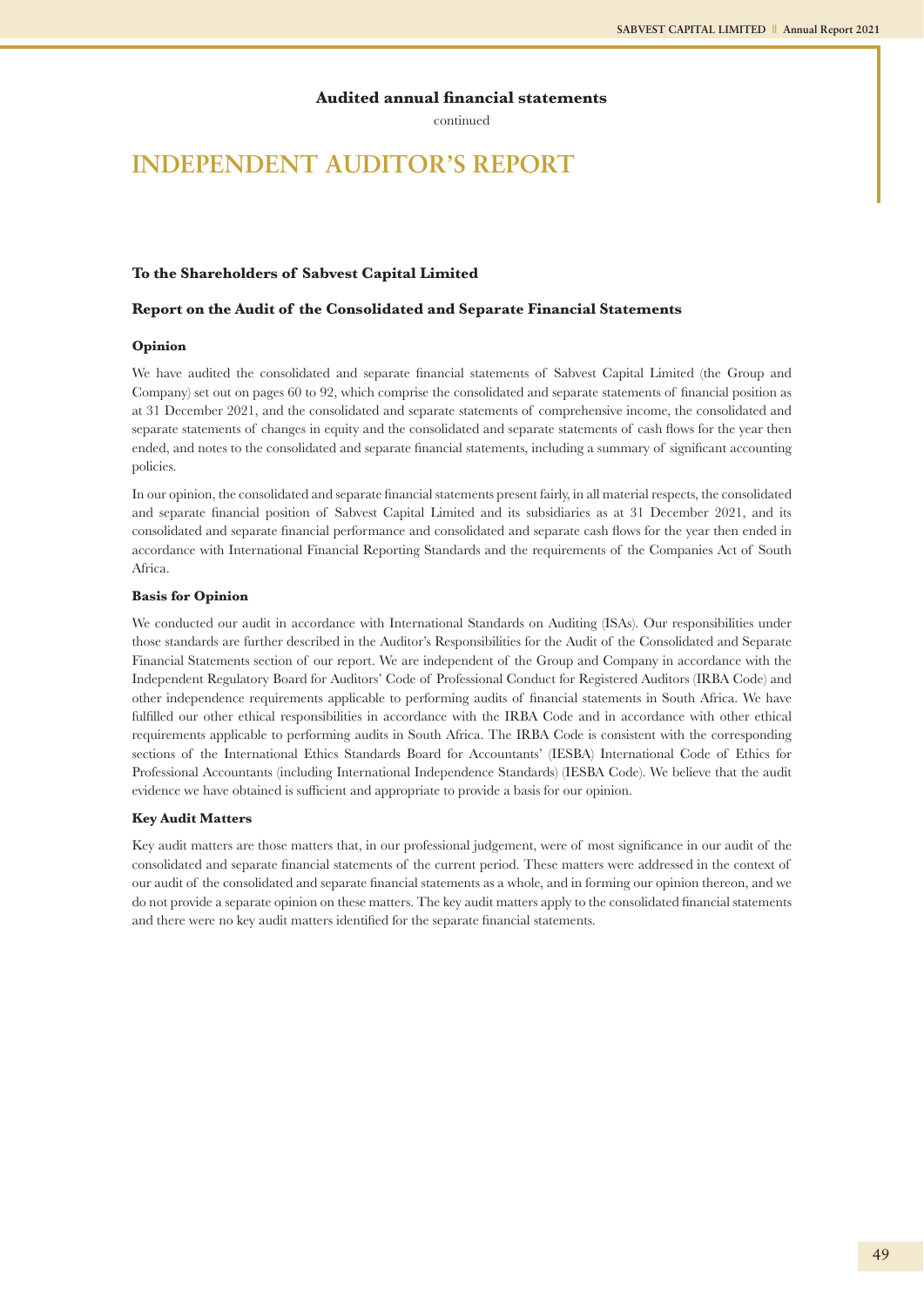continued

## **INDEPENDENT AUDITOR'S REPORT**

*continued*

| <b>KEY AUDIT MATTER</b>                                                                                                                                                      | <b>HOW THE MATTER WAS ADDRESSED IN THE AUDIT</b>                                                                                                                                                                                                                                                            |
|------------------------------------------------------------------------------------------------------------------------------------------------------------------------------|-------------------------------------------------------------------------------------------------------------------------------------------------------------------------------------------------------------------------------------------------------------------------------------------------------------|
| <b>Valuation of unlisted investments</b>                                                                                                                                     |                                                                                                                                                                                                                                                                                                             |
| By nature the assumptions used in the<br>valuation of unlisted investments requires<br>significant judgement and therefore<br>the valuation of unlisted investments is       | The consolidated financial statements provide details of the<br>valuation method. The requirements of IFRS 13: Fair value<br>measurements has been considered.<br>We assessed the appropriateness of the valuation methodology                                                                              |
| considered a key audit matter.                                                                                                                                               | applied and the valuations prepared by the executive directors.                                                                                                                                                                                                                                             |
| In respect of the unlisted investments,<br>the executive directors prepare valuation<br>workings based on their selected valuation                                           | Where appropriate, we involved our valuation specialists and with<br>their assistance we completed the procedures below:                                                                                                                                                                                    |
| models. The valuations models are either a<br>maintainable earnings model or attributable                                                                                    | assessed the application of the fair value principles of the<br>1.<br>valuation method;                                                                                                                                                                                                                     |
| net asset value.                                                                                                                                                             | 2.<br>assessed the reasonability of the earnings multiple;                                                                                                                                                                                                                                                  |
| For the maintainable earnings model,<br>earnings before interest, tax, depreciation<br>and amortisation (EBITDA) is reduced by<br>rental expenses to derive at a pre-IFRS 16 | 3.<br>assessed the reasonability of the maintainable earnings with<br>reference to the latest management accounts and/or latest<br>budgets available for investee companies;                                                                                                                                |
| EBITDA. This EBITDA is then multiplied<br>by the determined earnings multiple which<br>is also a pre-IFRS 16 earnings multiple.                                              | performed procedures to ensure that the management<br>4.<br>information used in the prior period, agreed materially to the<br>audited financial statements for the investee companies; and                                                                                                                  |
| These valuations incorporated a number<br>of assumptions, the primary assumptions<br>in notes 2, 4 and 22 to the consolidated<br>financial statements being:                 | 5.<br>assessed whether adjustments processed by management<br>to the maintainable earnings calculation are appropriate<br>and consistent to previous years and whether the effects of<br>COVID-19 was appropriately taken into account.                                                                     |
| Determination of maintainable<br>1.<br>earnings; and<br>2.<br>Earnings multiple.                                                                                             | We concluded that the valuation method is widely applied and<br>appropriate for valuing unlisted investments. We assessed the<br>earnings and earnings multiples used and found the basis of                                                                                                                |
| Maintainable earnings are derived from                                                                                                                                       | determination appropriate resulting in a reasonable fair value.                                                                                                                                                                                                                                             |
| the management account information and<br>budgets of the underlying investments and                                                                                          | Historically, actual earnings was used as a basis for determining<br>maintainable earnings unless where budgeted earnings was                                                                                                                                                                               |
| earnings multiples are derived from market<br>data and analysis of comparable companies.                                                                                     | projected to be less than actual. In 2020 the earnings used varied<br>per investee as COVID-19 impacts varied and a combination of<br>2019, 2020 and budgeted 2021 earnings was used depending on<br>the entity and what was considered to be maintainable earnings.                                        |
|                                                                                                                                                                              | This approach has remained consistent in the current year,<br>however, a combination of 2021 and budgeted 2022 earnings<br>was used depending on the entity and what is considered to be<br>maintainable earnings.                                                                                          |
|                                                                                                                                                                              | In notes 2, 4 and 22 to the consolidated financial statements details<br>are provided of the valuation method and key assumptions for the<br>level 3 fair value measurements. We assessed the adequacy of the<br>Group's disclosures in relation to the judgement and estimation<br>applied to investments. |
|                                                                                                                                                                              | Based on the audit we performed, we found the overall valuation<br>by the executive directors and disclosure of investments to be<br>appropriate.                                                                                                                                                           |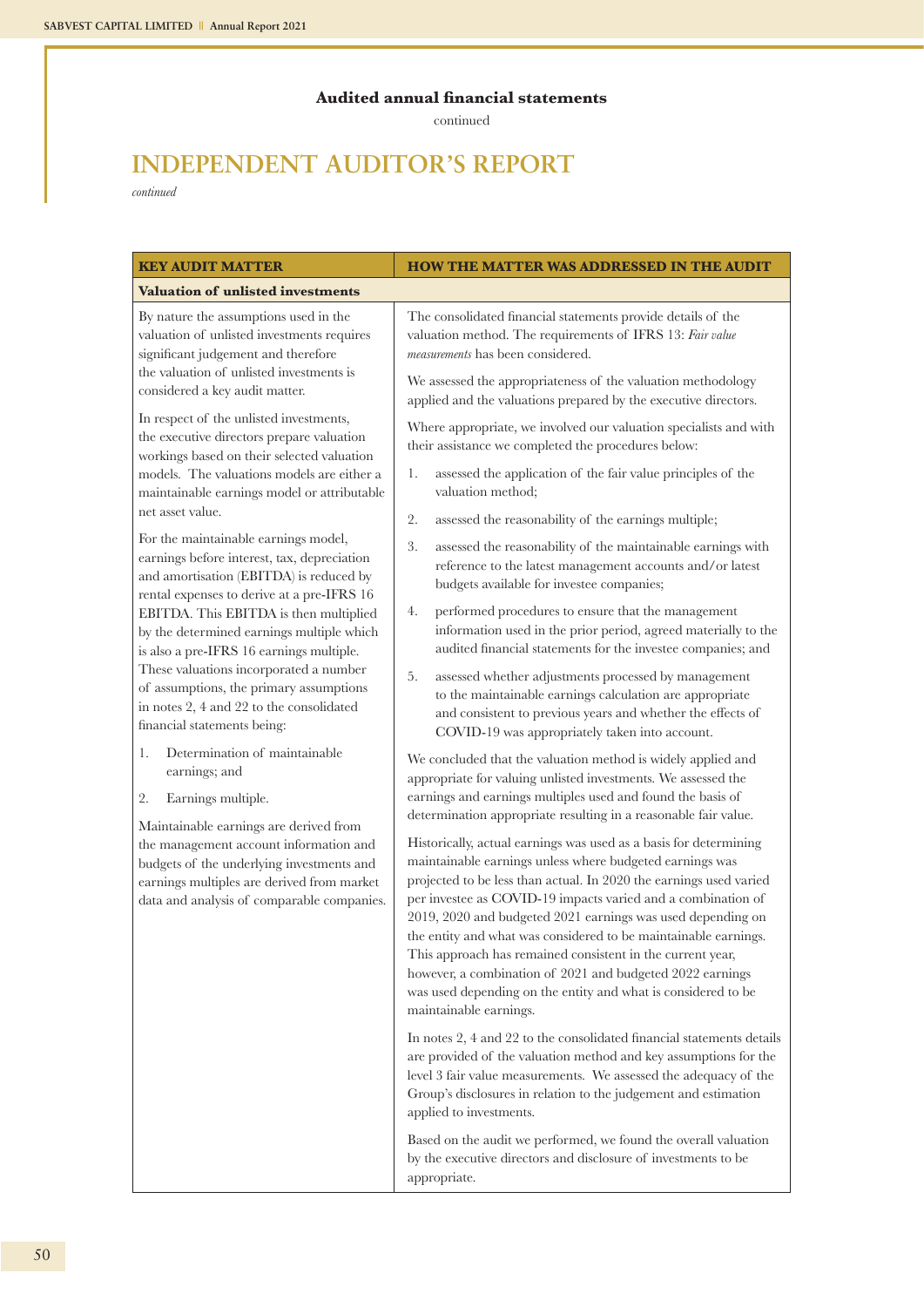continued

## **INDEPENDENT AUDITOR'S REPORT**

*continued*

#### **Other Information**

The directors are responsible for the other information. The other information comprises the information included in the document titled "Sabvest Capital Limited Audited Annual Financial Statements for the year ended 31 December 2021", which includes the Directors' Report, the Audit and Risk Committee Report, the Company Secretary's Certificate and the Social, Ethics and Transformation Committee Report as required by the Companies Act of South Africa and the Declaration by the Group Chief Executive Officer and Chief Financial Officer, which we obtained prior to the date of this report, and the Annual Report , which is expected to be made available to us after that date. The other information does not include the consolidated and separate financial statements and our auditor's report thereon.

Our opinion on the consolidated and separate financial statements does not cover the other information and we do not and will not express an audit opinion or any form of assurance conclusion thereon.

In connection with our audit of the consolidated and separate financial statements, our responsibility is to read the other information and, in doing so, consider whether the other information is materially inconsistent with the consolidated and separate financial statements or our knowledge obtained in the audit, or otherwise appears to be materially misstated. If, based on the work we have performed on the other information obtained prior to the date of this auditor's report, we conclude that there is a material misstatement of this other information, we are required to report that fact. We have nothing to report in this regard.

#### **Responsibilities of the Directors for the Consolidated and Separate Financial Statements**

The directors are responsible for the preparation and fair presentation of the consolidated and separate financial statements in accordance with International Financial Reporting Standards and the requirements of the Companies Act of South Africa, and for such internal control as the directors determine is necessary to enable the preparation of consolidated and separate financial statements that are free from material misstatement, whether due to fraud or error.

In preparing the consolidated and separate financial statements, the directors are responsible for assessing the Group's and the Company's ability to continue as a going concern, disclosing, as applicable, matters related to going concern and using the going concern basis of accounting unless the directors either intend to liquidate the Group and / or the Company or to cease operations, or have no realistic alternative but to do so.

#### **Auditor's Responsibilities for the Audit of the Consolidated and Separate Financial Statements**

Our objectives are to obtain reasonable assurance about whether the consolidated and separate financial statements as a whole are free from material misstatement, whether due to fraud or error, and to issue an auditor's report that includes our opinion. Reasonable assurance is a high level of assurance, but is not a guarantee that an audit conducted in accordance with ISAs will always detect a material misstatement when it exists. Misstatements can arise from fraud or error and are considered material if, individually or in the aggregate, they could reasonably be expected to influence the economic decisions of users taken on the basis of these consolidated and separate financial statements.

As part of an audit in accordance with ISAs, we exercise professional judgement and maintain professional scepticism throughout the audit. We also:

- Identify and assess the risks of material misstatement of the consolidated and separate financial statements, whether due to fraud or error, design and perform audit procedures responsive to those risks, and obtain audit evidence that is sufficient and appropriate to provide a basis for our opinion. The risk of not detecting a material misstatement resulting from fraud is higher than for one resulting from error, as fraud may involve collusion, forgery, intentional omissions, misrepresentations, or the override of internal control.
- Obtain an understanding of internal control relevant to the audit in order to design audit procedures that are appropriate in the circumstances, but not for the purpose of expressing an opinion on the effectiveness of the Group's and the Company's internal control.
- Evaluate the appropriateness of accounting policies used and the reasonableness of accounting estimates and related disclosures made by the directors.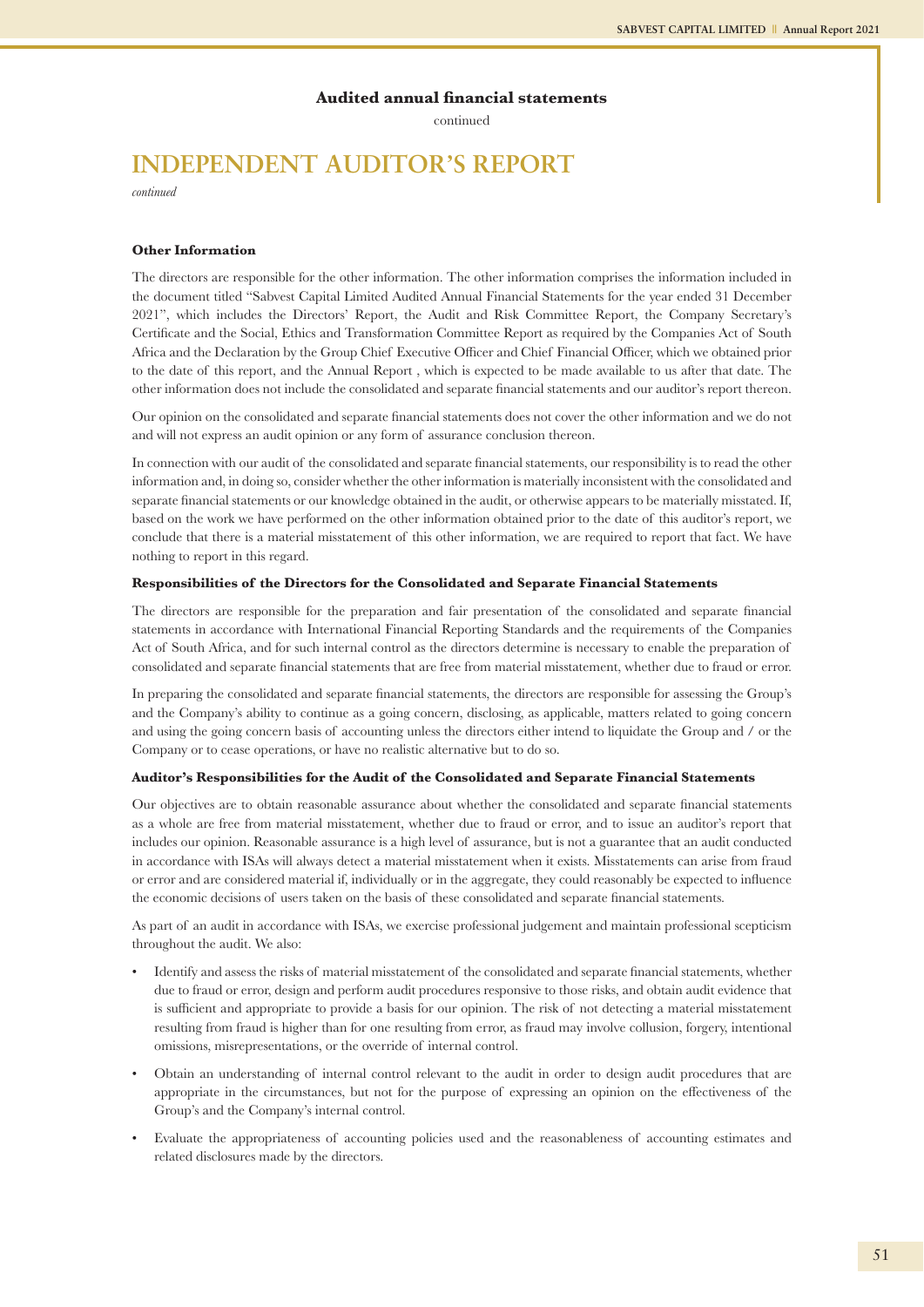continued

## **INDEPENDENT AUDITOR'S REPORT**

*continued*

- Conclude on the appropriateness of the directors' use of the going concern basis of accounting and based on the audit evidence obtained, whether a material uncertainty exists related to events or conditions that may cast significant doubt on the Group's and the Company's ability to continue as a going concern. If we conclude that a material uncertainty exists, we are required to draw attention in our auditor's report to the related disclosures in the consolidated and separate financial statements or, if such disclosures are inadequate, to modify our opinion. Our conclusions are based on the audit evidence obtained up to the date of our auditor's report. However, future events or conditions may cause the Group and / or the Company to cease to continue as a going concern.
- Evaluate the overall presentation, structure and content of the consolidated and separate financial statements, including the disclosures, and whether the consolidated and separate financial statements represent the underlying transactions and events in a manner that achieves fair presentation.
- Obtain sufficient appropriate audit evidence regarding the financial information of the entities or business activities within the Group to express an opinion on the consolidated financial statements. We are responsible for the direction, supervision and performance of the group audit. We remain solely responsible for our audit opinion.

We communicate with the Audit Committee regarding, among other matters, the planned scope and timing of the audit and significant audit findings, including any significant deficiencies in internal control that we identify during our audit.

We also provide the Audit Committee with a statement that we have complied with relevant ethical requirements regarding independence, and to communicate with them all relationships and other matters that may reasonably be thought to bear on our independence, and where applicable, actions taken to eliminate threats or safeguards applied.

From the matters communicated with the Audit Committee, we determine those matters that were of most significance in the audit of the consolidated and separate financial statements of the current period and are therefore the key audit matters. We describe these matters in our auditor's report unless law or regulation precludes public disclosure about the matter or when, in extremely rare circumstances, we determine that a matter should not be communicated in our report because the adverse consequences of doing so would reasonably be expected to outweigh the public interest benefits of such communication.

#### **Report on Other Legal and Regulatory Requirements**

In terms of the IRBA Rule published in Government Gazette Number 39475 dated 4 December 2015, we report that Deloitte & Touche has been the auditor of Sabvest Capital Limited for 2 years since inception and the auditor of the subsidiaries within the Group for 21 years.

DocuSigned by: Lett - Joseph

**Deloitte & Touche** *Registered Auditor per* André Dennis *Partner* 16 March 2022

Deloitte, 5 Magwa Crescent, Waterfall City, Waterfall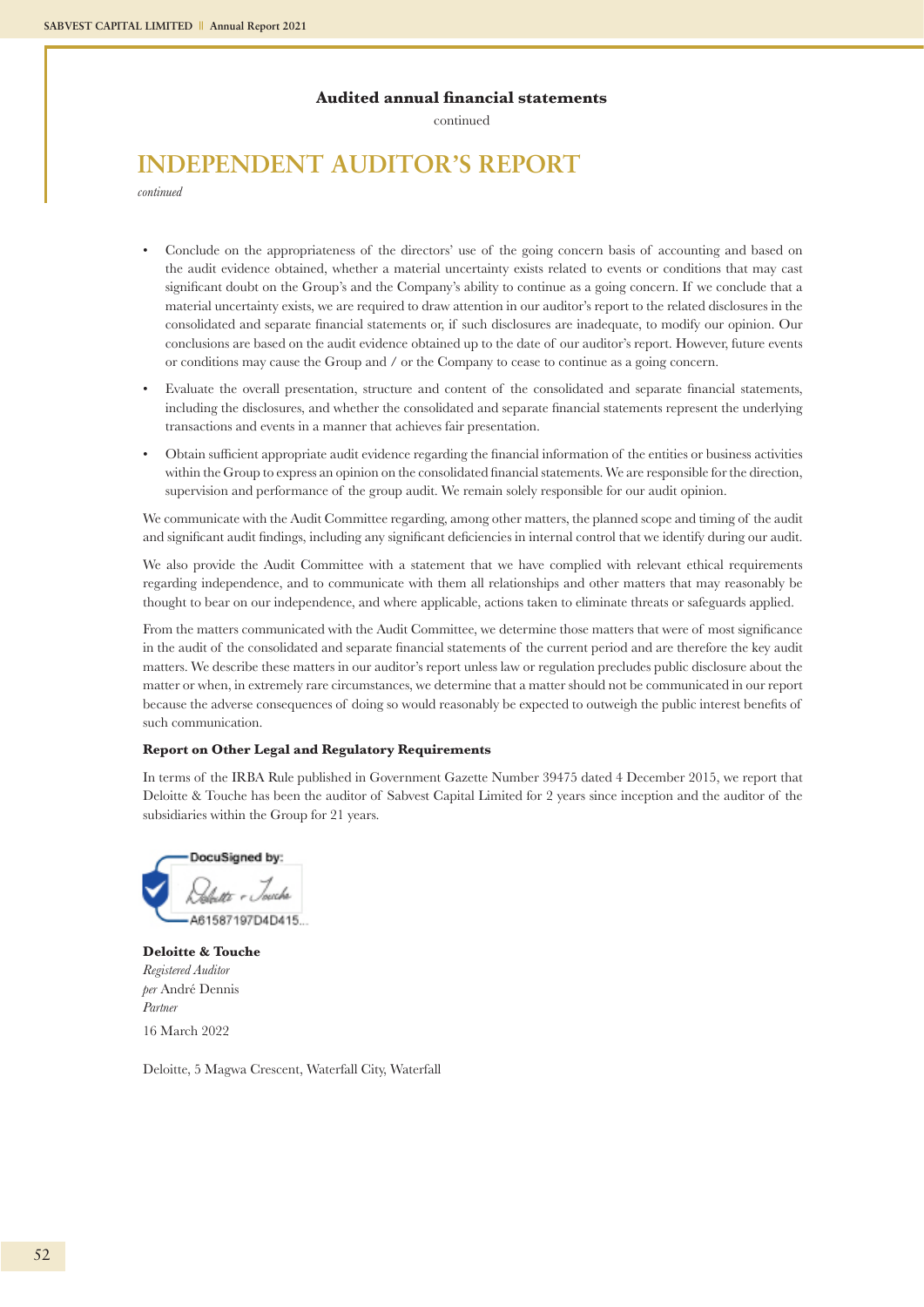at 31 December 2021

### **Nature of business**

Sabcap Group's main activities are set out in the corporate profile on page 4.

### **Results of operations**

The results of operations for the year ended 31 December 2021 are reflected in the attached audited annual financial statements.

### **Subsidiaries**

Details of the Company's interest in its consolidated subsidiaries appear in Annexure A, which forms part of the annual financial statements.

### **Going concern**

Based upon solvency, cash resources and forecasts, and taking into consideration the impact of COVID-19 on the Group's investee companies, the Board has concluded that the Group and Company will be a going concern in the year ahead. Refer to Going Concern note 29.

### **Investments**

Details of the Group's investments are set out in notes 2 and 4 to the annual financial statements.

### **Directors' interests**

The directors' beneficial and non-beneficial direct and indirect holdings in the ordinary shares of the Company at 31 December 2021 were as follows:

|                           | 2021     |             |
|---------------------------|----------|-------------|
|                           | '000's   | 000's       |
| <b>Executive</b>          |          |             |
| L Rood                    | 300      |             |
| CS Seabrooke              | 16 000   | 16.000      |
| R Pleaner                 | 1055,2   | 1 0 5 5 , 2 |
| Non-executive             |          |             |
| K Pillay                  | 72,4     | 67.8        |
| L Mthimunye               | 30       | 30          |
| <b>BJT</b> Shongwe        | 30       | 30          |
| DNM Mokhobo <sup>*1</sup> |          | 30          |
| O Ighodaro                |          |             |
|                           | 17 487,6 | 17 384,6    |

\*1 *Retired effective 31 December 2020.*

Since the end of the financial year to the date of this report, the interests of the directors remained unchanged.

### **Insurance and directors' indemnity**

The Group maintains comprehensive insurance providing cover under directors and officers liability, public liability and other risks.

### **Dividends**

An interim dividend of 20 cents per share (2020: 10 cents) was declared and paid during the year and a final dividend of 55 cents per share (2020: 15 cents) has been declared subsequent to the year-end, making a total of 75 cents for the year (2020: 25 cents). There were no changes to the dividend policy during the current year.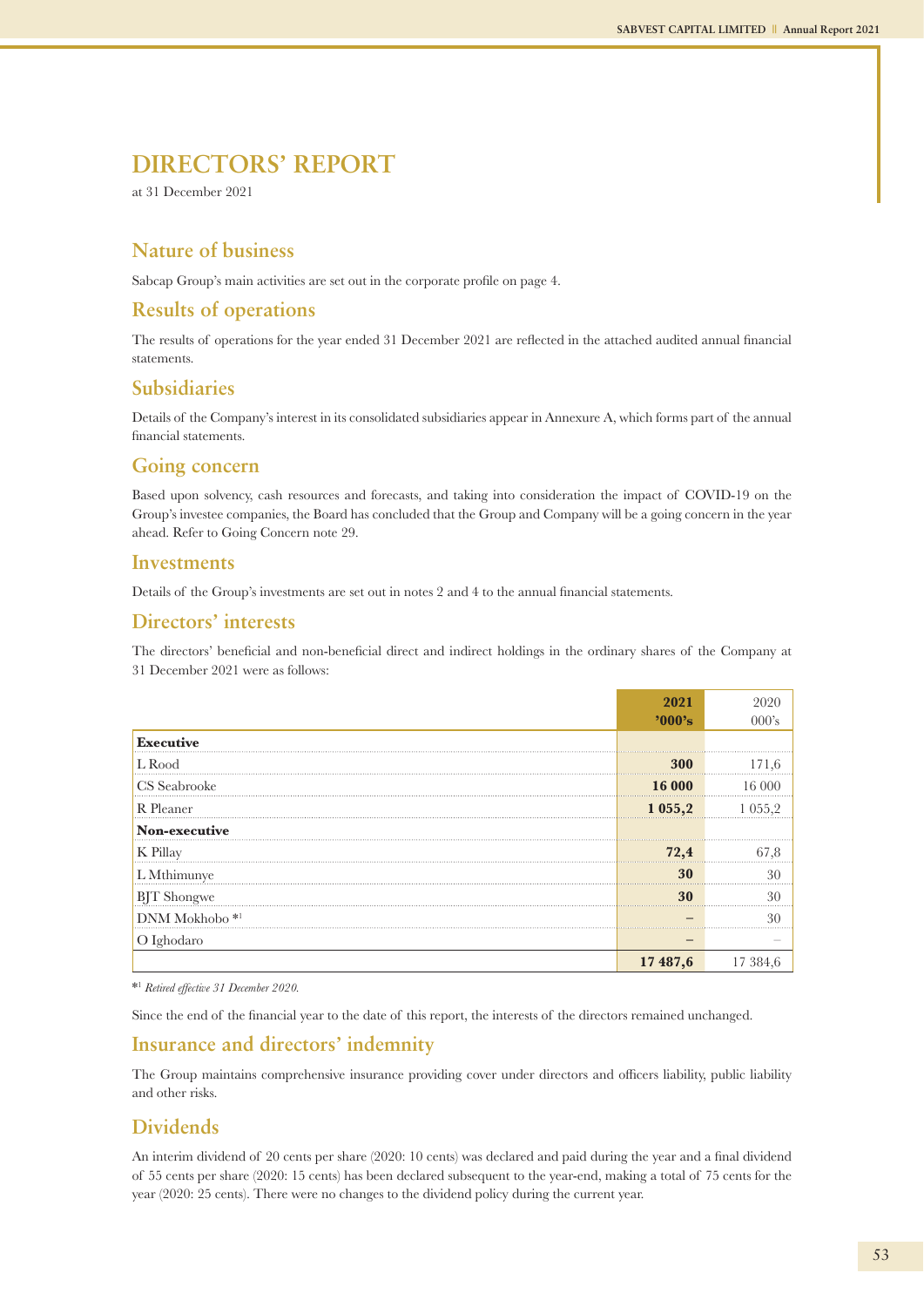at 31 December 2021 *continued*

### **Share capital**

At 31 December 2020, Sabcap held 40 500 ordinary shares as treasury shares. During 2021, Sabcap repurchased 1 429 500 ordinary shares and cancelled 1 450 000 of these ordinary shares. Accordingly, the number of shares in issue at year end, net of treasury shares, was 39 530 000 ordinary shares. The maximum number of Sabvest shares in issue in prior years was 52 327 962, which has been reduced to the current level through buy backs (net of the issue of additional shares when Sabcap listed).

### **Changes in investment holdings**

During the reporting period Sabcap:

- disposed of its Brait bonds for GBP2,308m (R48,2m);
- received R36,0m for 10,9m Rolfes shares which were under option to Phatisa;
- increased its look through interest in the two Mandarin structures owning the ITL Group from 30% to 34% for \$ 4,8m (R70,2m) and R0,8m respectively;
- u received early repayment of its redeemable preference shares in Mandarin Holdings of R112,4m and received a net amount of R63,2m after re-investing R48,8m of the proceeds on loan account as part of the funding for the redemption;
- invested a further R8,7m in Masimong *pro-rata* in a rights issue;
- increased its interest in Metrofile to 55m shares for R15,0m;
- increased its shareholding in Corero Network Security Plc (Corero) from 36,3m shares to 47m shares for GBP1,3m (R27,4m);
- restructured its interests in SA Bias Industries from 59.9% to 85,1% but SA Bias reduced its interests in Flowmax and Narrowtex Group from 100% to 73,9% and 75,0% respectively, with the result that Sabcap's look through interest in SA Bias' two operating divisions increasing marginally from 59,9% in each to 62,9% in Flowmax and 63,9% in Narrowtex Group;
- sold 4m Transaction Capital (TC) shares for  $R142,1m$ ;
- settled the section 164 appraisal claims in respect of the  $251\,880$  Sabvest shares for an amount of R11,9m; and
- acquired 1 429 500 Sabcap shares through a shareholder approved buyback program for R66,0m.

Sabcap's unlisted investees have concluded various transactions as follows:

- Apex acquired Clyde Bergemann Africa and provided convertible loan funding to Turnmill Proquip Engineering;
- SA Bias acquired Buckley International through Flowmax and Specialised Ropes through Narrowtex; and
- u Masimong increased its interests in Mouton Citrus, Southern Farms and Anchor Group (which was delisted), and varied its interests in Intelichem through a merger of Intelichem with Villa Crop Protection to form Winfield United RSA (majority owned by Land Ó Lakes USA).

### **COVID-19**

Sabcap and its investee companies have adhered to all health protocols and lockdown regulations worldwide. The infection rates in the operations of investees have fortunately been low relative to national averages but regrettably there have been a few deaths. The Board extends its sincerest condolences to the families.

At the date of this report, all of the Group's investee companies are now trading close to or better than pre-COVID levels.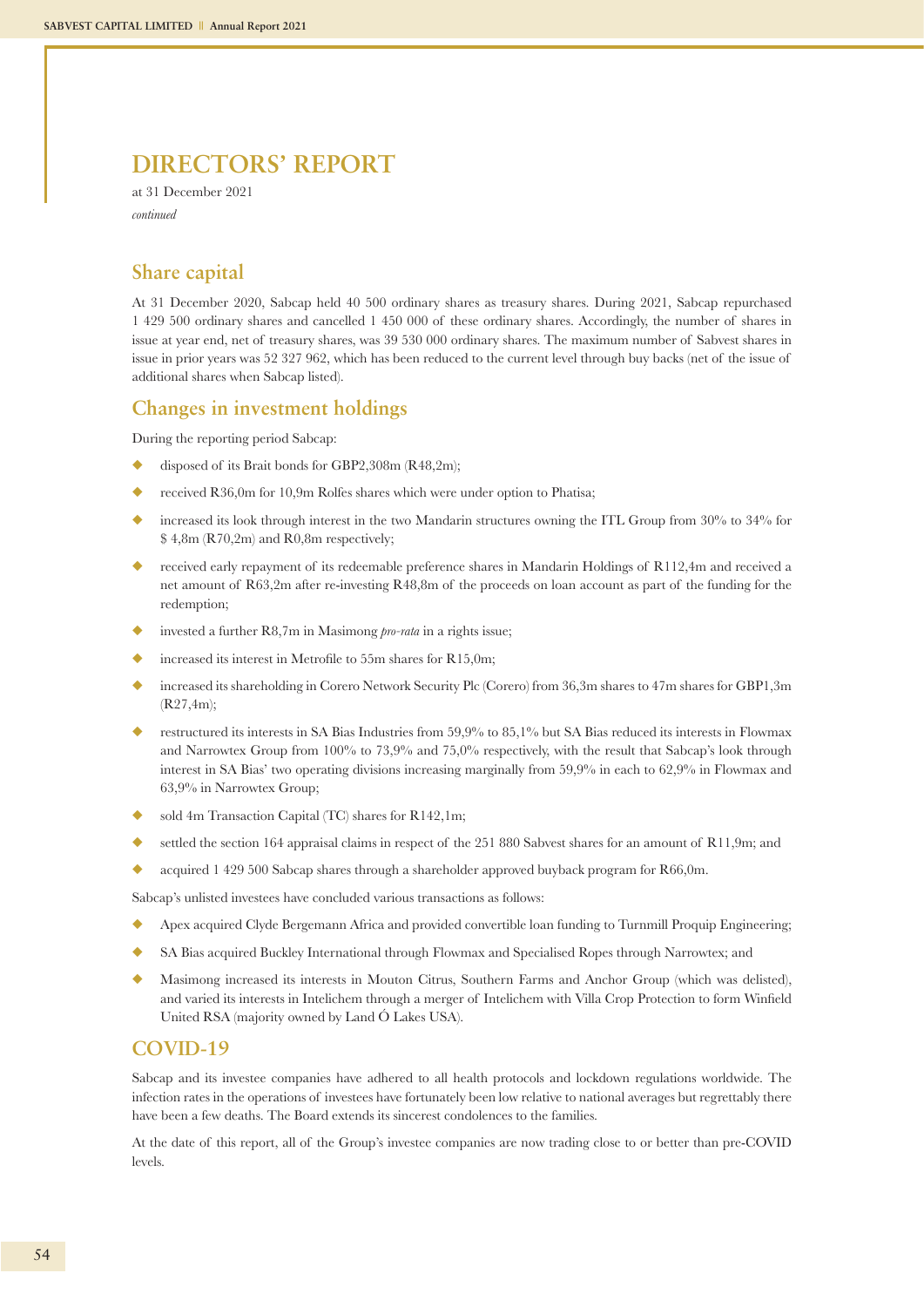at 31 December 2021 *continued*

### **Directorate and governance**

Details of the present Board of Directors and the Secretary appear on pages 19 and 96.

Messrs B Shongwe and L Rood will retire at the forthcoming annual general meeting but, being eligible, offer themselves for re-election.

Mr K De Matteis will be appointed an executive director of the Company and Group CFO with effect from 30 April 2022, with Mr R Pleaner, an executive director of the company and Group CFO, retiring from the Board and as Group CFO with effect from the same date. Mr K De Matteis will retire at the forthcoming annual general meeting but, being eligible, offer himself for re-election.

### **Auditors**

Deloitte & Touche were reappointed as external auditors at the General Meeting held on 24 May 2021.

### **Corporate governance**

Full details regarding the Company's commitment to, and its compliance with, appropriate international corporate governance practices are set out in the Integrated Annual Report.

### **Controlling entity**

The Company has no holding company. A controlling interest in the Company is held by The Seabrooke Family Trust. Details of shareholders are set out on page 94.

### **Subsequent events**

Disposed of a further 1m TC shares for R48,7m, retaining 5m shares and subscribed for a 49,9% equity interest in a subsidiary of Masimong Group Holdings Proprietary Limited, Masimong Electrical Holdings Proprietary Limited (MEH), committing to make shareholder loan funding of R199m and financial guarantees R24,5m available to MEH on demand to facilitate the acquisition of 37,07% of ARB Holdings Limited (ARB) by way of a scheme of arrangement and a subsequent delisting of ARB from the JSE. Sabcap also increased its holding in Corero Network Security Plc (Corero) by 3m shares to 50m shares, representing 10,1% of Corero, for GBP0,4m (R7,4m) and issued a deal related guarantee on behalf of an investee. Refer to Subsequent Events note 27.

### **Special resolutions**

The following is a summary of the special resolutions that were passed at the general meeting held on 24 May 2021:

#### **Special resolution number 1**

#### *Approval of proposed non-executive directors' remuneration for the year ending 31 December 2021*

"RESOLVED that the remuneration of the non-executive directors in respect of services as directors of the Company for the financial year ending 31 December 2021 be authorised and determined on the basis and the amounts set out below.

Fees are:

- (i) paid to non-executive directors annually;
- (ii) determined by the Board on a market-related basis as recommended by the Sabcap Remuneration and Nominations Committees; and
- (iii) stated excluding VAT and before PAYE (where applicable).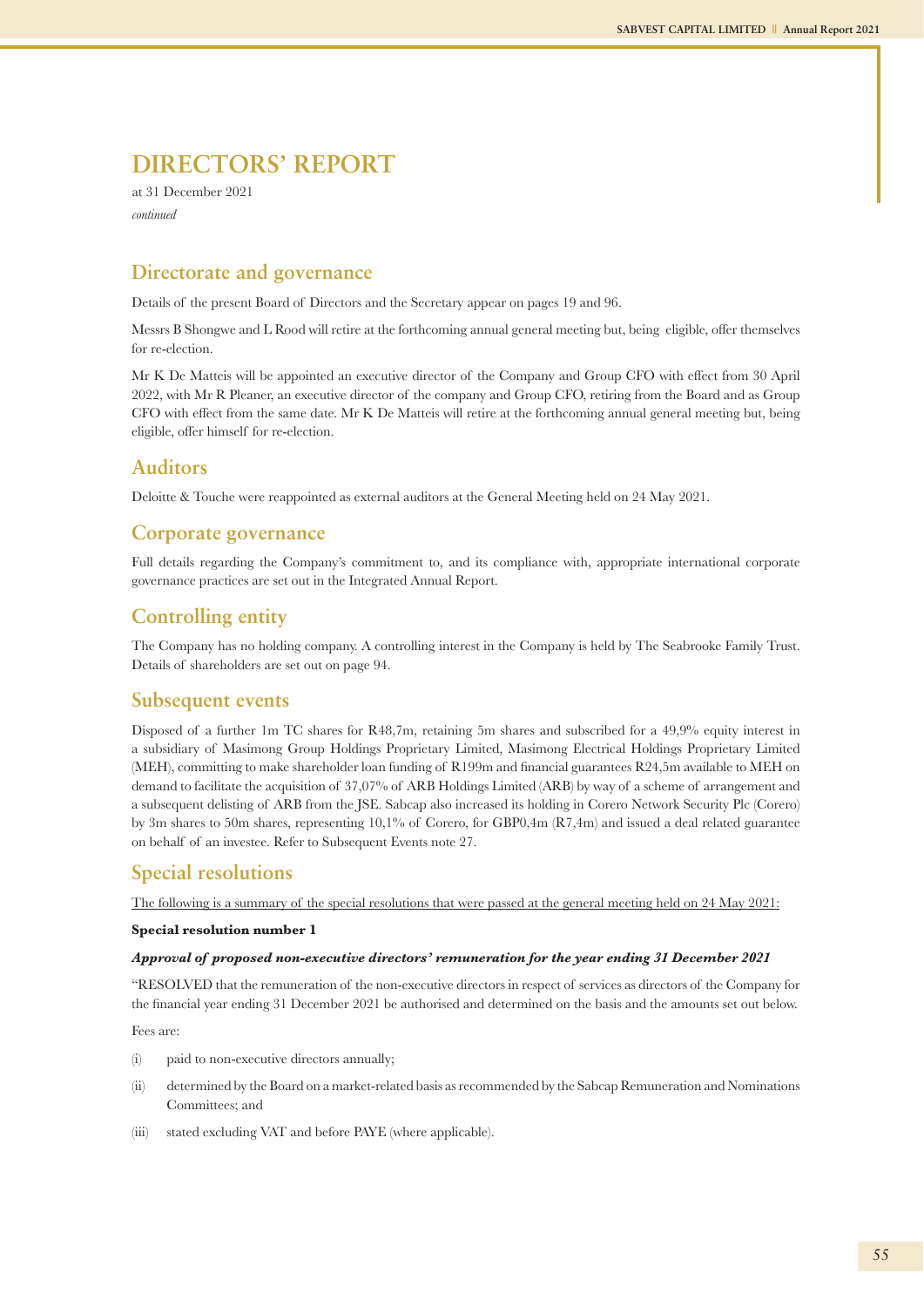at 31 December 2021 *continued*

|                                                                  | <b>Year ending</b><br>2021<br>R | Year ended<br>2020<br>(annualised) |
|------------------------------------------------------------------|---------------------------------|------------------------------------|
| Chairman                                                         | 370 000                         | 360 000                            |
| Deputy Chairman                                                  | 278 000                         | 270 000                            |
| Non-executive directors                                          | 257 500                         | 250 000                            |
| Chairman of the Audit and Risk Committee                         | 175 000                         | 170 000                            |
| Chairman of the Remuneration Committee                           | 103 000                         | 100 000                            |
| Chairman of the Nominations Committee                            | 87 500                          | 85 000                             |
| Chairman of the Social, Ethics and Transformation Committee      | 87 500                          | 85 000                             |
| Committee members/invitees                                       | 62 000                          | 60 000                             |
| Directorships of investees by non-executive directors for Sabcap | n/a                             | 145 000                            |
| Lead Independent Director – additional amount                    | 41 200                          | 40.000                             |

The resolution was passed on 24 May 2021.

#### **Special resolution number 2**

### *Authority to provide financial assistance in terms of Section 45 of the Companies Act to any Group company*

"RESOLVED that the Board may, subject to compliance with the Company's MOI and the requirements of the Companies Act (including but not limited to the Board being satisfied that immediately after providing the financial assistance, the Company would satisfy the solvency and liquidity test (as contemplated in Section 4 of the Companies Act) and that the terms under which the financial assistance is proposed to be given are fair and reasonable to the Company) authorise the Company to provide at any time and from time to time during the 2 (two) years commencing on the date of adoption of this special resolution, direct or indirect financial assistance including without limitation by way of lending money, guaranteeing a loan or other obligation, securing any debt obligation or otherwise, as envisaged in Section 45 of the Companies Act, to related or inter-related company (on such terms as defined in Section 2 of the Companies Act) or to a member of the related or inter-related corporation, or to a person related to any such company or corporation (subject to the provisions of Section 45 of the Companies Act) provided that such financial assistance may be granted up to a limit of R5bn (five billion rand) on a cumulative and additive basis . This authority shall not extend beyond 2 (two) years from the date of this annual general meeting."

The resolution was passed on 24 May 2021.

#### **Special resolution number 3**

#### *Authority to provide financial assistance in terms of section 44 of the Companies Act*

"RESOLVED that the Board may, subject to compliance with the Company's MOI and the requirements of the Companies Act (including but not limited to the Board being satisfied that immediately after providing the financial assistance, the Company would satisfy the solvency and liquidity test (as contemplated in Section 4 of the Companies Act) and that the terms under which the financial assistance is proposed to be given are fair and reasonable to the Company) authorise the Company to provide at any time and from time to time during the 2 (two) years commencing on the date of adoption of this special resolution, direct or indirect financial assistance including without limitation by way of lending money, guaranteeing a loan or other obligation, securing any debt obligation or otherwise, as envisaged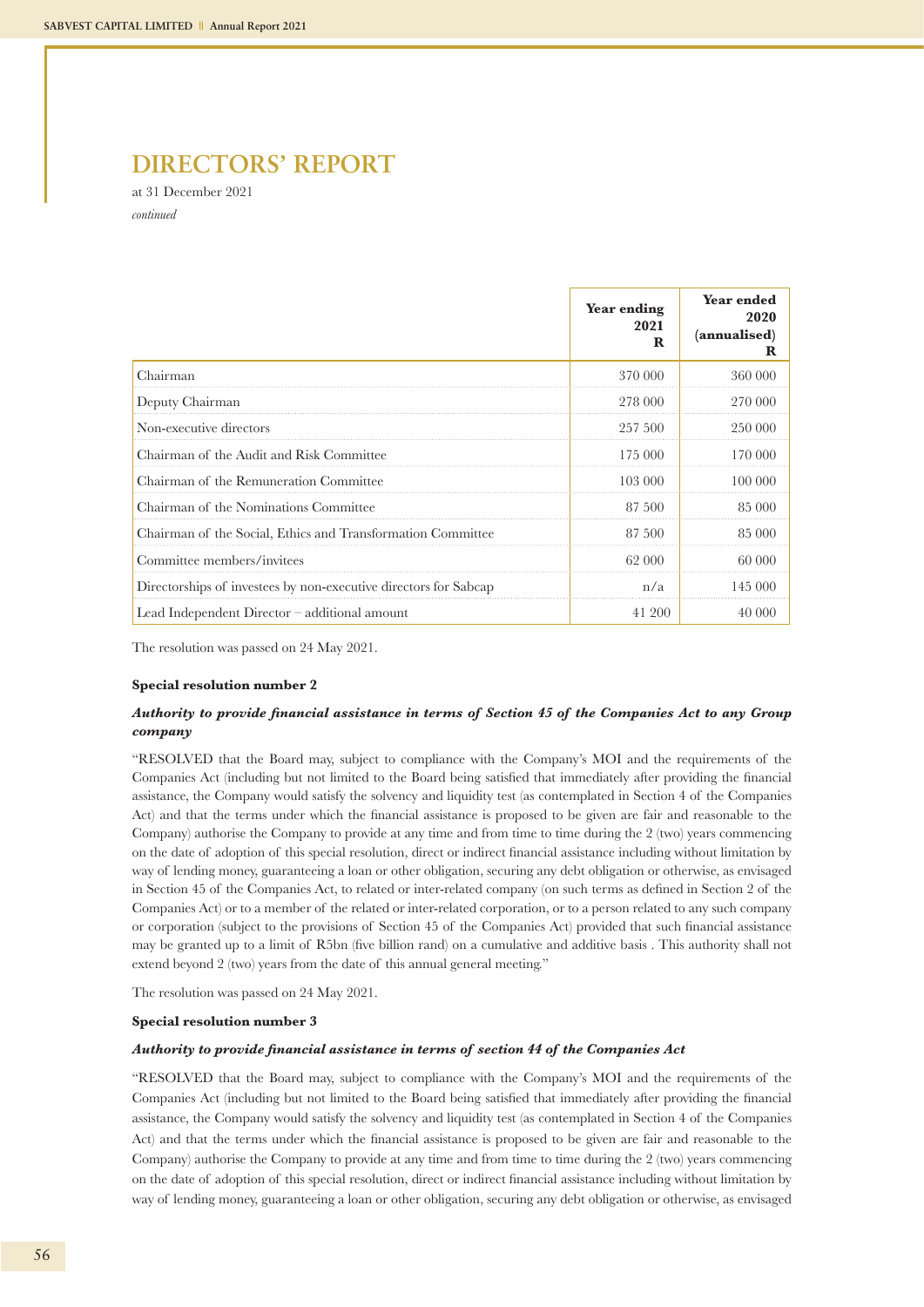at 31 December 2021 *continued*

in Section 44 of the Companies Act, to related or inter-related company (on such terms as defined in Section 2 of the Companies Act) or to a member of the related or inter-related corporation, or to a person related to any such company or corporation (subject to the provisions of Section 44 of the Companies Act) provided that such financial assistance may be granted up to a limit of R5bn (five billion rand) on a cumulative and additive basis. This authority shall not extend beyond 2 (two) years from the date of this annual general meeting."

The resolution was passed on 24 May 2021.

#### **Special resolution number 4**

#### *General authority to repurchase shares*

"RESOLVED that the Company and/or any subsidiary of the Company is hereby authorised, by way of a general authority, from time to time, to acquire ordinary shares in the share capital of the Company from any person in accordance with the requirements of the Company's MOI, the Companies Act and the JSE Listings Requirements, provided that:

- u this general authority shall be valid until the earlier of the last day of the month prior to the Company's next annual general meeting or the variation or revocation of such general authority by special resolution at any subsequent general meeting of the Company, provided that it shall not extend beyond 15 (fifteen) months from the date of passing this special resolution number four;
- an announcement will be published as soon as the Company or any of its subsidiaries have together acquired ordinary shares constituting, on a cumulative basis, 3% (three percent) of the number of ordinary shares in issue and for each 3% (three percent) in aggregate of the initial number acquired thereafter, in compliance with paragraph 11.27 of the JSE Listings Requirements;
- subject to section 48 of the Companies Act, the general authority to repurchase is limited to a maximum of  $20\%$ (twenty percent) in the aggregate in any one financial year of the Company's issued share capital at the beginning of the financial year, provided that the number of shares purchased and held by or for the benefit of a subsidiary or subsidiaries of the Company, taken together, shall not exceed 10% (ten percent) in the aggregate of the number of issued shares in the Company at any time;
- such general repurchase will be subject to the applicable provisions of the Companies Act (including sections 114 and 115) to the extent that section  $48(8)(b)$  is applicable in relation to that particular repurchase;
- shares of the Company may not be acquired at a price greater than  $10\%$  (ten percent) above the weighted average of the market value at which such shares are traded on the JSE as determined over the 5 (five) business days immediately preceding the date of acquisition of such shares;
- has been given authority to repurchase shares by its MOI;
- u the Board of directors authorise the repurchase, the group and the Company passes the solvency and liquidity test and that from the time that the test is done, there will be no material changes to the financial position of the Company;
- at any point in time, the Company and/or its subsidiaries may only appoint one agent to effect any such repurchase;
- u the Company and/or its subsidiaries will not repurchase any shares during a prohibited period, as defined in the JSE Listings Requirements unless a repurchase programme is in place, where dates and quantities of shares to be traded during the prohibited period are fixed (not subject to any variation) and have been submitted to the JSE in writing. The Company and/or its subsidiaries will entrust an independent third party prior to the commencement of the prohibited period to execute the repurchase programme submitted to the JSE;
- u repurchases are to be effected through the order book operated by the JSE trading system and done without any prior understanding or arrangement between the Company and the counter party (reported trades are prohibited);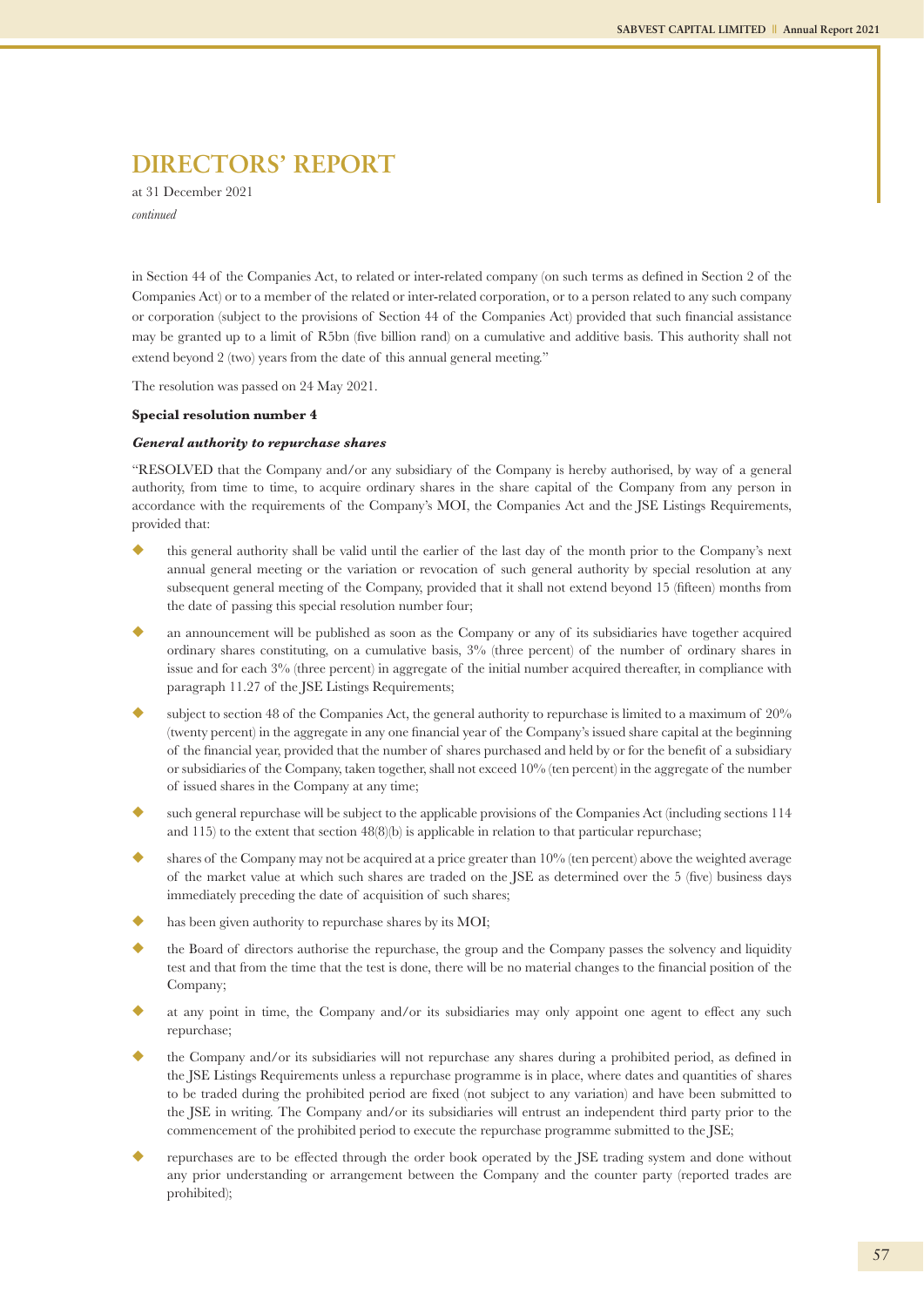at 31 December 2021 *continued*

- u that this general authority be valid only until the last day of the month prior to the next annual general meeting or 15 (fifteen) months from the date of the passing of this resolution, whichever is the earlier date;
- u the Board must pass a resolution authorising the repurchase and that the Company and the Group have passed the solvency and liquidity test as set out in section 4 of the Companies Act, and that since the test was done there have been no material changes to the financial position of the Group;
- u any general repurchase is subject to exchange control regulations and approvals in place at that point in time; and
- u the approval for the purchase of shares by a subsidiary authorises the Company to approve, to the extent necessary, a resolution to acquire shares in the Company by the board of a subsidiary company".

The resolution was passed on 24 May 2021.

### **Preparation and approval of financial statements**

The preparation of these Consolidated and Company financial statements was supervised by the Chief Financial Officer, R Pleaner CA(SA) and approved by the Board on 16 March 2022.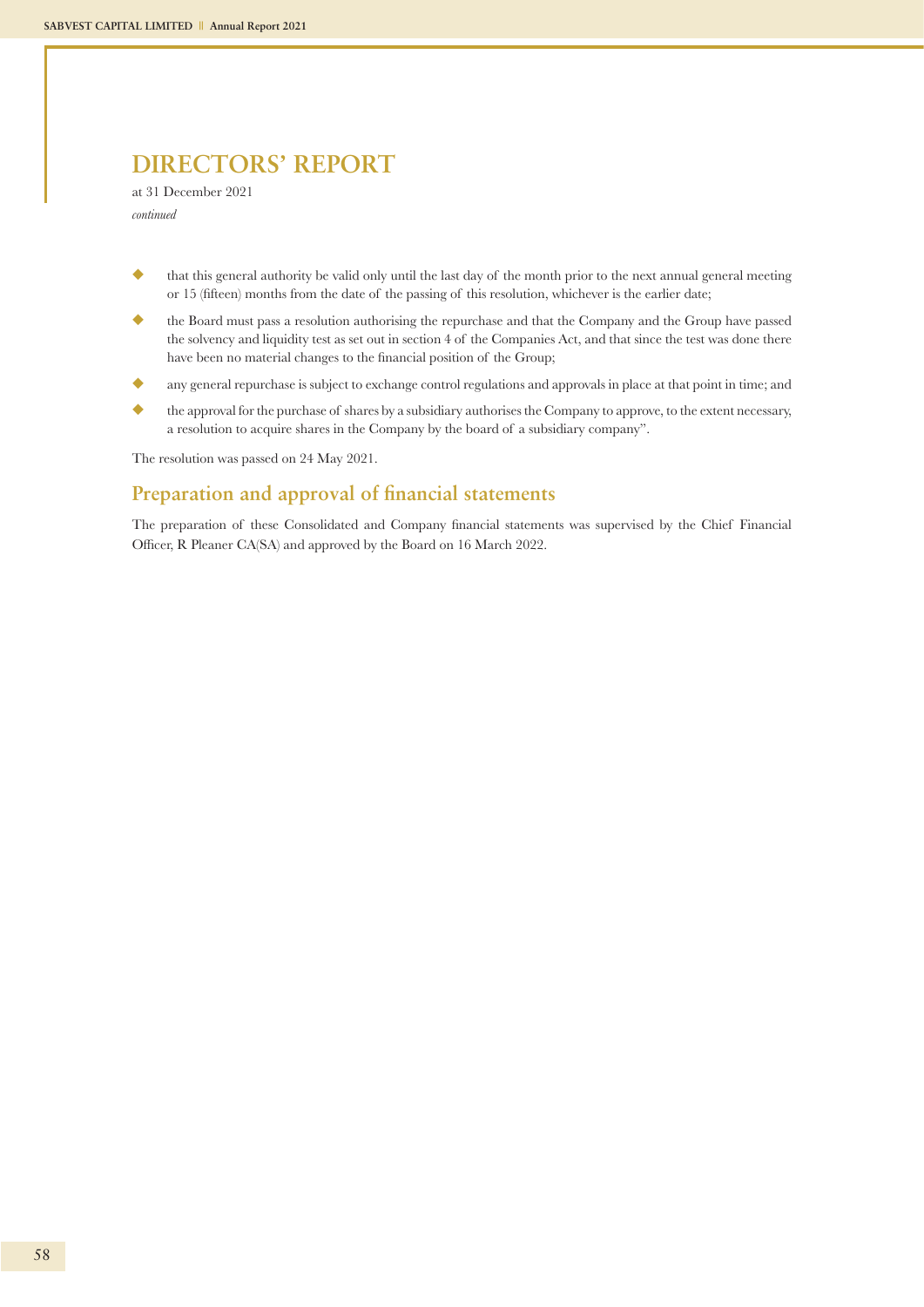## **AUDIT AND RISK COMMITTEE REPORT**

for the year ended 31 December 2021

The Audit and Risk Committee met three times during the year and the external auditors and internal auditors presented formal reports to the Committee and attended meetings by invitation in accordance with section 94(7)(f) of the Companies Act, No. 71 of 2008. The Committee reports as follows:

- The scope, independence and objectivity of the external auditors were reviewed, having consideration of the current debate around manditory audit firm rotation, auditor independence and tenure.
- u The Committee has continued with performing their own rigorous assessment of the independence of the auditor, as required by the current governance requirements covered by the Companies Act. This assessment included consideration of the tenure of the audit engagement and the regularity of audit partner rotation; the extent and nature of non-audit services provided and the competence and expertise of the partner and the team.
- We have reviewed the policies and processes in place between the company and Deloitte to ensure that independence is maintained. These include, *inter alia,* the assessment and pre-approval processes for engaging on non-audit services, audit firm tenure of 21 years (Deloitte & Touche has been the auditor of Sabcap for 2 years since inception and the auditor of the subsidiaries within the Group for 21 years) and partner rotation, in line with the requirements of the Companies Act and the International Federation of Accountants. Our conclusion following the above assessment is that the policies and processes are in place to ensure independence and that Deloitte is independent of the company. We, therefore, propose the audit firm Deloitte & Touche, and the audit partner, André Dennis, to be the Group's auditor and audit partner for the 2022 financial year. It is the intention to rotate auditors for the 2023 financial year.
- u The Committee noted the key audit matter set out in the independent auditor's report, which is the valuation model and inputs applied to unlisted investments carried at fair value.
- The expertise and experience of the Finance Function and the CFO were assessed and approved.
- The Committee noted and considered the JSE's report on proactive monitoring of financial statements.
- ◆ The Group's Corporate Governance procedures were reviewed and approved.
- u On an ongoing basis, the Committee reviews and approves the fees payable to the external auditors, such fees are disclosed in note 10 to the annual financial statements.
- The appointment of the external auditor complies with the Companies Act, Section 3.84 and 22.15(h) of the JSE Listings Requirements and with all other legislation relating to the appointment of external auditors.
- The nature and extent of non-audit services provided by the external auditors have been reviewed to ensure that the fees for such services do not become so significant as to call into question independence.
- The nature and extent of future non-audit services have been defined and pre-approved.
- u The Committee has received and reviewed reports from management and the auditors concerning the Internal Control Environment Systems and Processes, in particular the report from the internal auditors on the internal financial controls informing the declaration by the CEO and CFO.
	- The CEO and CFO and the internal auditors have reviewed the controls over financial reporting, the process of which was concluded post year-end, and have presented their findings to the Audit Committee. A number of internal control deficiencies were identified within certain functions, primarily deriving from the small size of the finance and accounting department not facilitating the division of responsibilities, and not having all the necessary policies and procedures formally documented. These have been reported to the Audit Committee and are being dealt with by management in the ordinary course of business. The Audit Committee is, however, satisfied that none of these deficiencies had a material effect for the purposes of the preparation and presentation of the financial statements for the year under review and the risk is accepted as reasonable given the size of the team.
- The Committee reviewed and recommended the adoption by the Board of such financial information which is publically disclosed and included in the annual financial statements, including accounting policies.



**L Mthimunye**  *Audit and Risk Committee Chairman*

Sandton 16 March 2022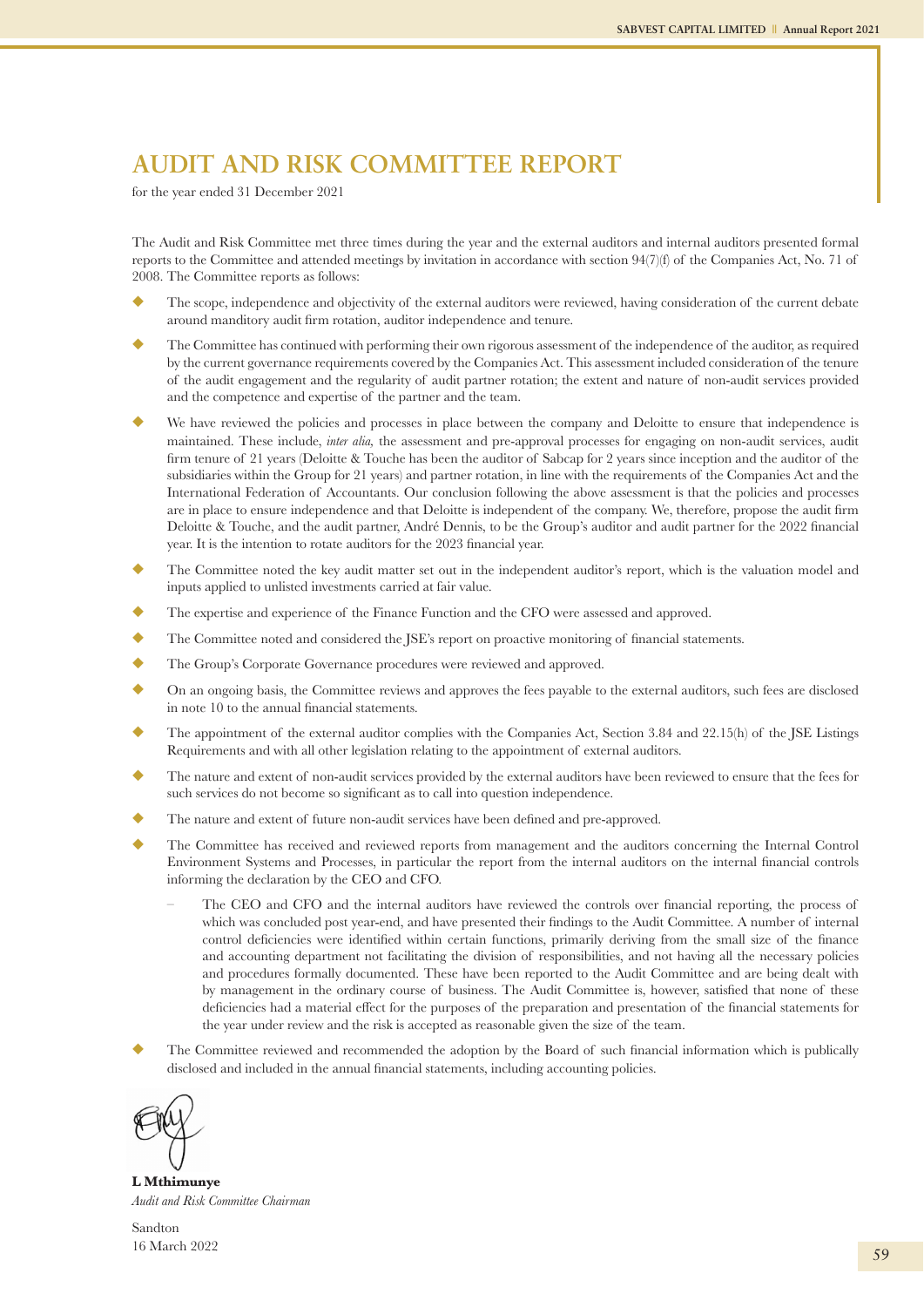## **CONSOLIDATED STATEMENT OF FINANCIAL POSITION**

at 31 December 2021

| <b>Notes</b>                                  | 2021<br>R'000 | 2020<br>R'000 |
|-----------------------------------------------|---------------|---------------|
| <b>Non-current assets</b>                     | 4 022 008     | 3 3 6 4 6 1 9 |
| Property, plant and equipment<br>1            | 2515          | 2990          |
| Right of use of asset<br>1                    | 3 3 0 4       | 4 2 1 0       |
| $\overline{2}$<br>Investment holdings         | 4016189       | 3 3 5 7 4 1 9 |
| Unlisted investments                          | 3 430 078     | 2 895 853     |
| Listed investments                            | 586 111       | 461 566       |
| <b>Current assets</b>                         | 243 161       | 281 136       |
| Finance advances and receivables<br>3         | 21 663        | 134 649       |
| Investment funds offshore<br>$\overline{4}$   | 75 138        | 56 295        |
| Investments held-for-sale<br>$\overline{4}$   |               | 86 341        |
| Cash balances<br>5                            | 146 360       | 3851          |
| Total assets                                  | 4 265 169     | 3 645 755     |
| Ordinary shareholders' equity                 | 3704327       | 3 048 991     |
| Share capital<br>6                            | 1 360 907     | 1 426 865     |
| Non-distributable reserves<br>$\overline{7}$  | (1 218 340)   | (1 274 373)   |
| $\overline{7}$<br>Accumulated profit          | 3561760       | 2 896 499     |
| <b>Non-current liabilities</b>                | 499 302       | 509 306       |
| Interest-bearing debt<br>8                    | 240 000       | 330 000       |
| Provisions<br>9                               | 17 255        | 4983          |
| Lease liability<br>12                         | 2758          |               |
| Deferred tax liabilities<br>11                | 239 289       | 174 323       |
| <b>Current liabilities</b>                    | 61 540        | 87458         |
| Interest-bearing debt                         | 20 390        | 39610         |
| Current portion of interest-bearing debt<br>8 |               | 10 000        |
| Portfolio finance offshore<br>8               | 12944         |               |
| 8<br>Interest-bearing debt                    | 7446          | 29 610        |
| Accounts payable and provisions<br>9          | 40 260        | 47 848        |
| 12<br>Lease liability                         | 890           |               |
| Total equity and liabilities                  | 4 265 169     | 3 645 755     |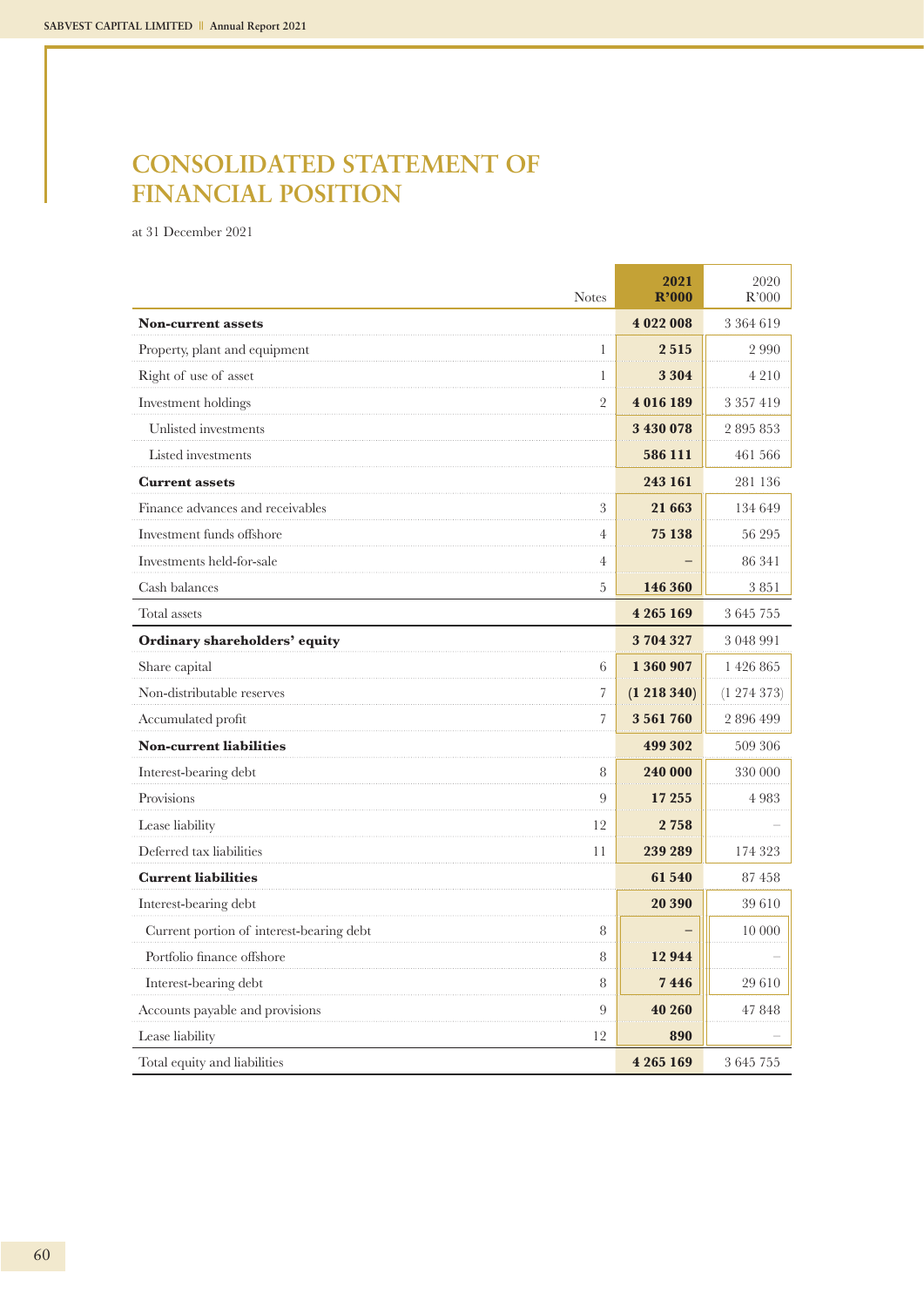## **CONSOLIDATED STATEMENT OF COMPREHENSIVE INCOME**

for the year ended 31 December 2021

| <b>Notes</b>                                                                   | 2021<br>R'000 | 2020<br>R'000 |
|--------------------------------------------------------------------------------|---------------|---------------|
| Gross income from operations and investments                                   | 864 134       | 492 075       |
| Dividends received<br>17                                                       | 253 036       | 107 226       |
| Interest received<br>17                                                        | 18 3 5 5      | 18 8 3 4      |
| Forex (loss)/gain                                                              | (2584)        | 6 5 2 5       |
| Loss on sale of financial instruments and shares<br>17                         |               | (7118)        |
| Fees<br>17                                                                     | 1 756         | 1771          |
| Fair value adjustments to investments                                          | 593 571       | 364 837       |
| $-$ Listed                                                                     | 227 173       | 63 727        |
| - Unlisted                                                                     | 366 398       | 301 110       |
| Transactional costs                                                            | (1117)        | (12785)       |
| Fair value loss on initial recognition and modification of interest-free loans | (3612)        | (688)         |
| Interest paid                                                                  | (19922)       | (27667)       |
| Net income before operating expenses                                           | 839 483       | 450 935       |
| Less: Expenditure                                                              | (95316)       | (56, 404)     |
| Net income before taxation<br>10                                               | 744 167       | 394 531       |
| Taxation<br>11                                                                 | (64966)       | (101347)      |
| Net income for the year attributable to<br>equity shareholders                 | 679 201       | 293 184       |
| Translation of foreign subsidiary *1<br>18                                     | 56 033        | 44 840        |
| Total comprehensive income for the year<br>attributable to equity shareholders | 735 234       | 338 024       |
| 13<br>Earnings per share – cents $*$ <sup>2</sup>                              | 1689,6        | 708,4         |

\*1  *This item may subsequently be classified to profit and loss.*

\*2  *There are no diluting instruments.*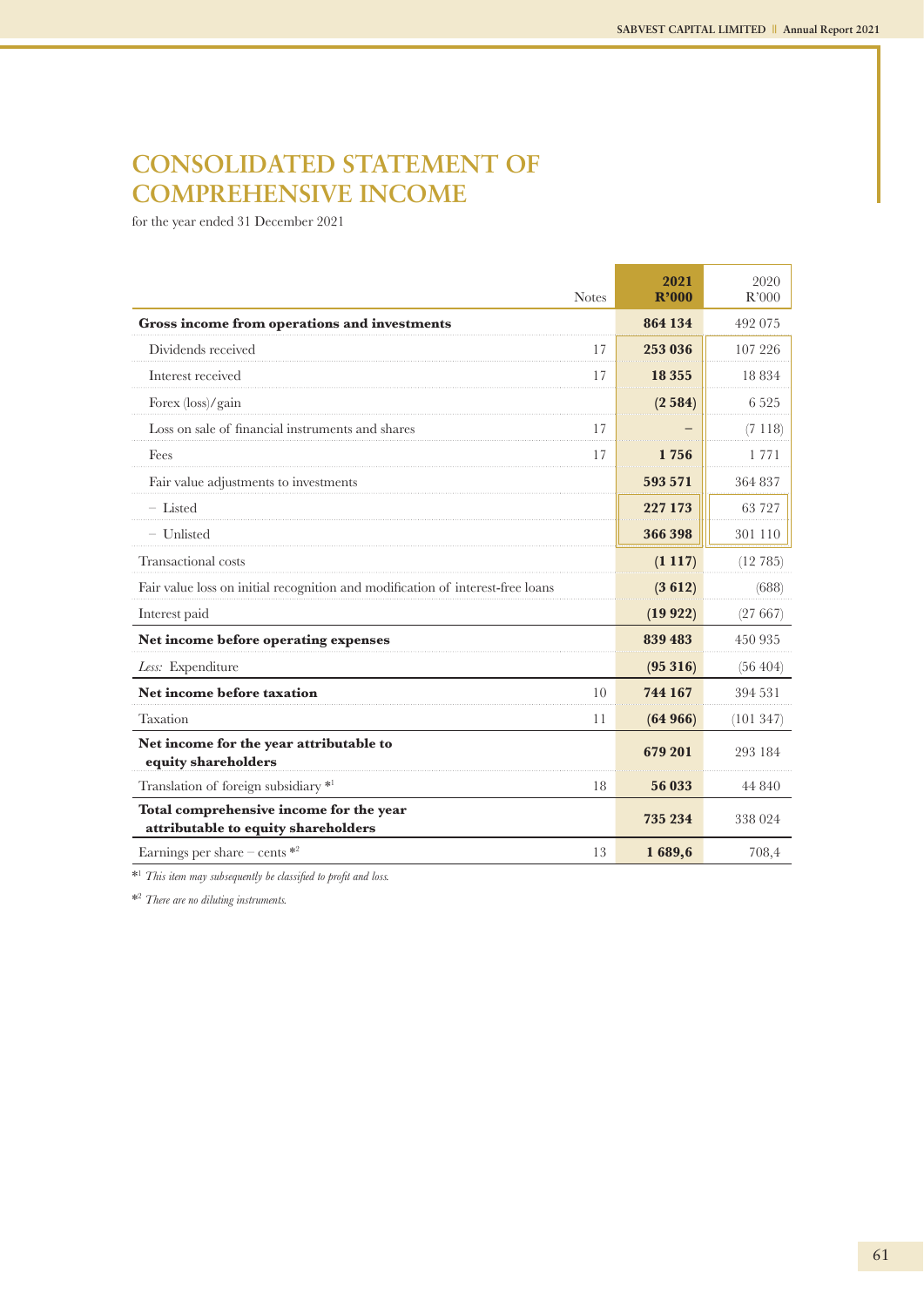## **COMPANY STATEMENT OF FINANCIAL POSITION**

at 31 December 2021

| <b>Notes</b>                        | 2021<br>R'000 | 2020<br>R'000 |
|-------------------------------------|---------------|---------------|
| <b>Non-current assets</b>           | 1 443 375     | 1 443 375     |
| Investment in subsidiaries<br>2     | 1 443 375     | 1 443 375     |
| <b>Current assets</b>               | 26 730        | 26 322        |
| Loans to subsidiaries (Annexure A)  | 26 686        | 26 281        |
| Cash balances                       | 44            | 41            |
| <b>Total assets</b>                 | 1 470 105     | 1469697       |
| 6<br>Share capital                  | 1 349 264     | 1 429 014     |
| 7<br>Accumulated profit             | 118 582       | 38 853        |
| Ordinary shareholders' equity       | 1467846       | 1467867       |
| <b>Current liabilities</b>          | 2 2 5 9       | 1830          |
| 9<br>Accounts payable               | 2 2 5 9       | 1830          |
| <b>Total equity and liabilities</b> | 1 470 105     | 1 469 697     |

## **COMPANY STATEMENT OF COMPREHENSIVE INCOME**

for the year ended 31 December 2021

| <b>Notes</b>                                            | 2021<br>$R$ '000 | R'000  |
|---------------------------------------------------------|------------------|--------|
| Dividends received                                      | 100 000          | 48 000 |
| Interest received                                       |                  |        |
| <b>Gross income</b>                                     | 100 001          | 48 001 |
| Transactional costs                                     |                  |        |
| Expenditure                                             | $(6\;264)$       |        |
| Total comprehensive income for the year attributable to |                  |        |
| equity shareholders                                     | 93 737           |        |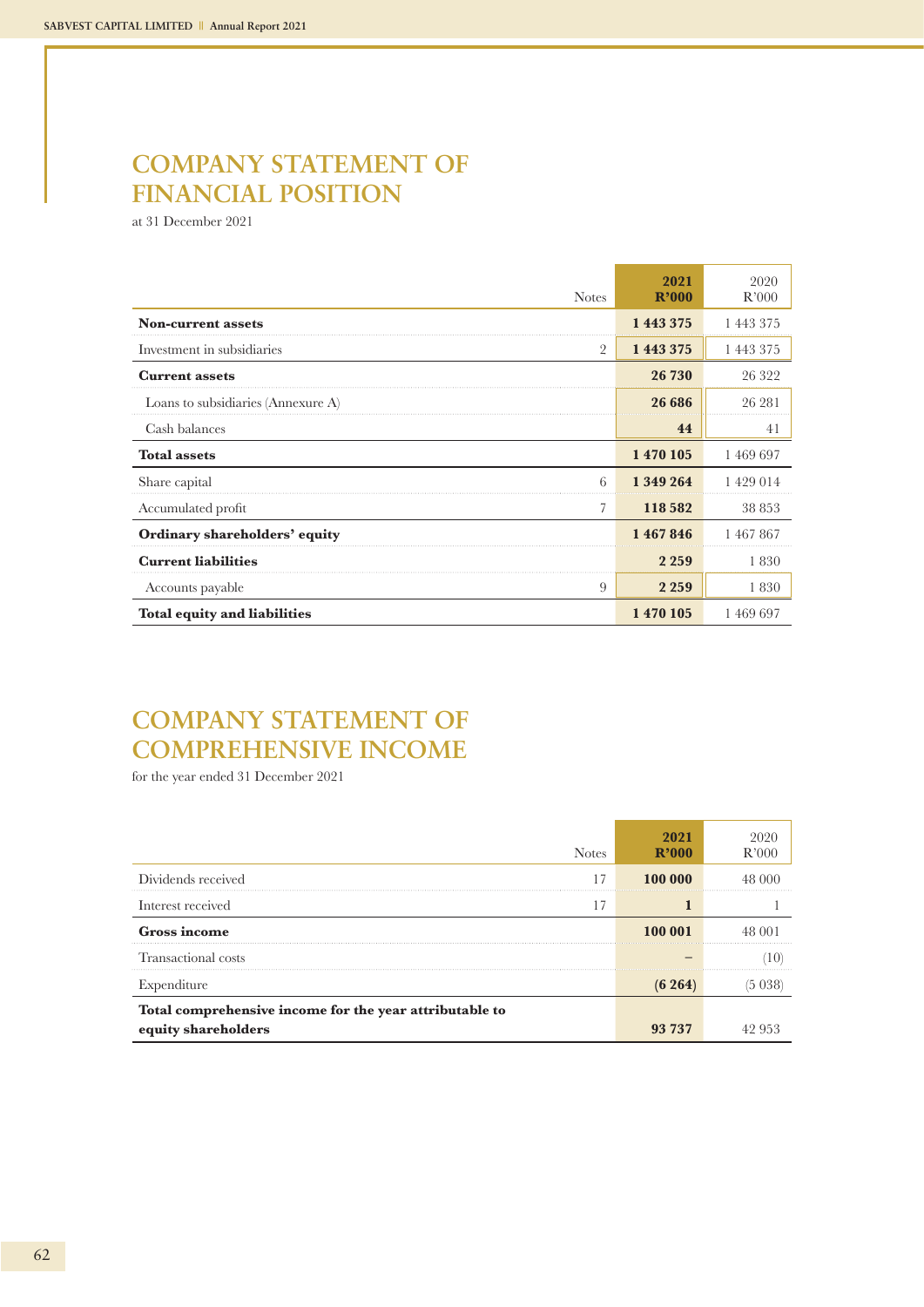## **CONSOLIDATED AND COMPANY STATEMENTS OF CASH FLOWS**

for the year ended 31 December 2021

|                                                                      | <b>GROUP</b>  |               | <b>COMPANY</b> |               |
|----------------------------------------------------------------------|---------------|---------------|----------------|---------------|
|                                                                      | 2021<br>R'000 | 2020<br>R'000 | 2021<br>R'000  | 2020<br>R'000 |
| <b>Cash flows from operating activities</b>                          | 149 816       | 12 9 32       | 80 158         | 40 683        |
| Net income for the year                                              | 679 201       | 293 184       | 93 737         | 42 953        |
| Adjustments for:                                                     |               |               |                |               |
| Depreciation                                                         | 778           | 1915          |                |               |
| Fair value adjustments to investments                                | $(593\ 571)$  | (364 837)     |                |               |
| Fair value loss on initial recognition of interest-free loans        | 3612          | 688           |                |               |
| Interest received                                                    | (1163)        | (1162)        |                |               |
| Interest paid                                                        | 19 9 22       | 27 667        |                |               |
| Deferred taxation                                                    | 64 966        | 101 347       |                |               |
| Loss on financial instruments and shares                             |               | 7 1 1 8       |                |               |
| Loss on disposal of property, plant and equipment                    | 51            | 48            |                |               |
| Provisions                                                           | 12 450        | 4 0 3 3       |                |               |
| (Decrease)/increase in accounts payable                              | (3500)        | $(9\;214)$    | 429            | 1830          |
| <b>Cash flows from operations</b>                                    | 183 746       | 60 787        | 94 166         | 44 783        |
| Cash interest paid                                                   | (19922)       | (27667)       |                |               |
| Dividends paid - ordinary                                            | (14008)       | (20188)       | (14008)        | (4 100)       |
| Cash flows from/(utilised in) investing activities                   | 168 490       | (14963)       | (405)          | (26 281)      |
| Purchase of property, plant and equipment                            | (379)         | (303)         |                |               |
| Purchase of investment holdings and offshore portfolios              | (440 414)     | (188952)      |                |               |
| Proceeds from sale of investment holdings and<br>offshore portfolios | 498 746       | 183 852       |                |               |
| Increase in loans to subsidiaries                                    |               |               | (405)          | (26 281)      |
| Decrease/(increase) in finance advances and receivables              | 110 537       | (9560)        |                |               |
| Cash flows (utilised in)/from financing activities                   | (175 797)     | 2 7 5 7       | (79 750)       | (14361)       |
| (Decrease)/increase in long-term loan                                | (100000)      | 40 000        |                |               |
| (Decrease)/increase in other interest-bearing debt                   | (22164)       | 12 888        |                |               |
| Repayment of principal portion of lease liability                    | (618)         | $(1\ 065)$    |                |               |
| Repurchase of company shares                                         | (65959)       | (16510)       | (79 750)       | (14361)       |
| Increase/(decrease) in offshore portfolio finance                    | 12 944        | (35 476)      |                |               |
| Increase in cash offshore                                            |               | 2920          |                |               |
| Change in cash and cash equivalents                                  | 142 509       | 726           | 3              | 41            |
| Cash and cash equivalents at beginning of year                       | 3851          | 3 1 2 5       | 41             |               |
| Cash and cash equivalents at end of year                             | 146 360       | 3851          | 44             | 41            |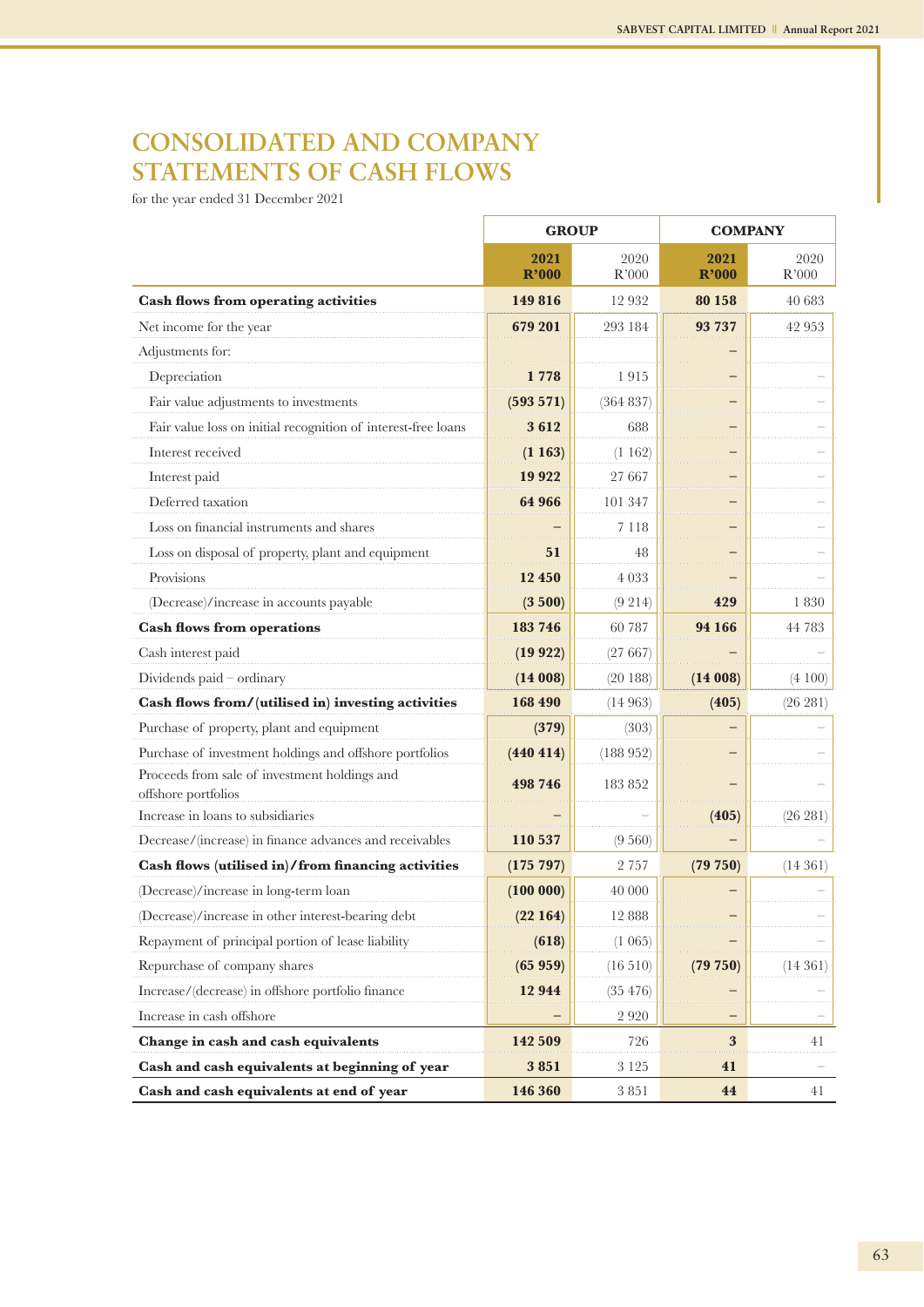## **CONSOLIDATED AND COMPANY STATEMENTS OF CHANGES IN EQUITY**

for the year ended 31 December 2021

| <b>GROUP</b>                             | Share<br>capital<br>R'000 | Non-<br>distributable<br>reserves<br>R'000 | Accu-<br>mulated<br>profit<br>R'000 | Total<br>R'000 |
|------------------------------------------|---------------------------|--------------------------------------------|-------------------------------------|----------------|
| <b>Balance as at 1 January 2020</b>      | 1 443 375                 | (1319213)                                  | 2635294                             | 2 759 456      |
| Total comprehensive income for the year  |                           | 44 840                                     | 293 184                             | 338 024        |
| Sabvest shares repurchased and cancelled |                           |                                            | (11791)                             | (11791)        |
| Shares repurchased and cancelled         | (15, 306)                 |                                            |                                     | (15 306)       |
| Shares held in treasury                  | (1 204)                   |                                            |                                     | (1204)         |
| Dividends paid                           |                           |                                            | (20188)                             | (20188)        |
| Balance as at 1 January 2021             | 1426865                   | $(1\;274\;373)$                            | 2896499                             | 3 048 991      |
| Total comprehensive income for the year  |                           | 56 033                                     | 679 201                             | 735 234        |
| Shares held in treasury - written back   | 1 204                     |                                            |                                     | 1 204          |
| Shares repurchased and cancelled         | (66 014)                  |                                            |                                     | (66014)        |
| Shares held in treasury                  | (1148)                    |                                            |                                     | (1148)         |
| Unclaimed dividends - written back       |                           |                                            | 68                                  | 68             |
| Dividends paid                           |                           |                                            | (14008)                             | (14008)        |
| <b>Balance as at 31 December 2021</b>    | 1 360 907                 | $(1\;218\;340)$                            | 3 5 6 1 7 6 0                       | 3704327        |

### **COMPANY**

| Balance as at 1 January 2020                  |          |         |          |
|-----------------------------------------------|----------|---------|----------|
| Issue of share capital on reverse acquisition | 1443375  |         | 1443375  |
| Total comprehensive income for the year       |          | 42 953  | 42 953   |
| Shares cancelled                              | (14361)  |         | (14 361  |
| Dividends paid                                |          | (4100)  | (4 100)  |
|                                               |          |         |          |
| Balance as at 1 January 2021                  | 1429014  | 38 853  | 1467867  |
| Total comprehensive income for the year       |          | 93 737  | 93 737   |
| Shares cancelled                              | (79 750) |         | (79 750) |
| Dividends paid                                |          | (14008) | (14008)  |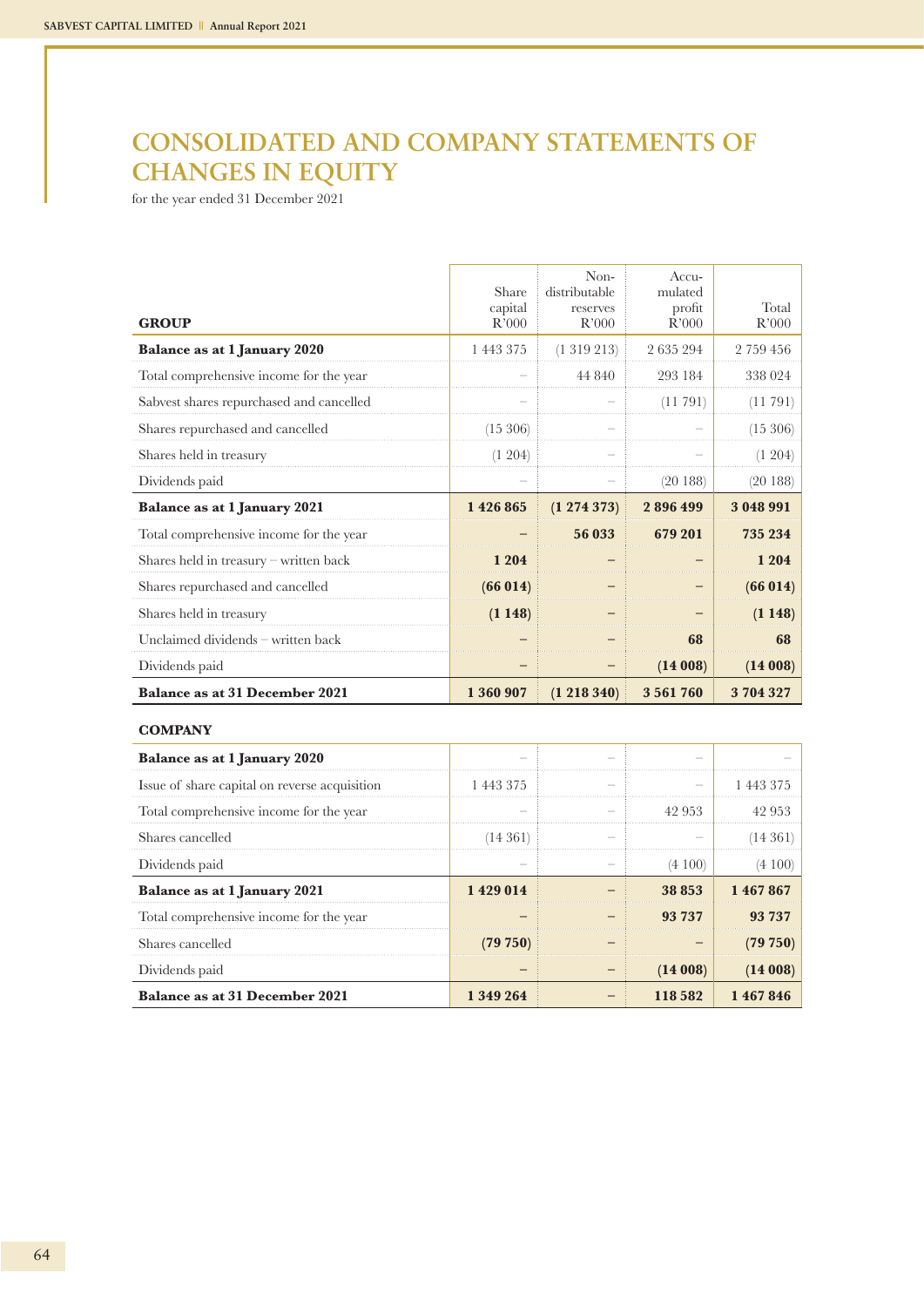for the year ended 31 December 2021

#### **Accounting policies**

The Consolidated and Company financial statements have been prepared in accordance with International Financial Reporting Standards ("IFRS"), the requirements of the Companies Act, No. 71 of 2008, the JSE Listings Requirements, SAICA Financial Reporting Guides as issued by the Accounting Practices Committee and Financial Pronouncements as issued by the Financial Reporting Standards Council. They have been prepared on the historical cost basis, except for certain financial instruments which are measured at fair value or at amortised cost. The significant accounting policies and methods of computation are consistent in all material respects with those applied in the previous financial year, other than the standards which were adopted in the current year.

#### **Basis of consolidation**

The Consolidated financial statements incorporate the financial statements of the company and entities controlled by the Company (its subsidiaries) as at 31 December each year. Control is achieved when the company has the power over the investee, is exposed or has rights to variable returns from its involvement with the investee, and has the ability to use its power to affects its returns.

Sabcap is an investment company as defined by IFRS 10. Where an entity does not meet the requirements as set out in IFRS 10, the entity is consolidated.

The company reassesses whether or not it controls an investee if facts and circumstances indicate that there are changes to one or more of the three elements of control listed above.

On acquisition, the assets and liabilities and contingent liabilities of a subsidiary are measured at their fair value. Any excess of the cost at acquisition over the fair values of the identifiable net assets acquired is recognised as goodwill. If the cost is less than the fair value of the identifiable net assets acquired (i.e. a discount on acquisition), this difference is credited to profit or loss in the period of acquisition.

All inter-company transactions and balances are eliminated on consolidation.

#### **Investments**

All investments (which include investment loans) are accounted for at Fair Value Through Profit and Loss ("FVTPL") in terms of IFRS 9: *Financial Instruments*.

Where investments are listed equities, fair value is calculated as market value. Should the disposal of any investment be restricted, then the market value is reduced by a discount to arrive at fair value. Gains and losses arising from changes in the fair value are included in the statement of comprehensive income for the period.

Where investments are unlisted equities, fair value is mostly calculated using the maintainable earnings model but also net asset value ("NAV"), discounted cash flow ("DCF") valuations or recent transaction pricing as appropriate. Maintainable earnings are based on historic and projected Earnings Before Interest, Taxation, Depreciation and Amortisation ("EBITDA") as appropriate. Earnings have been normalised for one off items, IFRS 16 and the effects of COVID-19 as long as there has been no permanent damage to the business models and relative to the periods by which pre-COVID-19 volumes and earnings are expected to be achieved. The multiples are selected after considering peer group multiples and adjusting as appropriate. The resultant valuations are then adjusted for net cash or net debt balances. Funding requirements to restore the business models to pre-COVID-19 levels (being the funding of losses, safety and employee costs and working capital normalisation) have been added to debt as appropriate. They may be measured for reasonableness against NAV (if this is a relevant metric), recent transaction prices and/or DCF valuations.

For other unlisted investments fair value is determined using an appropriate valuation model.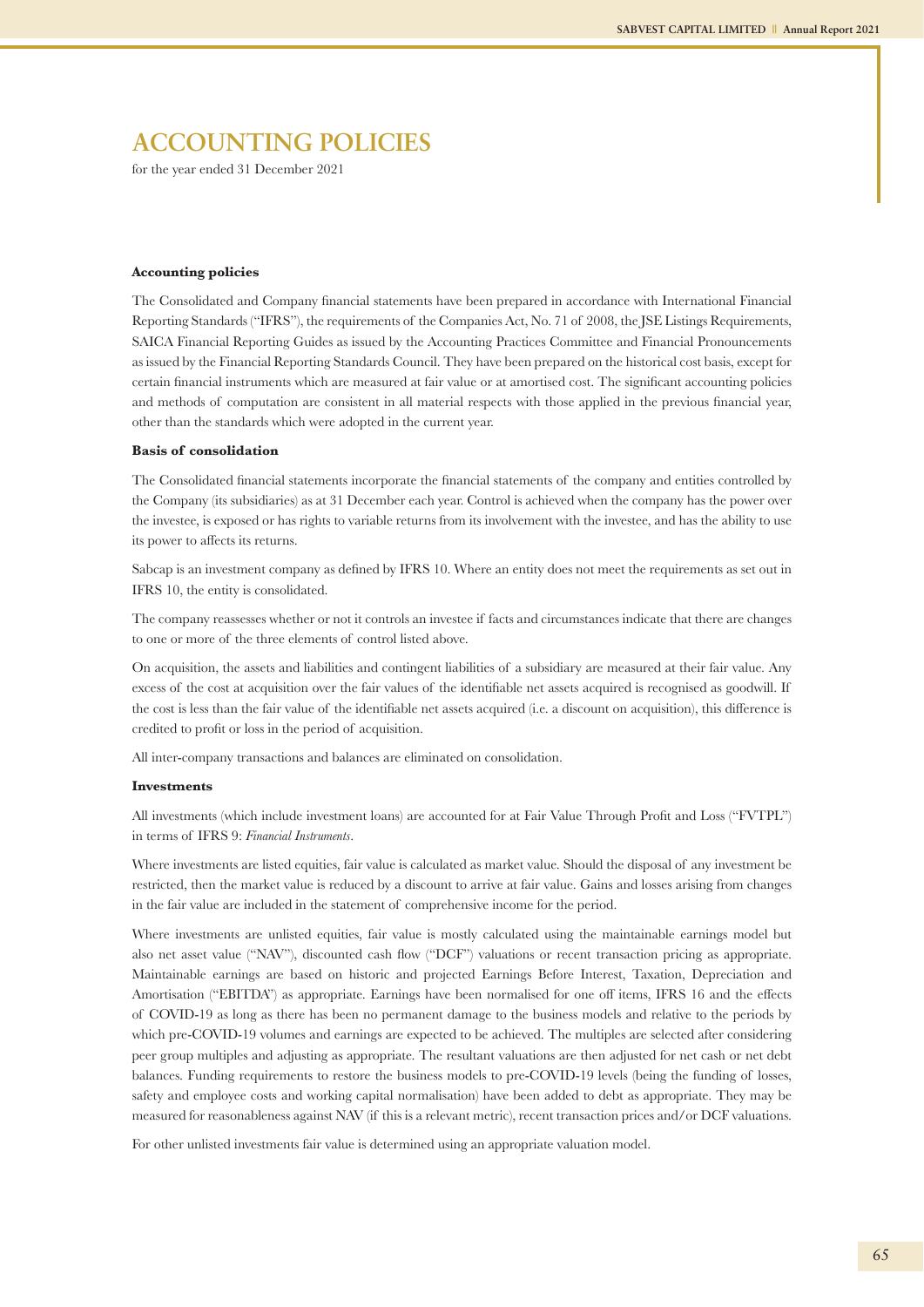for the year ended 31 December 2021 *continued*

#### **Financial instruments**

Financial assets and financial liabilities are recognised on the Group's statement of financial position when the Group has become a party to the contractual provisions of the instrument.

Financial instruments recognised on the statement of financial position include cash and cash equivalents, investments, finance advances and receivables, accounts payable and borrowings.

Equity instruments issued are recorded as the proceeds received net of direct issue costs.

Accounts payable are initially measured at fair value and are subsequently measured at amortised cost, using the effective interest rate method.

Interest-bearing loans and overdrafts are recorded as the amounts of the proceeds received, net of direct raising costs. Finance charges, including premiums payable on settlement or redemption, are accounted for on an accrual basis and are added to the carrying amount of the instrument to the extent that they are not settled in the period in which they arise.

Originated loans, finance advances and receivables are measured initially at cost. The loans, finance advances and receivables are measured subsequently at amortised cost using the effective interest rate method. If the terms of a loan, finance advance or receivable are not market-related, the payments are discounted at a market-related rate to determine the fair value at initial recognition and the amount of the discount is included in the statement of comprehensive income.

Cash and cash equivalents comprise cash on hand and demand deposits, and other short-term highly liquid investments that are readily convertible to a known amount of cash and are subject to an insignificant risk of changes in value, offset by other current interest-bearing debt.

Long-term investments are measured at fair value. They are recognised as being held for trading purposes and gains or losses in fair value are included in the statement of comprehensive income for the period. Where investments are listed equities, the fair value is calculated using market value and where the investments are unlisted equities the fair value is calculated using inputs that are observable either directly or indirectly.

On disposal of investments the difference between the consideration received and the fair value of the investment at the commencement of the financial year is accounted for in the statement of comprehensive income as a gain or loss in fair value.

Redeemable or callable reset bonds purchased to hold to maturity or to call/reset dates are recognised at cost. Any surplus or discount to the maturity or call values are accounted for over the period to maturity/call and the investments are accounted for accordingly. The fair value calculated on this basis are regarded as appropriate estimates of fair value at the reporting date.

A loss allowance for expected credit losses on finance advances or investments is recognised when, in the opinion of the directors, taking into account that as a result of one or more events that may occur after the initial recognition of the asset, an expected loss exists. The amount of estimated credit losses is updated at each reporting to reflect changes in the credit risk since initial recognition of the respective financial instrument.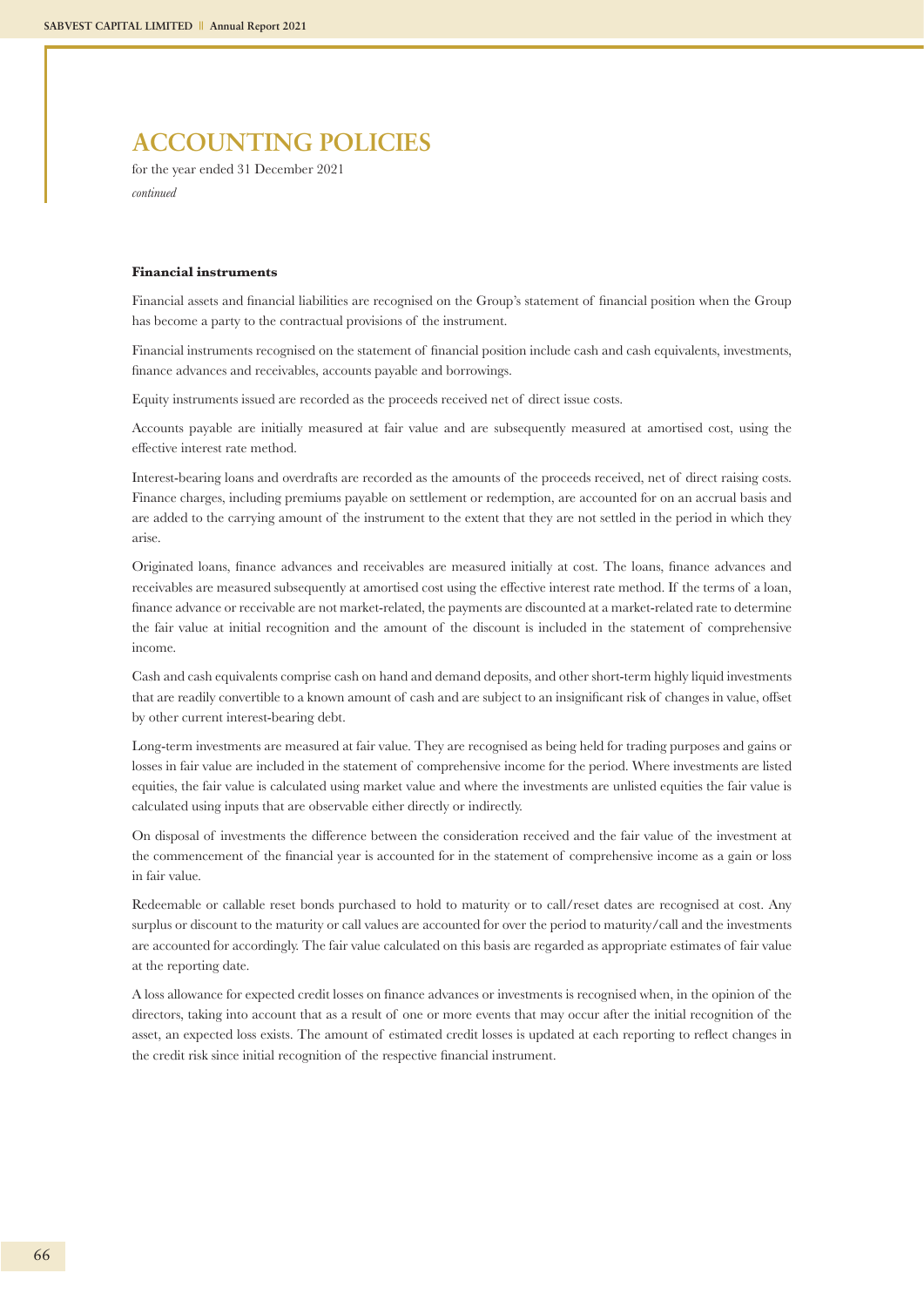for the year ended 31 December 2021 *continued*

#### **Treasury shares**

Ordinary shares in Sabvest Capital Limited held by any subsidiary are classified as treasury shares in the Statement of Changes in Equity. Treasury shares are treated as a reduction from the issued and weighted average number of shares in issue and the cost price of the shares is presented as a deduction from equity.

#### **Property, plant and equipment**

Property, plant and equipment is reflected at cost less accumulated depreciation and any recognised impairment loss on the following basis:

| Office furniture, equipment, computers and leasehold improvements | $10\% - 33\%$ |
|-------------------------------------------------------------------|---------------|
| Motor vehicles                                                    | $20\%$        |

Depreciation is charged so as to write-off the cost or valuation of assets to residual value over their estimated useful lives, using the straight-line basis.

The gain or loss arising on disposal of assets is determined as to the difference between the sale proceeds and the carrying amount of the assets and is recognised in profit or loss.

#### **Foreign currencies**

The individual financial statements of each Group entity are presented in the currency of the primary economic environment in which the entity operates (its functional currency). For the purpose of the consolidated financial statements, the results and financial position of each entity are expressed in Rands, which is the functional currency of the company, and the presentation currency for the consolidated financial statements.

In preparing the financial statements of the individual entities, transactions in currencies other than the entity's functional currency (foreign currencies) are recorded at the rates of exchange prevailing on the dates of the transactions. At the end of each reporting date, monetary items denominated in foreign currencies are retranslated at the rates prevailing at the end of each reporting date. Non-monetary items carried at fair value that are denominated in foreign currencies are retranslated at the rates prevailing on the date when the fair value was determined. Non-monetary items that are measured in terms of historical cost in a foreign currency are not retranslated.

Exchange differences arising on the settlement of monetary items, and on the retranslation of monetary items, are included in profit or loss for the period. Exchange differences arising on the retranslation of non-monetary items carried at fair value are included in profit or loss for the period except for differences arising on the retranslation of non-monetary items in respect of which gains and losses are recognised in other comprehensive income. For such nonmonetary items, any exchange component of that gain or loss is also recognised directly in equity.

For the purpose of presenting consolidated financial statements, the assets and liabilities of the Group's foreign operations (including comparatives) are expressed in Rands using exchange rates prevailing at the end of each reporting date. Income and expense items (including comparatives) are translated at the average exchange rates for the period, unless exchange rates fluctuated significantly during that period, in which case the exchange rates at the dates of the transactions are used. Exchange differences arising, if any, are recognised in other comprehensive income and transferred to the Group's translation reserve. Such translation differences are recognised in profit or loss in the period in which the foreign operation is disposed of.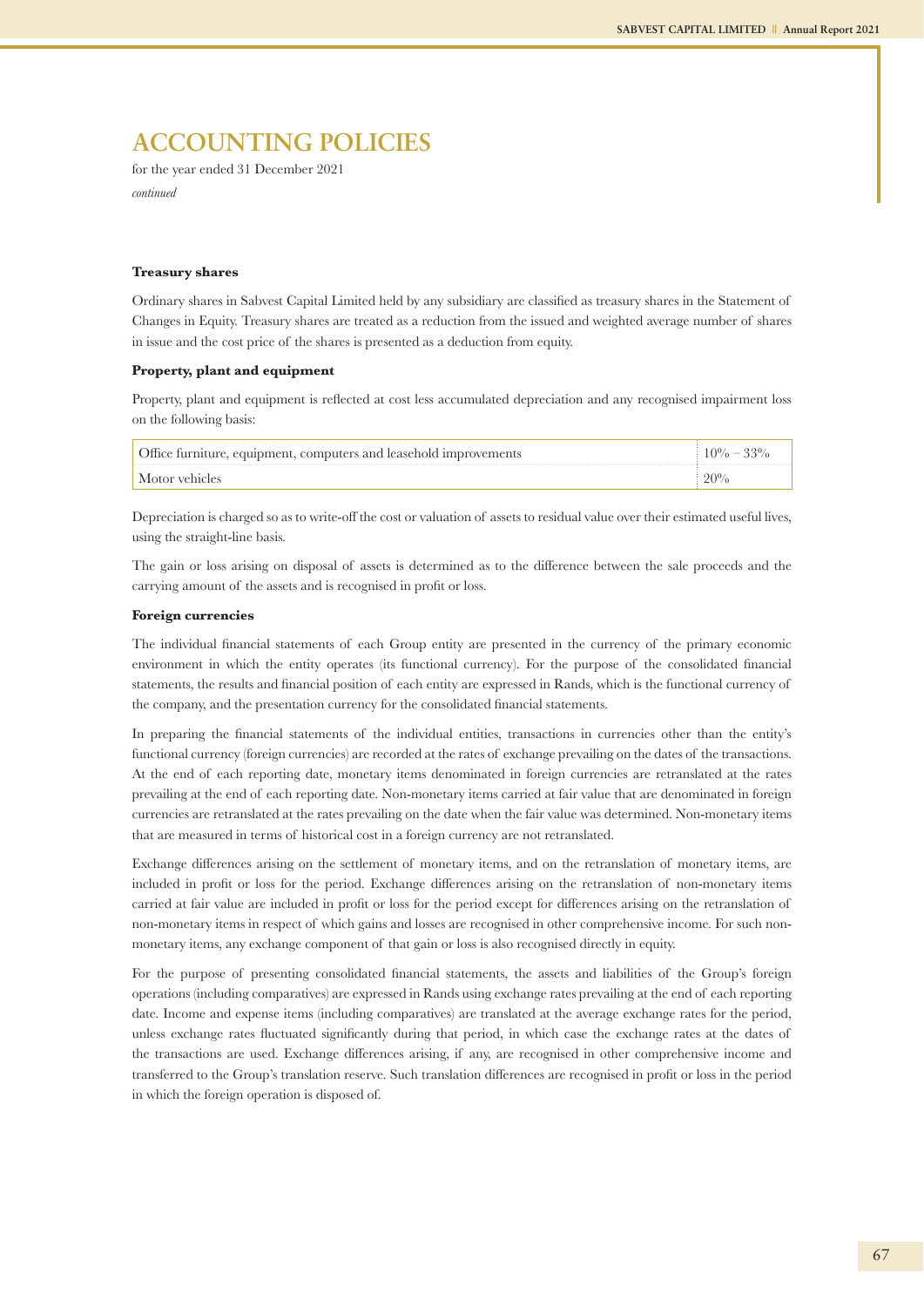for the year ended 31 December 2021 *continued*

#### **Impairment provisions**

At the end of each reporting date, the Group reviews the carrying amounts of its other tangible assets to determine whether there is any indication that those assets have suffered an impairment loss. If any such indication exists, the recoverable amount of the asset is estimated in order to determine the extent of the impairment loss (if any).

Recoverable amount is the higher of fair value less costs to sell and value in use.

If the recoverable amount of an asset is estimated to be less than its carrying amount, the carrying amount of the asset is reduced to its recoverable amount. An impairment loss is recognised immediately in profit or loss.

Where an impairment loss subsequently reverses, the carrying amount of the asset is increased to the revised estimate of its recoverable amount, but so that the increased carrying amount does not exceed the carrying amount that would have been determined had no impairment loss been recognised for the asset in prior years. A reversal of an impairment loss is recognised immediately in profit or loss, unless the relevant asset is carried at a revalued amount, in which case the reversal of the impairment loss is treated as a revaluation increase.

#### **Provisions**

Provisions are recognised when the Group has a present obligation (legal or constructive) as a result of a past event, it is probable that the Group will be required to settle the obligation, and a reliable estimate can be made of the amount of the obligation.

A provision for the long-term incentive plan ("LTIP"), measured annually and calculated on the growth in the notional investments, is expensed annually and the total amount expected to be paid is shown as a liability.

The amount recognised as a provision is a best estimate of the consideration to settle the obligation at the reporting date taking into account the risks and uncertainties surrounding the obligation.

#### **Revenue recognition**

Revenue is measured based on the consideration to which the Group expects to be entitled and excludes amounts collected on behalf of third parties. The Group recognises revenue when it transfers control of a service to a customer.

Revenue also includes dividends which are recorded in accordance with IFRS 9. Dividends are recognised in profit or loss when:

- (a) the entity's right to receive payment of the dividend is established;
- (b) it is probable that the economic benefits associated with the dividend will flow to the entity; and

(c) the amount of the dividend can be measured reliably.

Interest is recognised on a time proportion basis.

Capitalisation shares elected in lieu of a cash dividend are accounted for in investment income at the cash dividend equivalent.

Fees relate to fees received from investees and other entities for services as they are rendered, recorded in accordance with IFRS 15.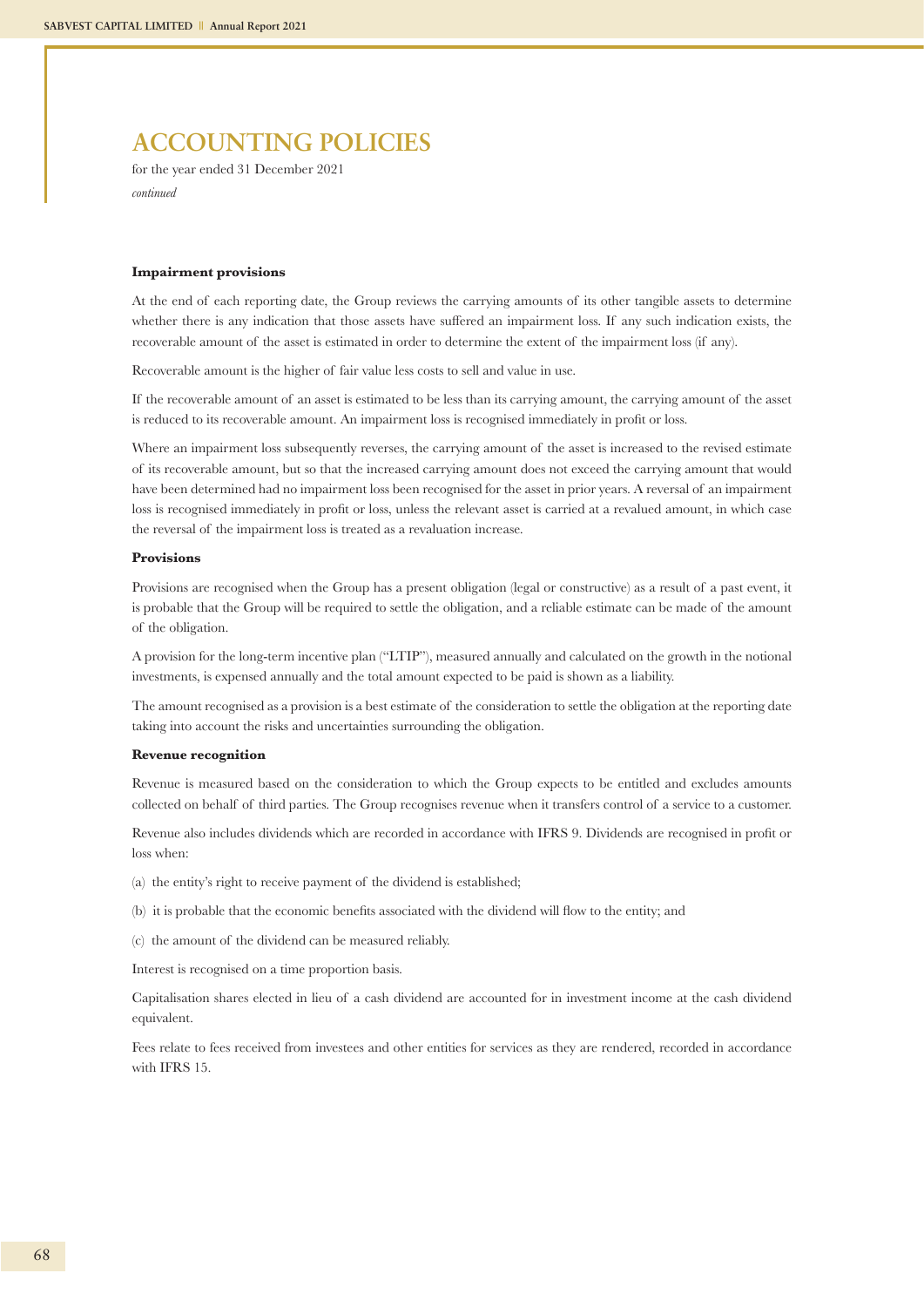for the year ended 31 December 2021 *continued*

#### **Lease agreements**

Future lease payments discounted at market-related rates are recognised as a right of use asset (ignoring variable costs), with a matching financial liability.

The right of use asset is depreciated over the period of the lease and the depreciation is debited to the Consolidated Statement of Comprehensive Income.

Interest at market-related rates calculated on the value of the financial liability is debited to the Consolidated Statement of Comprehensive Income and credited to the financial liability.

Rentals paid during the year are debited to the financial liability.

#### **Related party transactions**

All related party transactions are, unless otherwise disclosed, in the normal course of business. Refer to note 23.

#### **Retirement benefits and medical aid schemes**

Payments to defined contribution retirement benefit plans are charged and expensed as they fall due.

#### **Taxation**

Income tax expense represents the sum of the tax currently payable and deferred tax.

The tax currently payable is based on taxable profit for the year. Taxable profit differs from profit as reported in the statement of comprehensive income because it excludes items of income or expense that are taxable or deductible in other years and it further excludes items that are never taxable or deductible. The Group's liability for current tax is calculated using tax rates that have been enacted or substantively enacted by the end of the reporting period.

Deferred tax is recognised on differences between the carrying amounts of assets and liabilities in the financial statements and the corresponding tax bases used in the computation of taxable profit.

Deferred tax liabilities are generally recognised for all taxable temporary differences and deferred tax assets are recognised to the extent that it is probable that taxable profits will be available against which deductible temporary differences can be utilised. Such assets and liabilities are not recognised if the temporary difference arises from goodwill or from the initial recognition (other than in a business combination) of other assets and liabilities in a transaction that affects neither the taxable profit nor the accounting profit.

Deferred tax liabilities are recognised for taxable temporary differences arising on investments in subsidiaries, associates, long-term and short-term investments and interests in joint ventures, except where the Group is able to control the reversal of the temporary difference and it is probable that the temporary difference will not reverse in the foreseeable future.

The carrying amount of deferred tax assets is reviewed at each end of the reporting period and reduced to the extent that it is no longer probable that sufficient taxable profits will be available to allow all or part of the asset to be recovered.

Deferred tax is calculated at the tax rates that are expected to apply in the period when the liability is settled or the asset realised. Deferred tax is charged or credited to profit or loss, except when it relates to items charged or credited directly to equity, in which case the deferred tax is also dealt with in equity.

Deferred tax assets and liabilities are offset when there is a legally enforceable right to set off current tax assets against current tax liabilities and when they relate to income taxes levied by the same taxation authority and the Group intends to settle its current tax assets and liabilities on a net basis.

#### **Cash and cash equivalents**

Cash and cash equivalents represent cash at bank.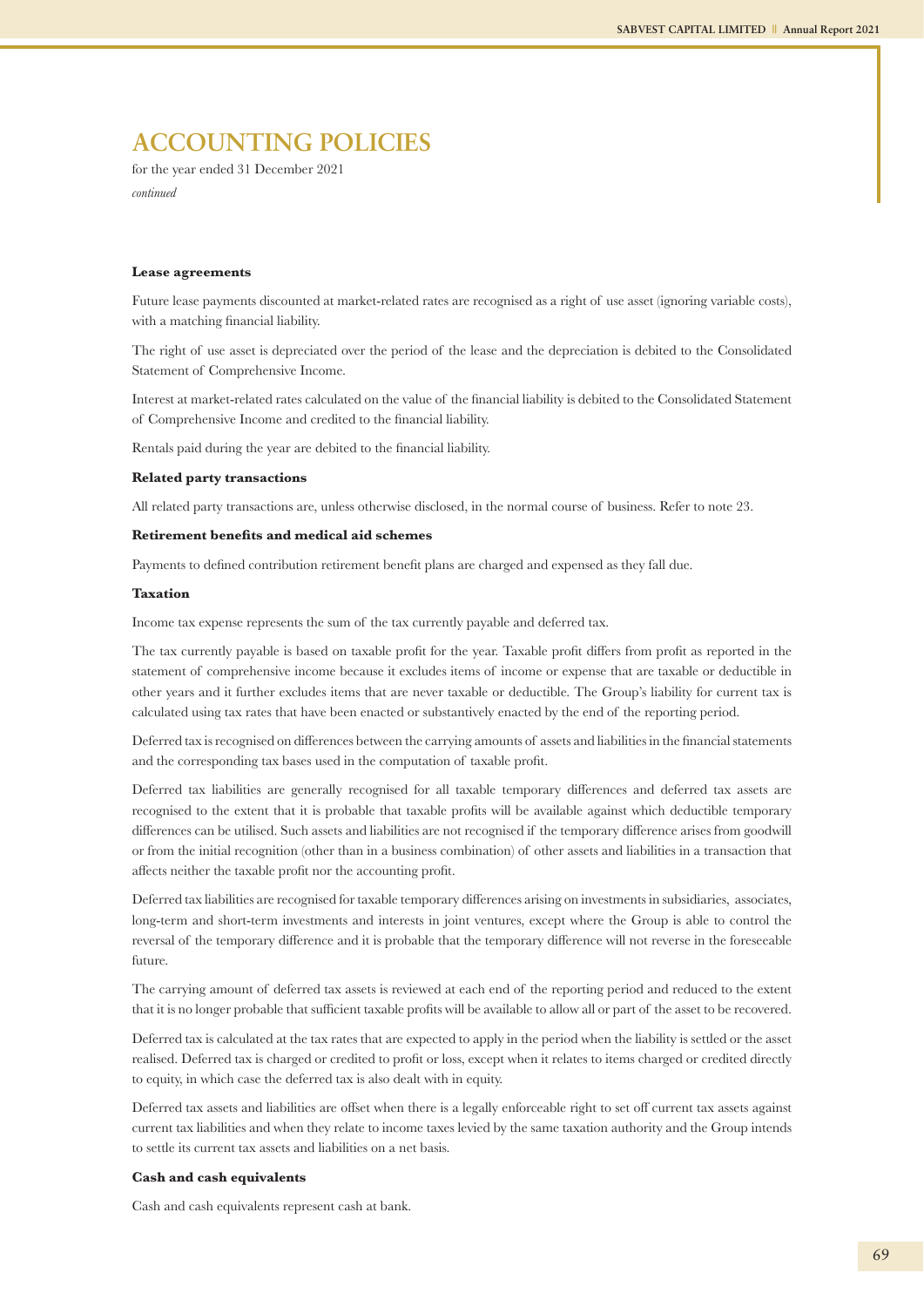for the year ended 31 December 2021 *continued*

#### **Borrowing costs**

Borrowing costs are recognised in profit and loss in the period in which they are incurred.

#### **Critical judgements and key estimates**

The estimates and assumptions, including those made in relation to COVID-19, that have a significant risk of causing a material adjustment to the carrying amounts of assets and liabilities are detailed in the notes to the financial statements where applicable.

With regard to the fair value presentation of the investment holdings, both long-term and current, for the listed investments, critical judgement and estimates are limited as external observable market data is used to determine carrying value.

In respect of the unlisted investments which are carried at fair value, significant judgement and estimate is used to select the appropriate valuation model, determine maintainable earnings and estimate the earnings multiple. Details of the judgements are set out in note 22.

With regard to investments held through other entities or instruments, critical judgement is used to consider the underlying investments of the entity/instrument to ensure the appropriate classification of the investment in the Group is attained.

#### **New/Revised International Financial Reporting Standards Issued**

All new and revised standards and interpretations issued by IASB and the IFRS Interpretations Committee ("IFRIC") of the IASB that are relevant to the Group's operations and effective for annual reporting periods commencing on 1 January 2021 have been adopted and retrospectively applied. These standards include:

u IFRS 16 – *Leases* (amendments effective for annual periods beginning on or after 1 June 2020).

Their adoption has not had a significant impact on the presentation of the financial statements.

At the date of authorisation of these financial statements, the following standards and amendments were in issue but not yet effective for the annual periods commencing on or after the specified dates:

|                |                                                                 | <b>Effective date</b>     |
|----------------|-----------------------------------------------------------------|---------------------------|
| IFRS 3         | Business Combinations                                           | $\frac{1}{2}$ anuary 2022 |
| <b>IAS 16</b>  | Property, Plant and Equipment                                   | 1 January 2022            |
| <b>IAS 37</b>  | Provisions, Contingent Liabilities and Contingent Assets        | 1 January $2022$          |
| TAS 1          | Presentation of Financial Statements                            | 1 January 2023            |
| IAS 8          | Accounting policies, changes in accounting estimates and errors | 1 January 2023            |
| <b>IAS 12</b>  | Income Taxes                                                    | 1 January 2023            |
| <b>IFRS 17</b> | Insurance Contracts                                             | 1 January 2023            |

The Group does not expect these new or revised accounting standards to have a material impact on the results or financial position.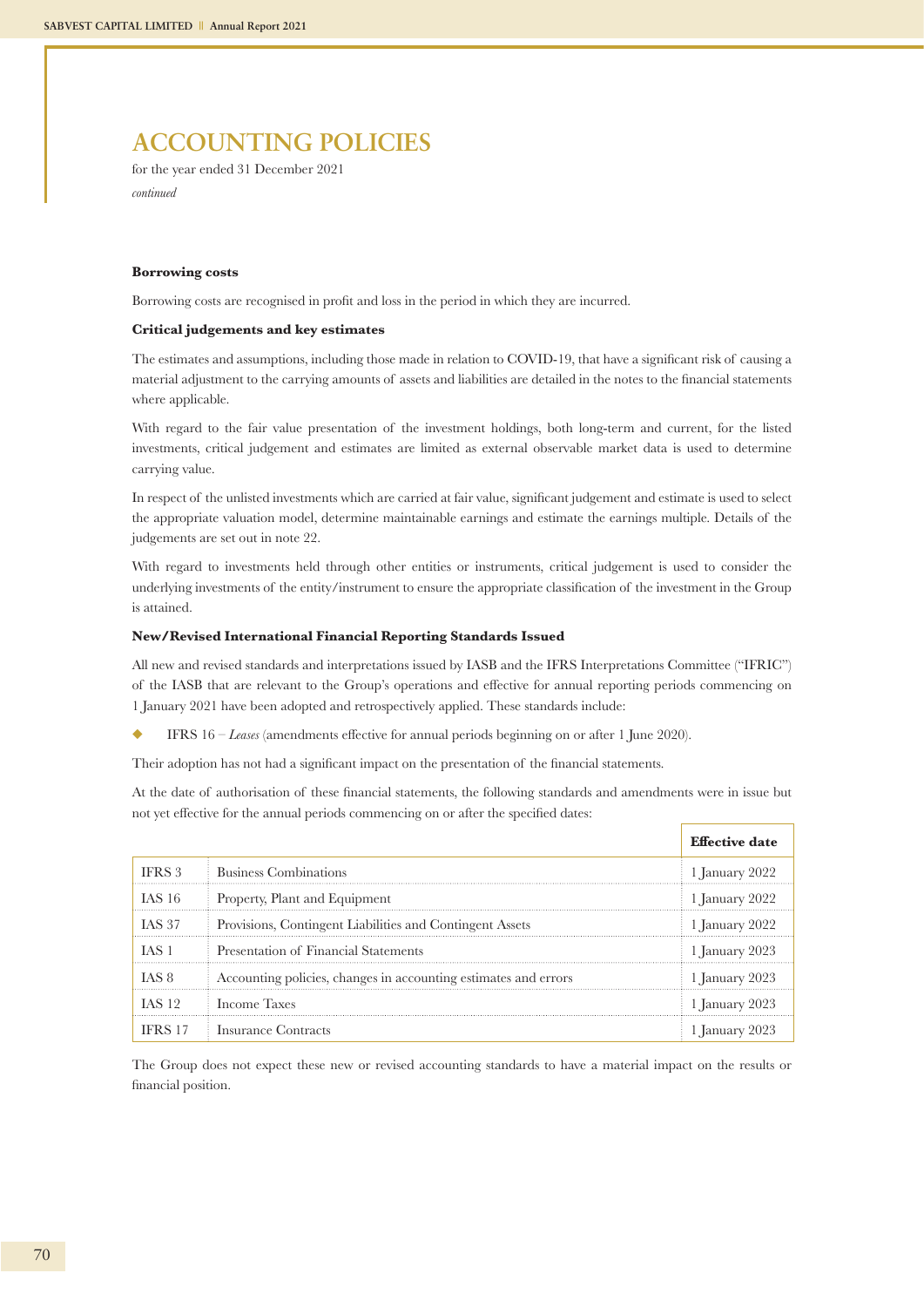continued

## **NOTES TO THE ANNUAL FINANCIAL STATEMENTS**

for the year ended 31 December 2021

|    |                        |                                     | Motor<br>vehicles<br>R'000 | Office<br>furniture,<br>equipment,<br>computers<br>and leasehold<br>improvements<br>R'000 | <b>Total</b><br>R'000 |
|----|------------------------|-------------------------------------|----------------------------|-------------------------------------------------------------------------------------------|-----------------------|
| 1. |                        | Property, plant and equipment       |                            |                                                                                           |                       |
|    | and right of use asset |                                     |                            |                                                                                           |                       |
|    | 1.1                    | Property, plant and equipment       |                            |                                                                                           |                       |
|    |                        | <b>2021 GROUP</b>                   |                            |                                                                                           |                       |
|    |                        | Beginning of year                   |                            |                                                                                           |                       |
|    |                        | Cost                                | 1 330                      | 6 087                                                                                     | 7 417                 |
|    |                        | Accumulated depreciation            | (833)                      | (3594)                                                                                    | (4 427)               |
|    |                        | Net book value                      | 497                        | 2493                                                                                      | 2990                  |
|    |                        | Current year movements              |                            |                                                                                           |                       |
|    |                        | <b>Additions</b>                    |                            | 379                                                                                       | 379                   |
|    |                        | Disposals cost                      |                            | (134)                                                                                     | (134)                 |
|    |                        | Disposal - accumulated depreciation |                            | 83                                                                                        | 83                    |
|    |                        | Depreciation                        | (221)                      | (582)                                                                                     | (803)                 |
|    |                        | Total movement                      | (221)                      | (254)                                                                                     | (475)                 |
|    |                        | End of year                         |                            |                                                                                           |                       |
|    |                        | Cost                                | 1 330                      | 6 332                                                                                     | 7 662                 |
|    |                        | Accumulated depreciation            | (1 054)                    | (4093)                                                                                    | (5147)                |
|    |                        | Net book value                      | 276                        | 2 2 3 9                                                                                   | 2515                  |
|    |                        | <b>2020 GROUP</b>                   |                            |                                                                                           |                       |
|    |                        | Beginning of year                   |                            |                                                                                           |                       |
|    |                        | Cost                                | 1 3 3 0                    | 6 6 8 8                                                                                   | 8018                  |
|    |                        | Accumulated depreciation            | (612)                      | (3796)                                                                                    | (4 408)               |
|    |                        | Net book value                      | 718                        | 2892                                                                                      | 3610                  |
|    |                        | Current year movements              |                            |                                                                                           |                       |
|    |                        | Additions                           |                            | 303                                                                                       | 303                   |
|    |                        | Disposals cost                      |                            | (904)                                                                                     | (904)                 |
|    |                        | Disposal - accumulated depreciation |                            | 856                                                                                       | 856                   |
|    |                        | Depreciation                        | (221)                      | (654)                                                                                     | (875)                 |
|    |                        | Total movement                      | (221)                      | (399)                                                                                     | (620)                 |
|    |                        | End of year                         |                            |                                                                                           |                       |
|    |                        | Cost                                | 1 3 3 0                    | 6 0 8 7                                                                                   | 7417                  |
|    |                        | Accumulated depreciation            | (833)                      | (3594)                                                                                    | (4427)                |
|    |                        | Net book value                      | 497                        | 2 4 9 3                                                                                   | 2 9 9 0               |

 As required by IAS 16 – *Property, Plant and Equipment,* the Group has reviewed the residual values and remaining useful lives used for the purposes of depreciation calculations in the light of the definition of residual value in the standard. The review did not highlight any requirement for an adjustment to the residual values or useful lives used in the current period. In line with the standard's requirements, these residual values and useful lives will be reviewed and updated annually in the future.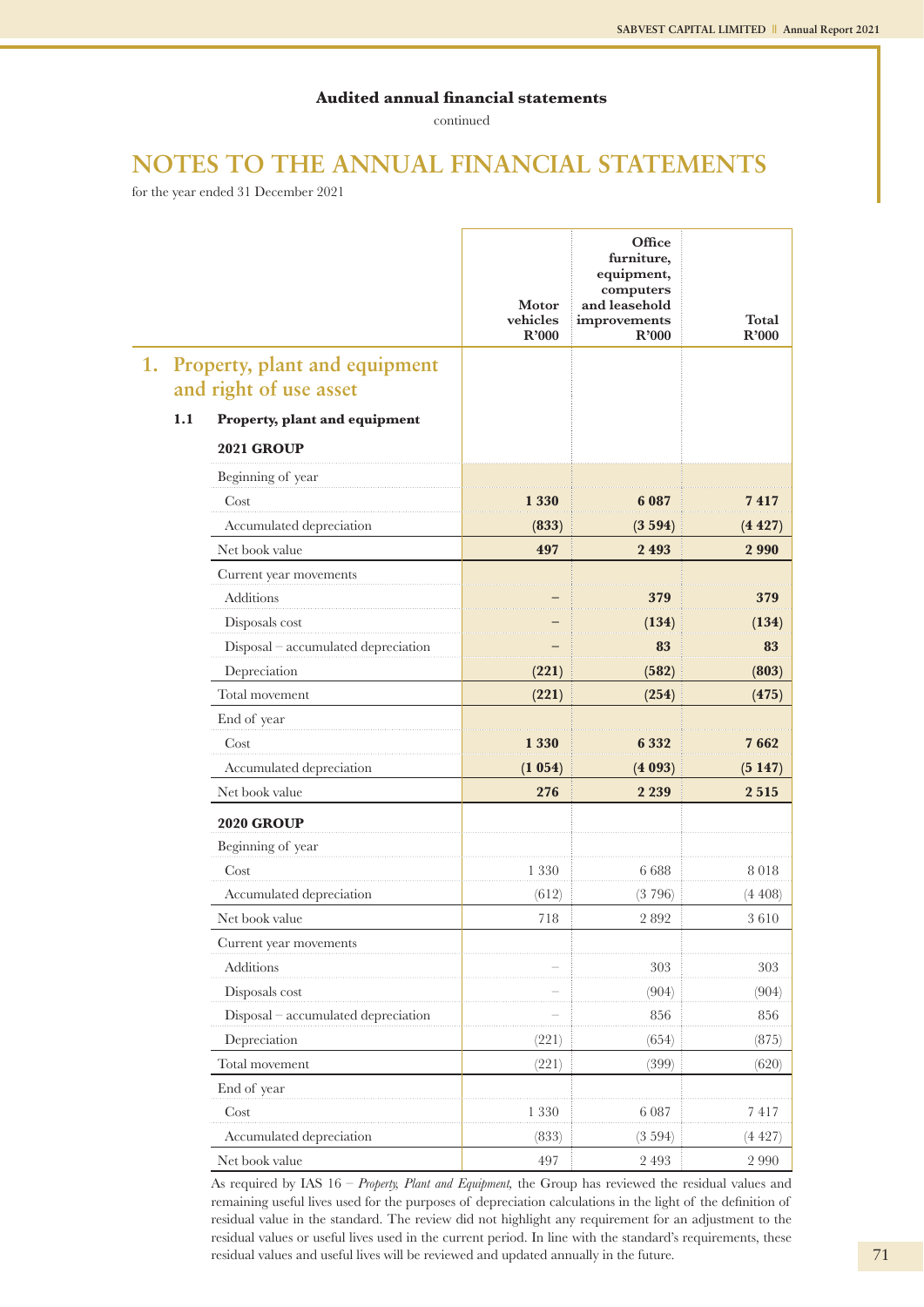continued

## **NOTES TO THE ANNUAL FINANCIAL STATEMENTS**

for the year ended 31 December 2021 *continued*

|     |                                                                   | <b>GROUP</b>  |               |
|-----|-------------------------------------------------------------------|---------------|---------------|
|     |                                                                   | 2021<br>R'000 | 2020<br>R'000 |
| 1.  | Property, plant and equipment and<br>right of use asset continued |               |               |
| 1.2 | <b>Right of use asset</b>                                         |               |               |
|     | Beginning of year                                                 |               |               |
|     | Cost                                                              | 4 767         | 1611          |
|     | Accumulated depreciation                                          | (557)         | (1128)        |
|     | Net book value                                                    | 4 2 1 0       | 483           |
|     | Current year movements                                            |               |               |
|     | Recognition of right of use asset                                 | 69            | 4 7 6 7       |
|     | De-recognition on expiry of lease $-\cos t$                       |               | (1 611)       |
|     | De-recognition on expiry of lease - accumulated depreciation      |               | 1611          |
|     | Depreciation                                                      | (975)         | (1.040)       |
|     | Total movement                                                    | (906)         | 3727          |
|     | End of year                                                       |               |               |
|     | Cost                                                              | 4 8 3 6       | 4 7 6 7       |
|     | Accumulated depreciation                                          | (1532)        | (557)         |
|     | Net book value                                                    | 3 3 0 4       | 4 2 1 0       |

The nature of the leases are all leases for premises. The prior lease expired on 31 May 2020 and was renewed at that date.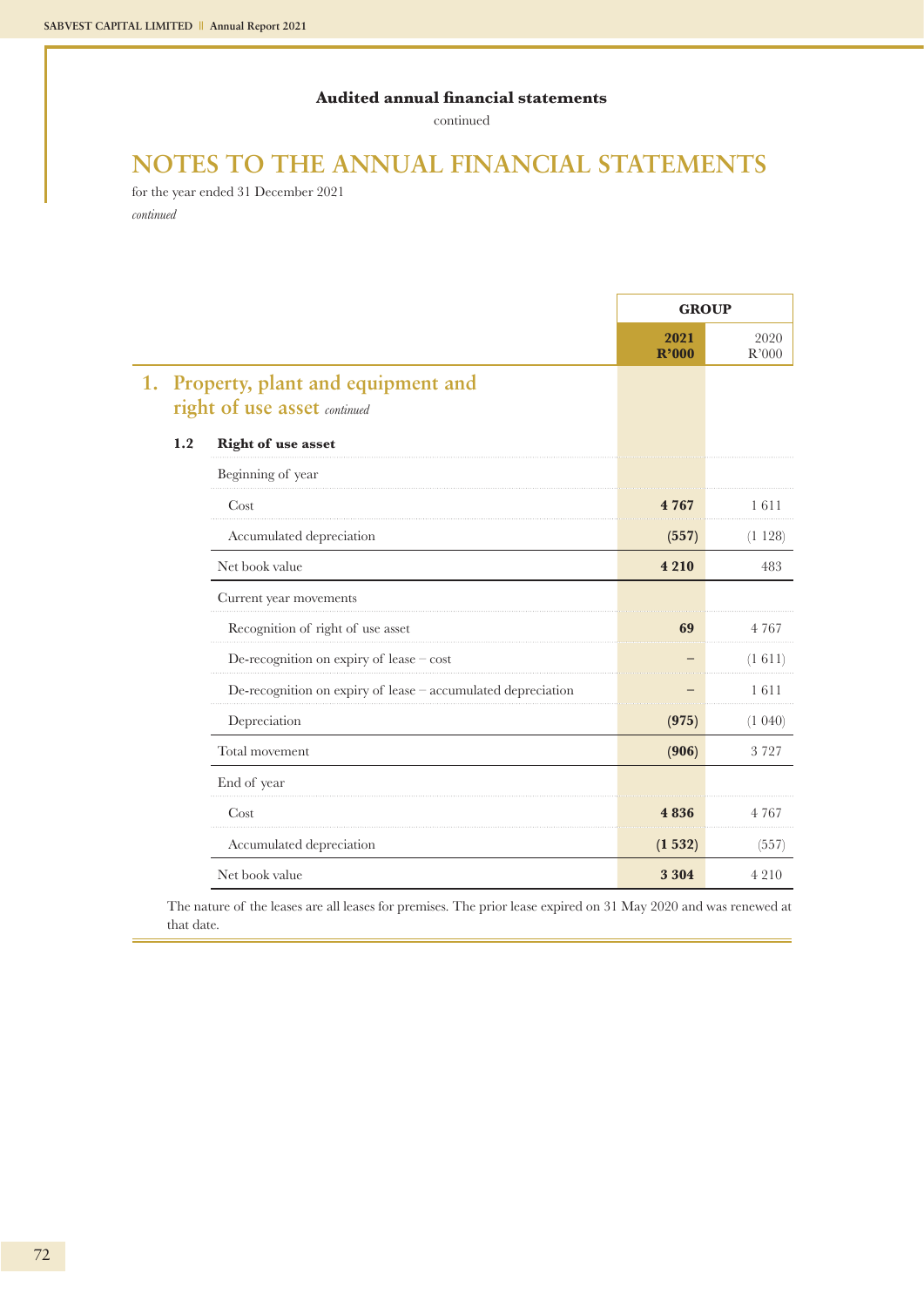continued

## **NOTES TO THE ANNUAL FINANCIAL STATEMENTS**

for the year ended 31 December 2021 *continued*

|    |     |                                                       | <b>GROUP</b>  |               | <b>COMPANY</b> |               |
|----|-----|-------------------------------------------------------|---------------|---------------|----------------|---------------|
|    |     |                                                       | 2021<br>R'000 | 2020<br>R'000 | 2021<br>R'000  | 2020<br>R'000 |
| 2. |     | <b>Investment holdings</b>                            |               |               |                |               |
|    | 2.1 | <b>Investment in subsidiaries</b>                     |               |               |                |               |
|    |     | Shares at cost less impairments<br>(refer Annexure A) |               | ÷             | 1 443 375      | 1 443 375     |
|    | 2.2 | <b>Investment holdings</b>                            |               |               |                |               |
|    |     | <b>Unlisted</b>                                       |               |               |                |               |
|    |     | At cost                                               | 1598630       | 1 420 847     |                |               |
|    |     | Fair value adjustment                                 | 1831448       | 1 475 006     |                |               |
|    |     | Opening balance                                       | 1 475 006     | 1 151 380     |                |               |
|    |     | Transfer from listed investments                      |               | (5 512)       |                |               |
|    |     | Transfer from listed investments held<br>indirectly   |               | (3494)        |                |               |
|    |     | Realisations                                          | 6 450         |               |                |               |
|    |     | Transfer to held for sale                             |               | 15 7 7 3      |                |               |
|    |     | Transfer from held for sale                           | (14720)       |               |                |               |
|    |     | Currency fluctuations                                 | (1 071)       | 19 5 88       |                |               |
|    |     | Movement for the year                                 | 365 783       | 297 271       |                |               |
|    |     | Directors' value                                      | 3 430 078     | 2 895 853     |                |               |
|    |     | Listed                                                |               |               |                |               |
|    |     | At cost                                               | 259 989       | 248 033       |                |               |
|    |     | Fair value adjustments                                | 326 122       | 213 533       |                |               |
|    |     | Opening balance                                       | 213 533       | 143 355       |                |               |
|    |     | Transfer to unlisted                                  |               | 5 5 1 2       |                |               |
|    |     | Transfer to held-for-sale                             |               | (138)         |                |               |
|    |     | Realisations                                          | (106 215)     |               |                |               |
|    |     | Currency fluctuations                                 | 2 1 4 5       | (4604)        |                |               |
|    |     | Movement for the year                                 | 216 659       | 69 408        |                |               |
|    |     | Market value                                          | 586 111       | 461 566       |                |               |
|    |     | Listed held indirectly                                |               |               |                |               |
|    |     | At cost                                               |               |               |                |               |
|    |     | Fair value adjustments                                |               |               |                |               |
|    |     | Opening balance                                       |               | (3494)        |                |               |
|    |     | Transfer to held-for-sale                             |               | 3 4 9 4       |                |               |
|    |     | Movement for the year                                 |               |               |                |               |
|    |     | Market value                                          |               |               |                |               |
|    |     | <b>Balance sheet value</b>                            | 4 016 189     | 3 3 5 7 4 1 9 |                |               |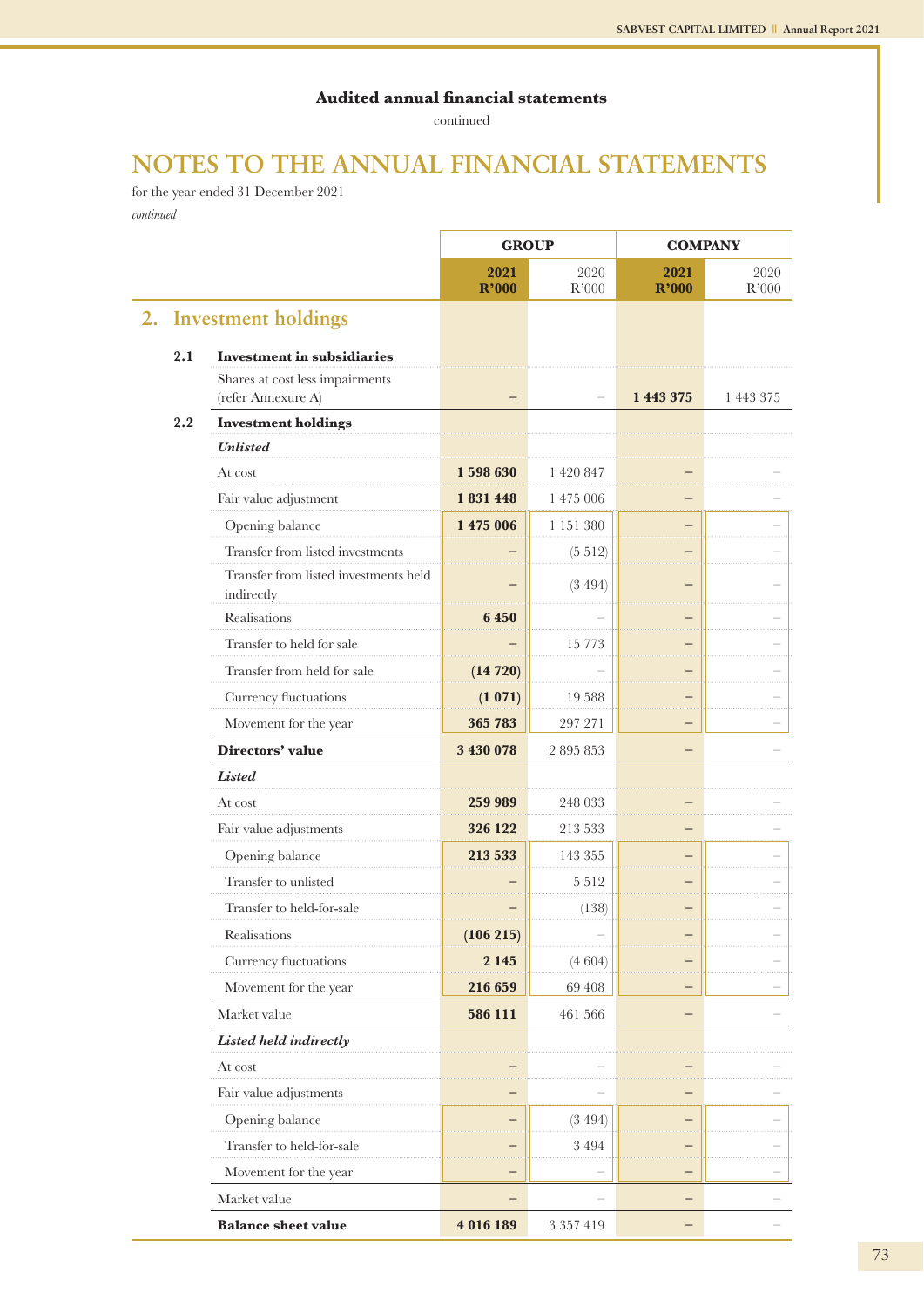continued

## **NOTES TO THE ANNUAL FINANCIAL STATEMENTS**

for the year ended 31 December 2021 *continued*

|                                               | <b>GROUP</b>  |               | <b>COMPANY</b> |               |
|-----------------------------------------------|---------------|---------------|----------------|---------------|
|                                               | 2021<br>R'000 | 2020<br>R'000 | 2021<br>R'000  | 2020<br>R'000 |
| <b>Finance advances and receivables</b><br>3. |               |               |                |               |
| Finance advances                              | 21 388        | 118 220       |                |               |
| Sundry receivables                            | 275           | 16 4 29       |                |               |
|                                               | 21 663        | 134 649       |                |               |
| <b>Interest-free loans</b>                    |               |               |                |               |
| Gross advances                                | 19 461        | 18 389        |                |               |
| Fair value loss on initial recognition        | (6172)        | (4827)        |                |               |
| Fair value loss on modification               | (2 267)       |               |                |               |
| Interest earned                               | 3684          | 2 5 2 1       |                |               |
| Currency fluctuations                         | (56)          | (54)          |                |               |
|                                               | 14 650        | 16 0 29       |                |               |

The interest-free loans are included in finance advances.

No finance advances and receivables are past due. The estimated credit losses were assessed and found not to be material.

Financial advances and receivables are carried at amortised cost which approximates the fair value.

## **4. Listed/unlisted investments held directly**

|     | .                                  |            |          |  |
|-----|------------------------------------|------------|----------|--|
| 4.1 | Listed investments (held-for-sale) |            |          |  |
|     | At cost                            |            | 60.269   |  |
|     | Fair value adjustments             |            | (9 363)  |  |
|     | Opening balance                    | $(9\,363)$ | 112 910  |  |
|     | Transfer from unlisted investments |            | 138      |  |
|     | <b>Realisations</b>                | 13 089     | 112 910  |  |
|     | Currency fluctuations              |            | -218     |  |
|     | Movement for the year              | (3 489     | -10 719, |  |
|     | Market value                       |            | 50.906   |  |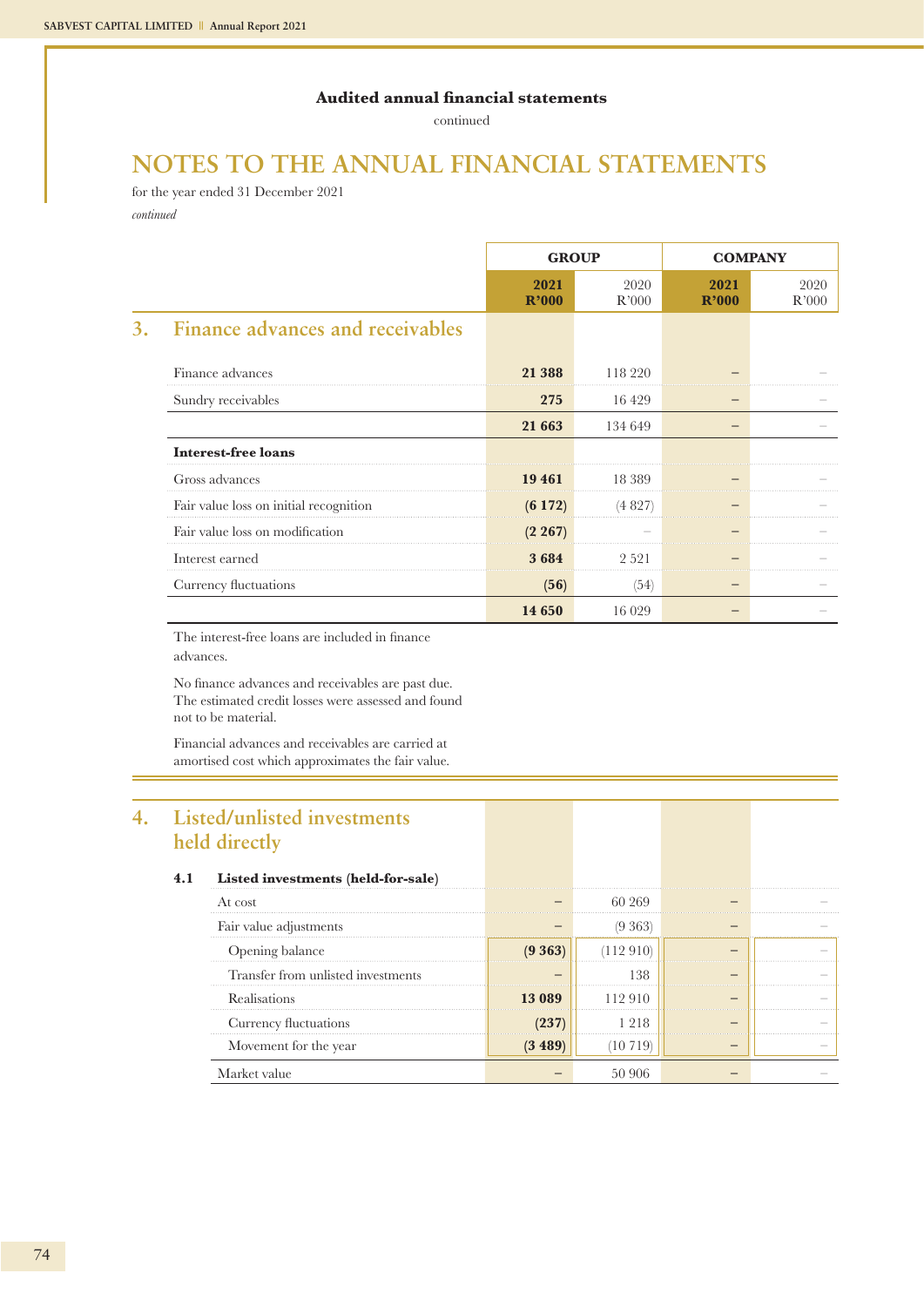continued

## **NOTES TO THE ANNUAL FINANCIAL STATEMENTS**

for the year ended 31 December 2021 *continued*

|    |     |                                                               | <b>GROUP</b>  |               | <b>COMPANY</b> |                     |
|----|-----|---------------------------------------------------------------|---------------|---------------|----------------|---------------------|
|    |     |                                                               | 2021<br>R'000 | 2020<br>R'000 | 2021<br>R'000  | 2020<br>$\rm R'000$ |
| 4. |     | <b>Listed/unlisted investments</b><br>held directly continued |               |               |                |                     |
|    | 4.2 | Unlisted investments (held-for-sale)                          |               |               |                |                     |
|    |     | At cost                                                       |               | 48 428        |                |                     |
|    |     | Fair value adjustments                                        |               | (12993)       |                |                     |
|    |     | Opening balance                                               | (12993)       |               |                |                     |
|    |     | Transfer from unlisted investments                            |               | (15773)       |                |                     |
|    |     | Transfer to unlisted investments                              | 14 720        |               |                |                     |
|    |     | Realisations                                                  | (2339)        |               |                |                     |
|    |     | Movement for the year                                         | 615           | 3839          |                |                     |
|    |     | Currency fluctuations/variations                              | (3)           | (1 059)       | and and        |                     |
|    |     | Market value                                                  |               | 35 435        |                |                     |
|    | 4.3 | <b>Bond portfolio offshore</b>                                |               |               |                |                     |
|    |     | At cost                                                       |               |               |                |                     |
|    |     | Fair value adjustments                                        |               |               |                |                     |
|    |     | Opening balance                                               |               | (1765)        |                |                     |
|    |     | Realisation                                                   |               | 1970          |                |                     |
|    |     | Movement for the year                                         |               |               |                |                     |
|    |     | Currency fluctuations/variations                              |               | (205)         |                |                     |
|    |     | Market value                                                  |               |               |                |                     |
|    | 4.4 | <b>Investment funds offshore</b>                              |               |               |                |                     |
|    |     | At cost                                                       | 63 620        | 51826         |                |                     |
|    |     | Fair value adjustments                                        | 11 518        | 4 4 6 9       |                |                     |
|    |     | Opening balance                                               | 4 4 6 9       |               |                |                     |
|    |     | Realisations                                                  | (7536)        |               |                |                     |
|    |     | Movement for the year                                         | 14 003        | $5\;038$      |                |                     |
|    |     | Currency fluctuations/variations                              | 582           | (569)         |                |                     |
|    |     | Market value                                                  | 75 138        | $56\;295$     |                |                     |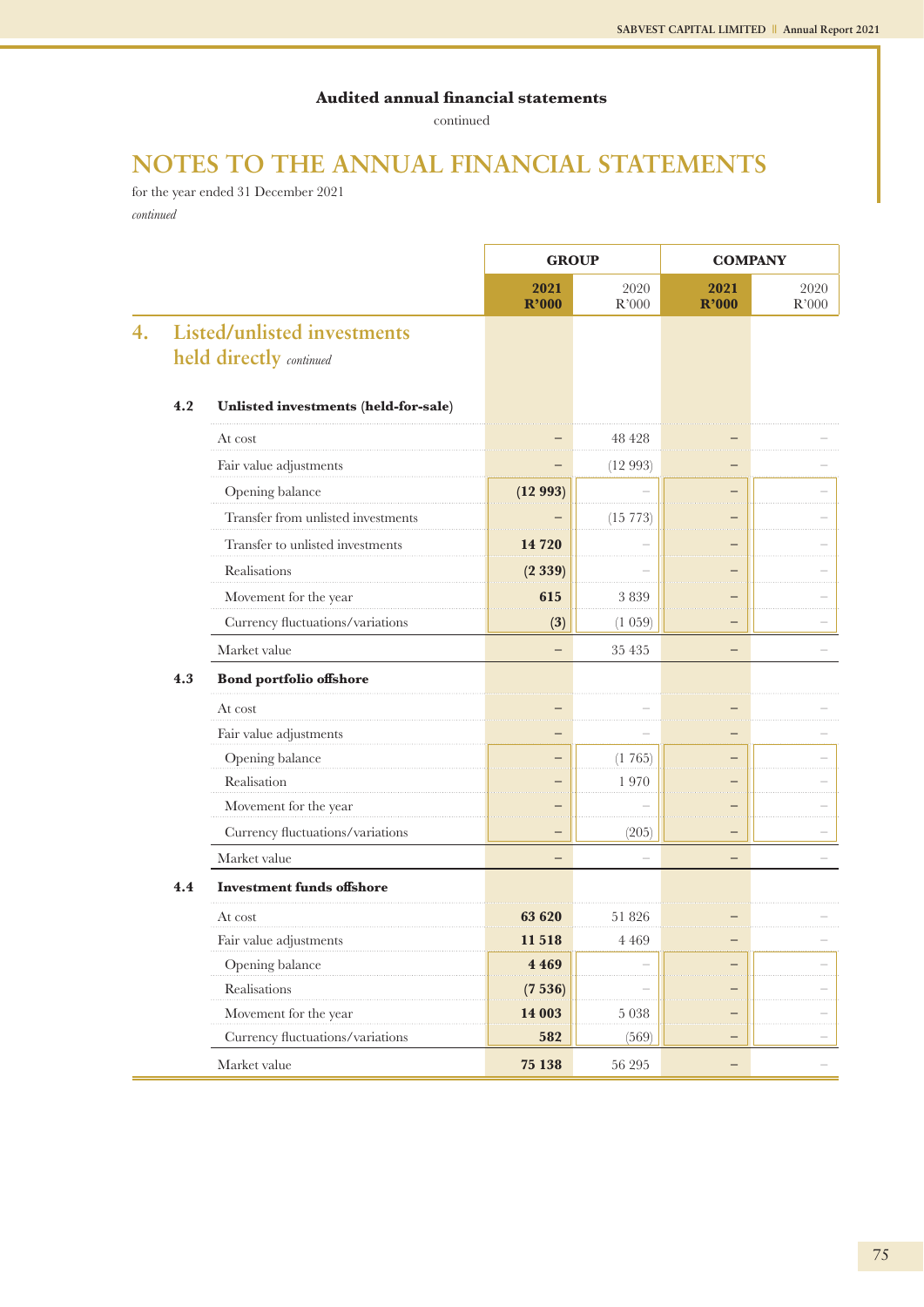continued

## **NOTES TO THE ANNUAL FINANCIAL STATEMENTS**

for the year ended 31 December 2021 *continued*

|                                  | <b>GROUP</b>  |               | <b>COMPANY</b> |               |
|----------------------------------|---------------|---------------|----------------|---------------|
|                                  | 2021<br>R'000 | 2020<br>R'000 | 2021<br>R'000  | 2020<br>R'OOC |
| 5. Cash balances                 |               |               |                |               |
| Balances with banks <sup>*</sup> |               |               |                |               |
| $\sim$ local                     | 146 344       | 241           |                |               |
| offshore                         | 16            | 3610          |                |               |
|                                  | 146 360       | 3851          |                |               |

\* *Cash is predominantly held by Sabcap's wholly owned subsidiary, Sabvest Finance and Guarantee Corporation (Pty) Limited. Cash is placed with banks having a credit rating of at least Baa3.*

### **6. Share capital**

#### **6.1 Share capital**

The Company has authorised ordinary share capital of 500 000 000 no par shares and 1 Z share.

At year-end, there were 39 550 000 (2020: 41 000 000) Sabcap ordinary shares in issue and 1 (2020: 1) Z share. Issued, net of shares held in treasury, was 39 530 000 (2020: 40 959 500) ordinary shares and 1 (2020: 1) Z share.

5% of the ordinary shares are under the control of the directors until the forthcoming annual general meeting.

|     |                                                | <b>GROUP</b>  |               | <b>COMPANY</b> |               |
|-----|------------------------------------------------|---------------|---------------|----------------|---------------|
|     |                                                | 2021<br>R'000 | 2020<br>R'000 | 2021<br>R'000  | 2020<br>R'000 |
| 6.2 | Reconciliation of number of shares in<br>issue |               |               |                |               |
|     | Ordinary shares                                |               |               |                |               |
|     | At beginning of year                           | 41 000 000    | 41 508 352    | 41 000 000     |               |
|     | Issue of share capital on reverse acquisition  |               |               |                | 41 508 352    |
|     | Repurchased and cancelled *                    | (1450000)     | (508352)      | (1450000)      | (508 352)     |
|     |                                                | 39 550 000    | 41 000 000    | 39 550 000     | 41 000 000    |
|     | Treasury shares held                           | (20000)       | (40, 500)     |                |               |
|     |                                                | 39 530 000    | 40 959 500    | 39 550 000     | 41 000 000    |
| 6.3 | Reconciliation of issued share capital         |               |               |                |               |
|     | At beginning of year                           | 1426865       | 1 443 375     | 1429014        |               |
|     | Issue of share capital on reverse acquisition  |               |               |                | 1 443 375     |
|     | Shares held in treasury $-$ written back       | 1 204         |               |                |               |
|     | Shares repurchased and cancelled *             | (66014)       | $(15\ 306)$   | (79 750)       | (14361)       |
|     | Shares held in treasury *                      | (1148)        | (1204)        |                |               |
|     | Share capital                                  | 1 360 907     | 1426865       | 1 349 264      | 1429014       |

\* *The Group repurchased 1 429 500 shares (at an average price per share of R46,14) of which 1 409 500 were cancelled (together with the 40 500 shares held as treasury at the beginning of the year), with the remaining 20 000 held as treasury shares as the year-end.*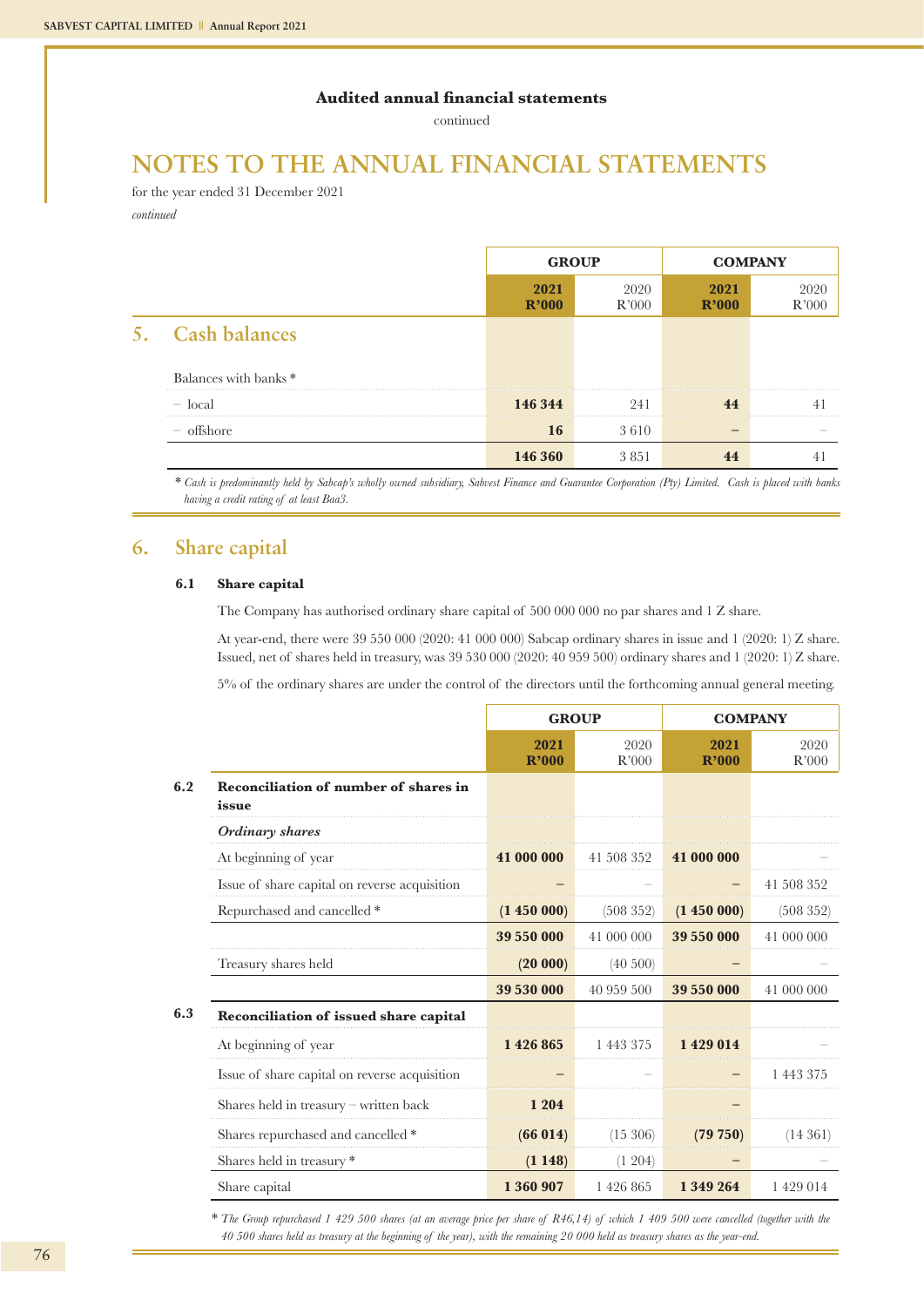continued

## **NOTES TO THE ANNUAL FINANCIAL STATEMENTS**

for the year ended 31 December 2021 *continued*

|             |                                                       | <b>GROUP</b>  |               | <b>COMPANY</b> |               |
|-------------|-------------------------------------------------------|---------------|---------------|----------------|---------------|
|             |                                                       | 2021<br>R'000 | 2020<br>R'000 | 2021<br>R'000  | 2020<br>R'000 |
| 7. Reserves |                                                       |               |               |                |               |
| 7.1         | Non-distributable reserves                            |               |               |                |               |
|             | On translation of foreign subsidiary                  |               |               |                |               |
|             | $-$ prior years                                       | 163 085       | 118 245       |                |               |
|             | - current year                                        | 56 033        | 44 840        |                |               |
|             | Accumulated loss in share trust                       |               |               |                |               |
|             | - prior years                                         | (640)         | (640)         |                |               |
|             | Variation of interest in subsidiary                   |               |               |                |               |
|             | - prior years                                         | 5 1 4 4       | 5 1 4 4       |                |               |
|             | Reverse acquisition reserve                           | (1442524)     | (1442524)     |                |               |
|             | Capital redemption reserve fund                       | 562           | 562           |                |               |
|             |                                                       | (1 218 340)   | (1274373)     |                |               |
| 7.2         | <b>Accumulated profit</b>                             |               |               |                |               |
|             | Accumulated profit at beginning of year               | 2896499       | 2 635 294     | 38 853         |               |
|             | Sabvest shares repurchased and cancelled              |               | (11791)       |                |               |
|             | Unclaimed dividends written back                      | 68            |               |                |               |
|             | Accumulated profit less dividend<br>paid for the year | 665 193       | 272 996       | 79 729         | 38 853        |
|             | Accumulated profit at end of year                     | 3561760       | 2896499       | 118 582        | 38 853        |
|             | Total reserves                                        | 2 343 420     | 1622 126      | 118 582        | 38 853        |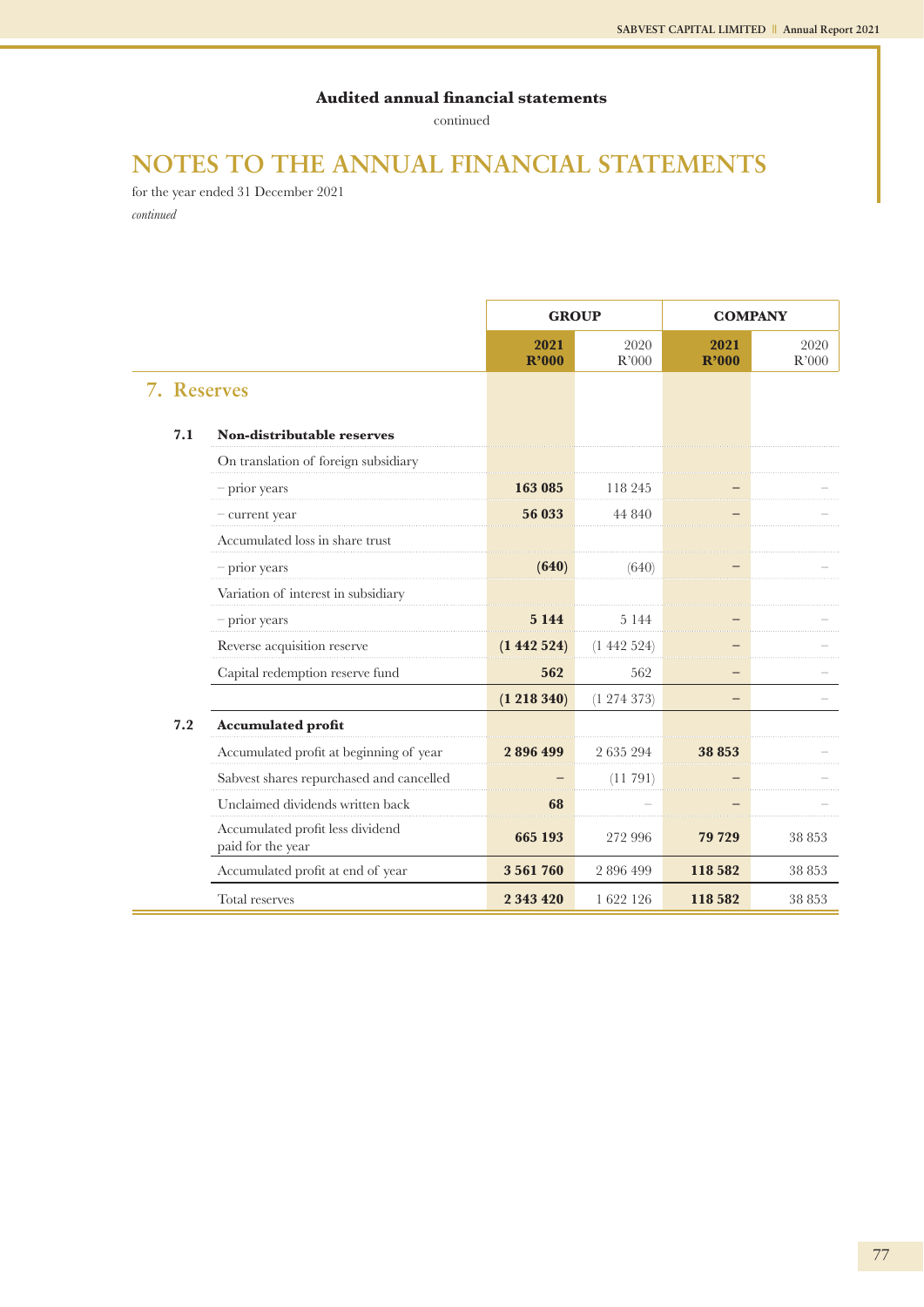continued

## **NOTES TO THE ANNUAL FINANCIAL STATEMENTS**

for the year ended 31 December 2021 *continued*

|  |     |                               | <b>GROUP</b>               |               | <b>COMPANY</b> |               |
|--|-----|-------------------------------|----------------------------|---------------|----------------|---------------|
|  |     |                               | 2021<br>R <sup>2</sup> 000 | 2020<br>R'000 | 2021<br>R'000  | 2020<br>R'000 |
|  |     | 8. Interest-bearing debt      |                            |               |                |               |
|  | 8.1 | Long-term                     |                            |               |                |               |
|  |     | RSA borrowings                | 240 000                    | 340 000       |                |               |
|  |     | Less: Payable within one year |                            | 10 000)       |                |               |
|  |     |                               | 240 000                    | 330 000       |                |               |

The loans bear interest at between JIBAR plus 3,25% and JIBAR plus 3,50% payable quarterly on 31 March, 30 June, 30 September and 31 December of each financial year.

The Group prepaid the loans of R60m due on 30 April 2022 and R30m due on 30 June 2022 during the year. The remaining loans are repayable as to R30 million on 30 April 2023, R30 million on 30 June 2023, R40 million on 31 July 2023, R70 million on 30 April 2024, R30 million on 31 July 2024 and R40 million on 30 June 2025.

The Group complies with the covenants required as per the bank facility agreements, with sufficient headroom available. The agreements require a minimum ratio of value of investments to total value of interest-bearing debt.

#### **8.2 Short-term**

| RSA borrowings                                                           |        |  |  |
|--------------------------------------------------------------------------|--------|--|--|
| Bank borrowings current portion of<br>interest-bearing debt              |        |  |  |
| Other interest-bearing debt including<br>related parties (refer note 23) | 7446   |  |  |
| Equity portfolio finance offshore                                        | 12 944 |  |  |
|                                                                          |        |  |  |

The South African bank loans are secured by inter-company guarantees between the company and all the South African subsidiaries, have no fixed terms of repayment and bear interest at rates varying between prime rate and prime minus 1% payable monthly in arrears. None of the South African assets are encumbered.

Estimated losses on guarantees were assessed and considered immaterial.

The other interest-bearing debt, including from related parties is unsecured, has no fixed terms of repayment and bears interest at prime minus 0,25% payable monthly in arrears.

The equity portfolio finance offshore is secured by the listed investments in Sabvest Capital Holdings Limited (BVI) (refer to note 21.1).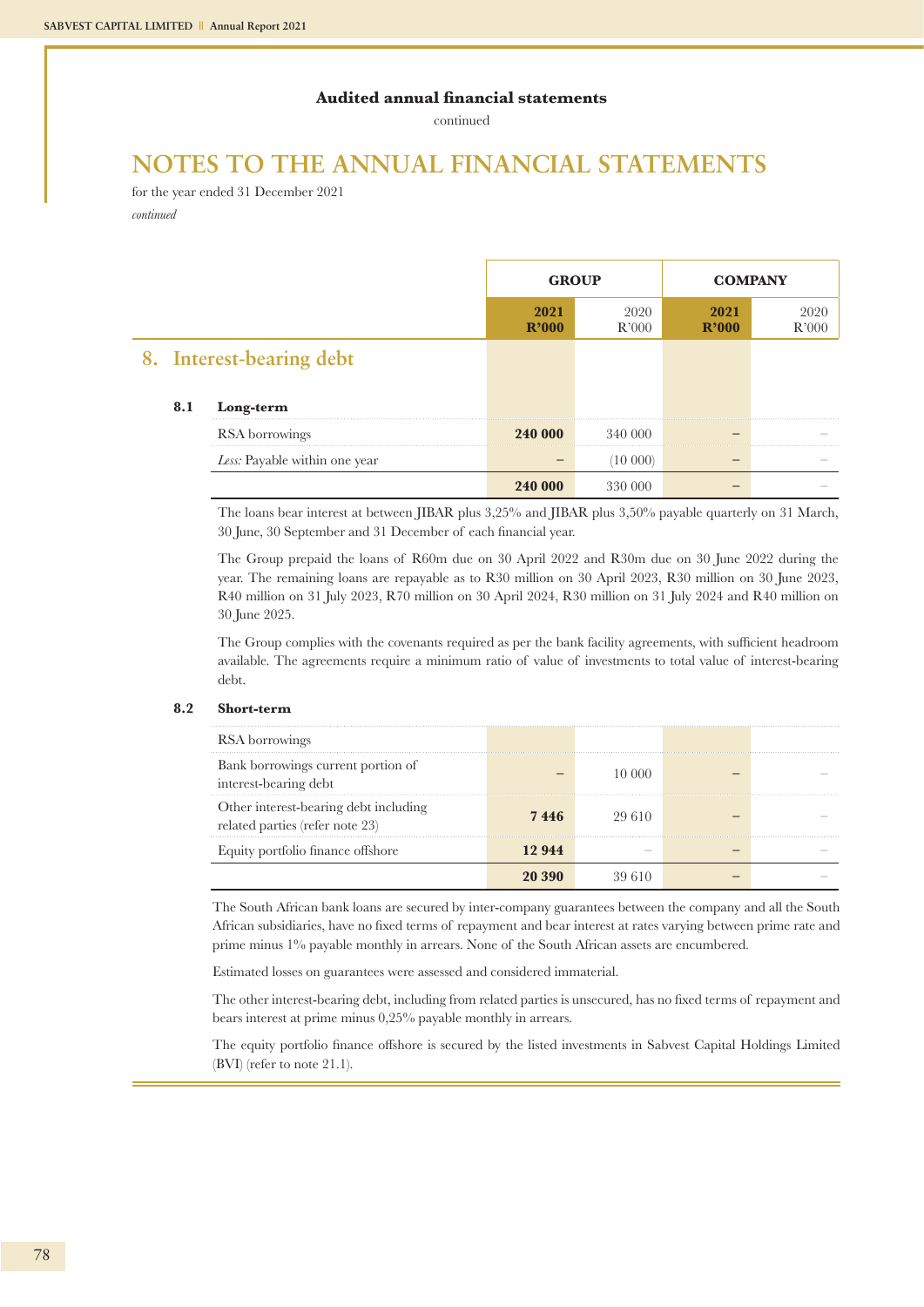continued

## **NOTES TO THE ANNUAL FINANCIAL STATEMENTS**

for the year ended 31 December 2021 *continued*

|                                           | <b>GROUP</b>  |               |               | <b>COMPANY</b> |
|-------------------------------------------|---------------|---------------|---------------|----------------|
|                                           | 2021<br>R'000 | 2020<br>R'000 | 2021<br>R'000 | 2020<br>R'000  |
| 9. Accounts payable and provisions        |               |               |               |                |
|                                           |               |               |               |                |
| Provision for long-term incentive plan *1 | 6548          | 6 0 0 7       |               |                |
| Other provisions $*$ <sup>2</sup>         | 15 546        | 15 909        |               |                |
| Accounts payable *3                       | 18 16 6       | 25 9 32       | 2 2 5 9       | 1830           |
|                                           | 40 260        | 47848         | 2 2 5 9       | 1830           |
| Provision for long-term incentive plan    |               |               |               |                |
| Opening balance                           | 6 0 0 7       | 13 4 04       |               |                |
| Plus: prior year long-term portion        | 4983          |               |               |                |
| Utilised during the year                  | (6007)        | (4790)        |               |                |
| Increase in provision for the year        | 18820         | 2 3 7 6       |               |                |
| Less: long-term portion                   | (17255)       | (4983)        |               |                |
| Closing balance                           | 6548          | 6 0 0 7       |               |                |
| <b>Other provisions</b>                   |               |               |               |                |
| Opening balance                           | 15 909        | 9462          |               |                |
| Utilised during the year                  | (15863)       | (9139)        |               |                |
| Increase in provision for the year        | 15 500        | 15 5 8 6      |               |                |
| Closing balance                           | 15 5 46       | 15 909        |               |                |

\*1 *Refer to remuneration policy and note 16. The current portion is expected to be settled within the next six months, with no material change expected to the*  balance. The long-term portion will be settled in line with the remuneration policy, with the balance to be determined based on the Company's net asset *value in line with this policy.*

\*2 *Other provisions comprise mainly of provisions for audit fees and incentive bonuses to executives which are expected to be settled within the next six months. No material changes are expected to these balances..*

\*3 *Group accounts payable includes settlement of Section 164 appraisal claims in the amount of Rnil (2020: R11 344 375). The prior year amount includes the current and non-current portions of the lease liability to the value of R617 500 and R3 592 000 respectively. These are disclosed in the current year, and will be going forward, separately in the statement of financial position.*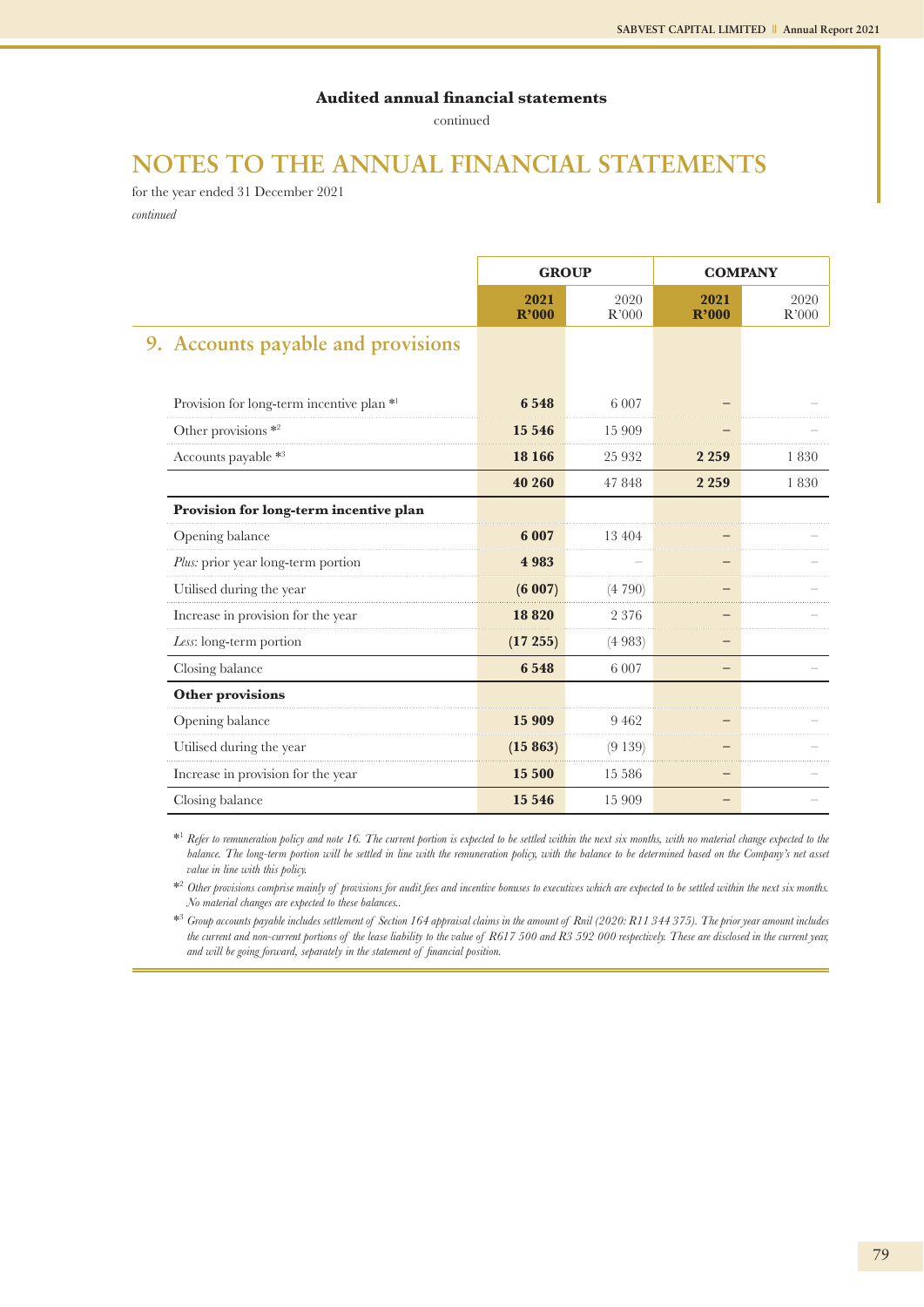continued

## **NOTES TO THE ANNUAL FINANCIAL STATEMENTS**

for the year ended 31 December 2021 *continued*

|     |      |                                                                                                                                                                                                                                                                                                                                                                                                                                                                     | <b>GROUP</b>  |               | <b>COMPANY</b> |               |
|-----|------|---------------------------------------------------------------------------------------------------------------------------------------------------------------------------------------------------------------------------------------------------------------------------------------------------------------------------------------------------------------------------------------------------------------------------------------------------------------------|---------------|---------------|----------------|---------------|
|     |      |                                                                                                                                                                                                                                                                                                                                                                                                                                                                     | 2021<br>R'000 | 2020<br>R'000 | 2021<br>R'000  | 2020<br>R'000 |
|     |      | 10. Net income before taxation                                                                                                                                                                                                                                                                                                                                                                                                                                      |               |               |                |               |
|     |      | This is stated after taking into account:                                                                                                                                                                                                                                                                                                                                                                                                                           |               |               |                |               |
|     |      | Loss on disposal of property, plant and equipment                                                                                                                                                                                                                                                                                                                                                                                                                   | (51)          | (48)          |                |               |
|     |      | Auditors' remuneration - audit fees - current year                                                                                                                                                                                                                                                                                                                                                                                                                  | 2410          | 2 7 2 8       |                |               |
|     |      | $-$ previous year                                                                                                                                                                                                                                                                                                                                                                                                                                                   |               | 1 1 7 6       |                |               |
|     |      | Consulting fees                                                                                                                                                                                                                                                                                                                                                                                                                                                     | 289           | 918           |                |               |
|     |      | Depreciation (refer to note 1)                                                                                                                                                                                                                                                                                                                                                                                                                                      | 1 778         | 1915          |                |               |
|     |      | Payroll costs                                                                                                                                                                                                                                                                                                                                                                                                                                                       | 76 892        | 34 5 12       |                |               |
|     |      | Expenses disclosed are classified as follows:                                                                                                                                                                                                                                                                                                                                                                                                                       |               |               |                |               |
|     |      | Operating costs - fixed                                                                                                                                                                                                                                                                                                                                                                                                                                             | 35 412        | 36 055        |                |               |
|     |      | Operating costs - variable                                                                                                                                                                                                                                                                                                                                                                                                                                          | 58 1 26       | 18 4 34       |                |               |
|     |      | Depreciation                                                                                                                                                                                                                                                                                                                                                                                                                                                        | 1778          | 1915          |                |               |
| 11. |      | <b>Taxation</b>                                                                                                                                                                                                                                                                                                                                                                                                                                                     |               |               |                |               |
|     | 11.1 | Charged for the year                                                                                                                                                                                                                                                                                                                                                                                                                                                |               |               |                |               |
|     |      | South African normal taxation                                                                                                                                                                                                                                                                                                                                                                                                                                       |               |               |                |               |
|     |      | Deferred taxation - current year                                                                                                                                                                                                                                                                                                                                                                                                                                    | 64 966        | 101 347       |                |               |
|     |      |                                                                                                                                                                                                                                                                                                                                                                                                                                                                     | 64 966        | 101 347       |                |               |
|     | 11.2 | Movement in deferred tax                                                                                                                                                                                                                                                                                                                                                                                                                                            |               |               |                |               |
|     |      | Provision for capital gains tax on fair                                                                                                                                                                                                                                                                                                                                                                                                                             |               |               |                |               |
|     |      | value adjustments to current and non-<br>current investment holdings                                                                                                                                                                                                                                                                                                                                                                                                | 64 966        | 101 347       |                |               |
|     |      |                                                                                                                                                                                                                                                                                                                                                                                                                                                                     | 64 966        | 101 347       | —              |               |
|     |      | Two of the Group's subsidiaries have<br>assessed losses and CGT losses for taxation<br>purposes. The unutilised estimated losses<br>and CGT losses of the subsidiaries amount<br>to R60 million (2020: R77 million) and R42<br>million (2020: R154 million) respectively.<br>The deferred tax asset has not been<br>accounted for as this tax loss has been<br>taken into account in assessing the exposure<br>for taxation on fair value measurements<br>recorded. |               |               |                |               |
|     | 11.3 | Deferred tax liabilities                                                                                                                                                                                                                                                                                                                                                                                                                                            |               |               |                |               |
|     |      | Provision for capital gains tax on fair<br>value adjustments to investments<br>after use of assessed losses                                                                                                                                                                                                                                                                                                                                                         | (239 289)     | (174323)      |                |               |
|     |      |                                                                                                                                                                                                                                                                                                                                                                                                                                                                     | (239 289)     | (174323)      | —              |               |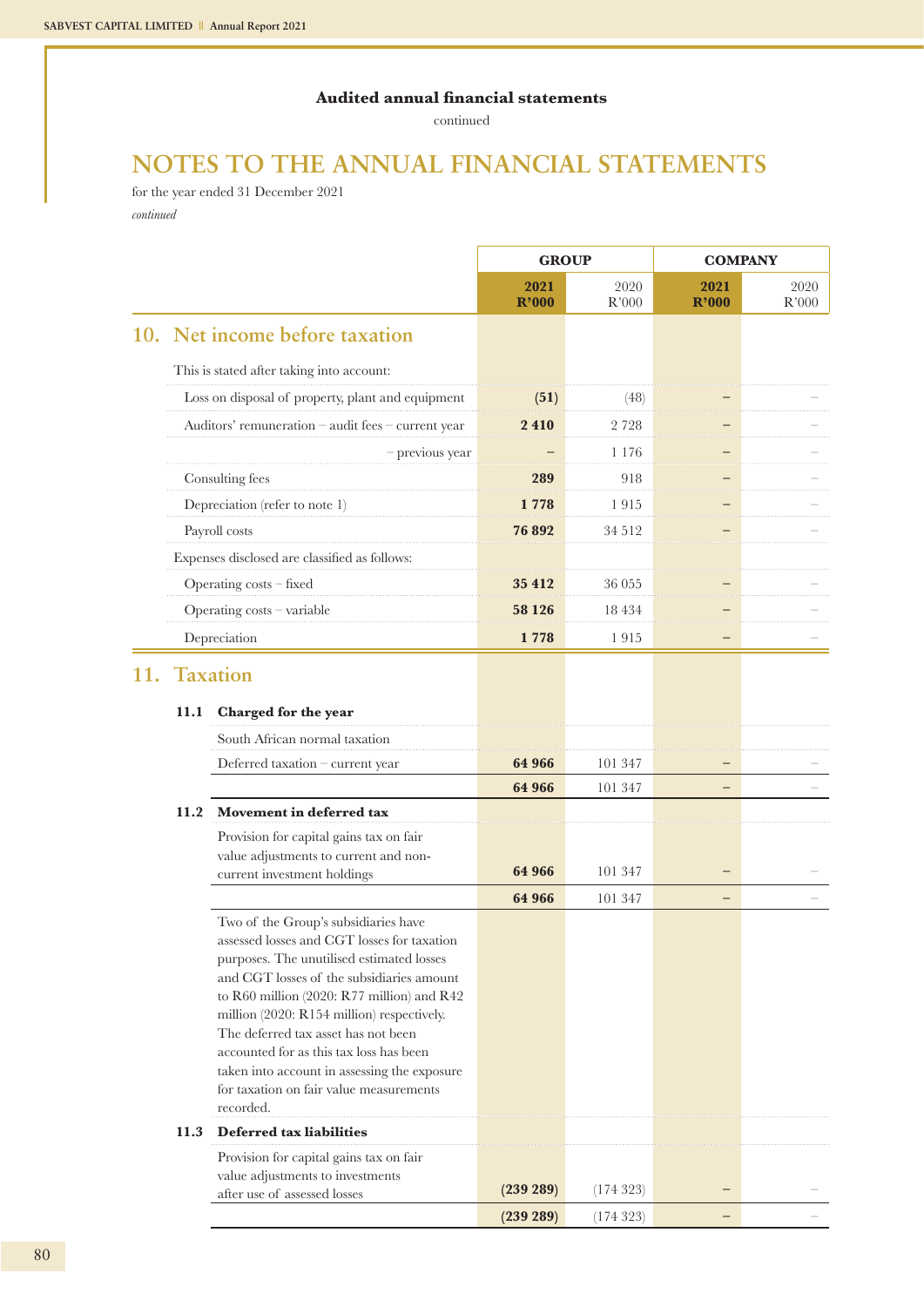continued

## **NOTES TO THE ANNUAL FINANCIAL STATEMENTS**

for the year ended 31 December 2021 *continued*

|  |                                                                 | <b>GROUP</b>          |                     | <b>COMPANY</b>        |             |
|--|-----------------------------------------------------------------|-----------------------|---------------------|-----------------------|-------------|
|  |                                                                 | 2021<br>$\frac{0}{0}$ | 2020<br>$^{0}/_{0}$ | 2021<br>$\frac{0}{0}$ | 2020<br>0/0 |
|  | 11. Taxation continued                                          |                       |                     |                       |             |
|  | 11.4 Taxation rate reconciliation                               |                       |                     |                       |             |
|  | Standard rate of taxation                                       | <b>28,0</b>           | 28,0                | 28,0                  | 28.0        |
|  | Rate of taxation for the year affected<br>by non-taxable income | (28, 0)               | (28,0)              |                       |             |
|  | Deferred tax on investments                                     | 8,7                   | 25,7                |                       |             |
|  | Effective rate of taxation                                      | 8,7                   | 25,7                |                       |             |

The charge for current tax is based on the results for the year adjusted for items which are tax exempt or are not tax deductible. Tax is calculated using rates that have been enacted or substantively enacted by the financial year-end. Non-taxable income relates primarily to dividend income and unrealised fair value gains.

#### **11.5 Capital gains tax on investments**

Cumulative deferred tax of R239 million (2020: R174 million) has been raised through the statement of comprehensive income for tax on investments that are accounted for on a fair value basis if they were sold at market values except where assessed losses are available for use, or where investees' foreign subsidiaries may be sold to foreign buyers, or where investees are likely to sell their businesses and have raised deferred CGT themselves.

The corporate tax rate change to 27% will have an effect on the deferred tax liability at the capital gains tax rate for the year ended 31 December 2023.

|                                                   | <b>GROUP</b>  |               |  |
|---------------------------------------------------|---------------|---------------|--|
|                                                   | 2021<br>R'000 | 2020<br>R'000 |  |
| 12. Lease liability                               |               |               |  |
| Maturity analysis (undiscounted cash flows):      |               |               |  |
| Not later than one year                           | 1 1 1 8       |               |  |
| Later than one year and not later than five years | 3012          |               |  |
|                                                   | 4 1 3 0       |               |  |
| Less: interest                                    | (482)         |               |  |
| Less: current portion *                           | (890)         |               |  |
| Long-term lease liability *                       | 2 758         |               |  |

*\* In the prior year, the current and non-current portions of the lease liability were disclosed as part of Accounts Payable and Provisions (refer to note 9). In the current year, and going forward, these are now disclosed separately in the statement of financial position.*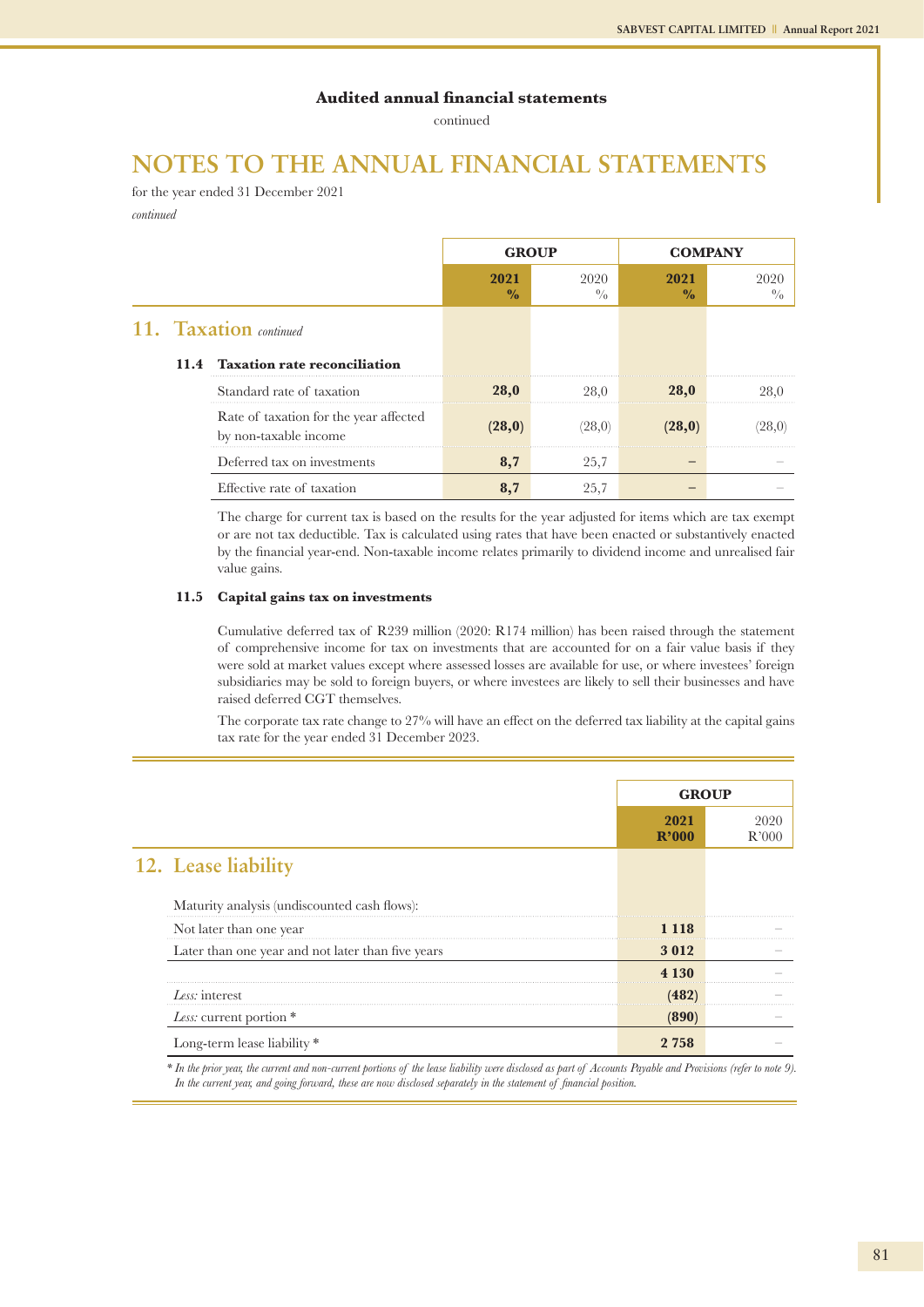continued

## **NOTES TO THE ANNUAL FINANCIAL STATEMENTS**

for the year ended 31 December 2021 *continued*

|                                                                                                                                                                                                                                                                 | <b>GROUP</b>  |               |
|-----------------------------------------------------------------------------------------------------------------------------------------------------------------------------------------------------------------------------------------------------------------|---------------|---------------|
|                                                                                                                                                                                                                                                                 | 2021<br>cents | 2020<br>cents |
| 13. Earnings per share                                                                                                                                                                                                                                          |               |               |
| Earnings per share represents the profits in cents attributable to each share<br>and comprises net income for the year attributable to ordinary shareholders<br>divided by the weighted average number of shares in issue during the year.                      |               |               |
| Earnings per share                                                                                                                                                                                                                                              | 1689,6        | 708,4         |
| The weighted average number of shares used in the calculation for the<br>current year is $40\ 199\ 669\ (2020: 41\ 387\ 331)$ . There are no potentially<br>dilutive shares or options.                                                                         | 40 200        | 41 387        |
| 14. Dividends per share                                                                                                                                                                                                                                         |               |               |
| Dividends per share (final of 55 cents proposed after year-end) (cents) $*$                                                                                                                                                                                     | 75            | 25            |
| * Withholding tax on dividends at a rate of 20% will be deducted for all shareholders who are not<br>exempt in terms of the applicable legislation. This will result in a final net cash dividend of 44 cents<br>per ordinary share to non-exempt shareholders. |               |               |
|                                                                                                                                                                                                                                                                 | 2021<br>R'000 | 2020<br>R'000 |
| 15. Headline earnings per share                                                                                                                                                                                                                                 |               |               |
| Headline earnings per share comprise attributable income adjusted by<br>certain exceptional losses attributable to ordinary shareholders divided by the<br>weighted average number of shares in issue as follows:                                               |               |               |
| Net income for the year attributable to equity shareholders                                                                                                                                                                                                     | 679 201       | 293 184       |
| Loss on disposal of property, plant and equipment                                                                                                                                                                                                               | 51            | 48            |
| Headline earnings for the year                                                                                                                                                                                                                                  | 679 252       | 293 232       |
| Headline earnings per share (cents)                                                                                                                                                                                                                             | 1689,7        | 708,5         |
| The taxation impact of the adjusting items is either not material or not<br>applicable and therefore no tax impact is presented.<br>The weighted average number of shares used in the calculation for the<br>current year is 40 166 669 (2020: 41 387 331).     |               |               |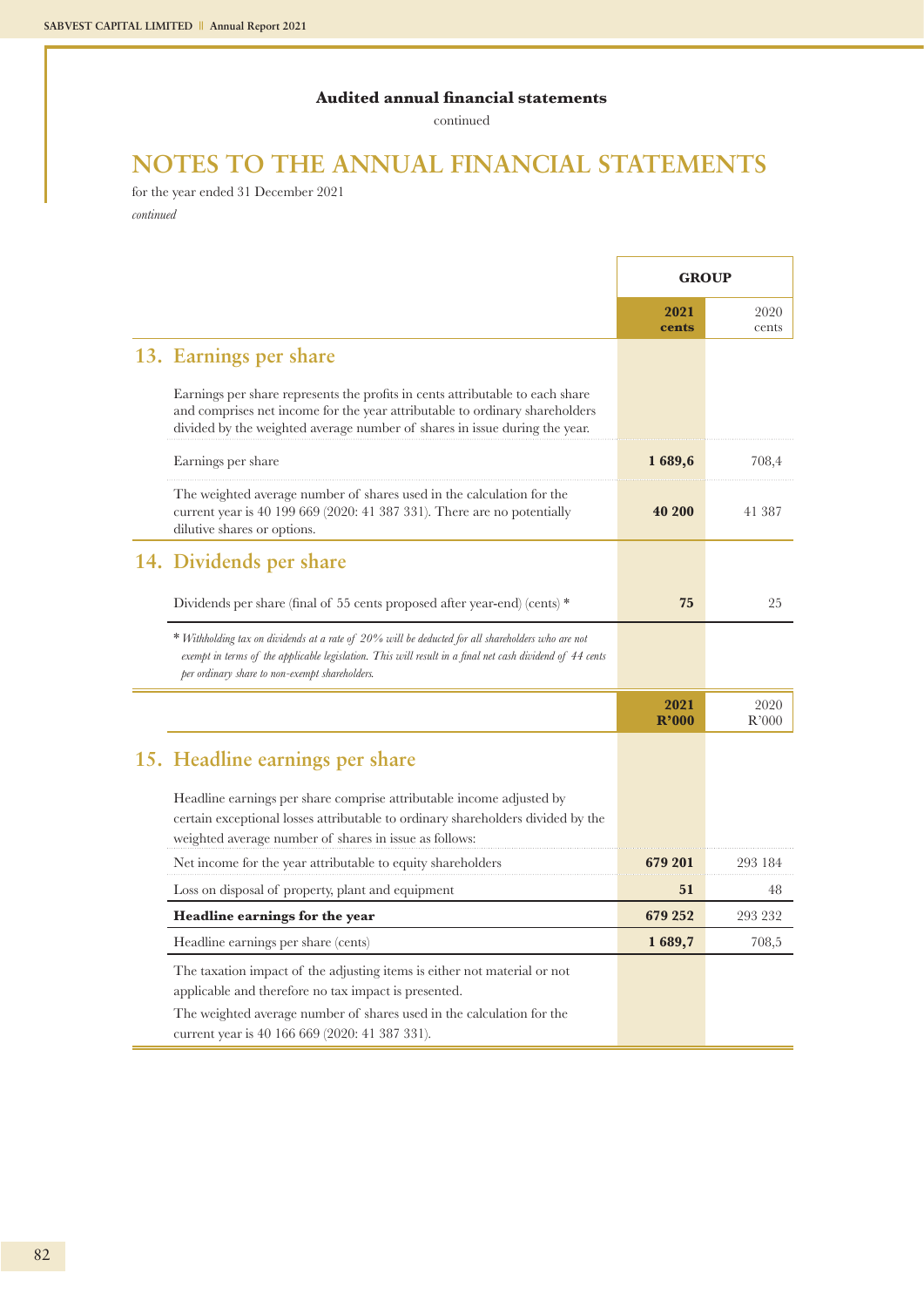continued

## **NOTES TO THE ANNUAL FINANCIAL STATEMENTS**

for the year ended 31 December 2021 *continued*

|                                                            | <b>CS</b> Seabrooke |               | <b>R</b> Pleaner |               | L Rood        |               | <b>Total</b>  |               |
|------------------------------------------------------------|---------------------|---------------|------------------|---------------|---------------|---------------|---------------|---------------|
|                                                            | 2021<br>R'000       | 2020<br>R'000 | 2021<br>R'000    | 2020<br>R'000 | 2021<br>R'000 | 2020<br>R'000 | 2021<br>R'000 | 2020<br>R'000 |
| 16. Directors'<br>emoluments<br><b>Executive directors</b> |                     |               |                  |               |               |               |               |               |
| <b>Salaries</b>                                            | 2 7 8 5             | 2 704         | 2 3 5 2          | 2 2 8 4       | 3 3 1 0       | 3 2 1 4       | 8447          | 8 2 0 2       |
| Retirement and medical                                     | 449                 | 435           | 408              | 395           | 314           | 305           | 1 1 7 1       | 1 1 3 5       |
| Other benefits                                             | 1573                | 1527          | 600              | 582           | 524           | 509           | 2697          | 2618          |
| Basic remuneration                                         | 4 8 0 7             | 4666          | 3 3 6 0          | 3 2 6 1       | 4 1 4 8       | 4 0 2 8       | 12 3 15       | 11955         |
| Incentive bonuses                                          |                     |               |                  |               |               |               |               |               |
| - Short-term                                               | 12 452              |               | 5 3 4 0          | 815           | 5 5 3 7       | 1 507         | 23 3 29       | 2 3 2 2       |
| $-$ Provision $*$ <sup>1</sup>                             | 6 1 5 0             | 7 3 0 0       | 2630             | 3 0 7 4       | 2630          | 2 5 7 4       | 11 410        | 12948         |
| $-$ LTIP $*$ <sup>2</sup>                                  | 3884                | 3 0 7 1       | 2 1 3 7          | 1 4 4 3       |               |               | 6 0 21        | 4514          |
| Total remuneration                                         | 27 29 3             | 15 037        | 13 4 67          | 8 5 9 3       | 12 3 15       | 8 1 0 9       | 53 075        | 31 739        |
| Non-executive directors                                    |                     |               |                  |               |               |               |               |               |
| Fees as directors                                          |                     |               |                  |               |               |               | 2 3 4 1       | 2693          |
| L Mthimunye                                                |                     |               |                  |               |               |               | 619           | 750           |
| K Pillay                                                   |                     |               |                  |               |               |               | 582           | 489           |
| O Ighodaro $*$ <sup>3</sup>                                |                     |               |                  |               |               |               | 506           |               |
| DNM Mokhobo <sup>*3</sup>                                  |                     |               |                  |               |               |               |               | 755           |
| <b>BIT</b> Shongwe                                         |                     |               |                  |               |               |               | 634           | 699           |

**55 416** 34 432

Executive directors earn remuneration for services to all companies within the Group and therefore represents the total remuneration in relation to these services.

Some of the directors are also executives and/or directors of certain of the Group's investee companies from some of which they receive remuneration or fees separate from the consulting fees received by Sabcap for services provided to them by executive directors and staff of Sabcap. Directors' interest in the equities of the Group are set out on page 53.

Refer to note 23 for loan amounts owing to the Group by respective directors.

\*1 *As per the remuneration policy, part of the executive bonuses are calculated on profit after tax. As this figure is only finalised once the financial statements have*  been audited, an interim bonus is paid before the year-end based on a conservatively estimated PAT and an accrual is created for the estimated balance and this *is paid in the following year once the final PAT figure is calculated.*

*\**2  *Paid in 2022 relative to 2021 financial year.* 

<sup>\*3</sup> *Mrs Dawn Mokhobo retired as Chairman of Sabcap, as a director and as a member of the Board committees on 31 December 2020 and Mrs Olufunke (Funke) Ighodaro was appointed as an independent non-executive director with effect from the same date.*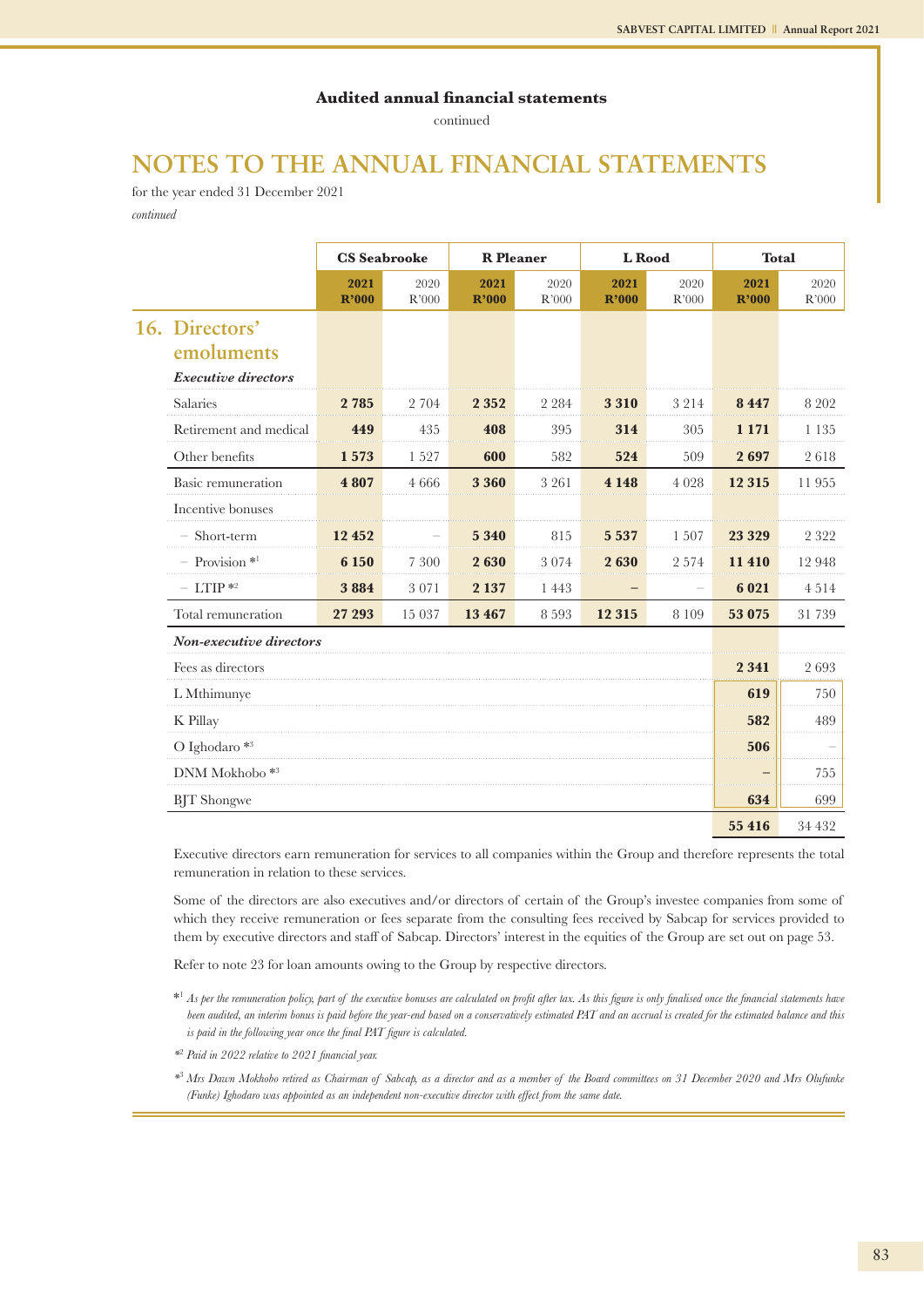continued

## **NOTES TO THE ANNUAL FINANCIAL STATEMENTS**

for the year ended 31 December 2021 *continued*

|                                                                                              | <b>GROUP</b>  |               | <b>COMPANY</b> |                     |
|----------------------------------------------------------------------------------------------|---------------|---------------|----------------|---------------------|
|                                                                                              | 2021<br>R'000 | 2020<br>R'000 | 2021<br>R'000  | 2020<br>R'000       |
| 17. Revenue                                                                                  |               |               |                |                     |
| Revenue comprises of dividends, fees, interest<br>and (loss)/gain on sale of investments and |               |               |                |                     |
| shares                                                                                       | 273 147       | 120 713       | 100 001        | 48 001              |
|                                                                                              |               |               |                |                     |
|                                                                                              |               |               | <b>GROUP</b>   |                     |
|                                                                                              |               |               | 2021<br>R'000  | 2020<br>R'000       |
| 18. Comprehensive income                                                                     |               |               |                |                     |
| Items that may subsequently be classified in profit and loss                                 |               |               |                |                     |
| Translation of foreign subsidiary                                                            |               |               | 56 033         | 44 840              |
|                                                                                              |               |               |                |                     |
|                                                                                              |               |               | <b>GROUP</b>   |                     |
|                                                                                              |               |               | 2021<br>R'000  | 2020<br>$\rm R'000$ |
| 19. Net asset value per share                                                                |               |               |                |                     |
| Net asset value per share - cents *                                                          |               |               | 9371           | 7444                |
| Number of shares in issue (less held in treasury) $-000$ 's                                  |               |               | 39 530         | 40 960              |

\* *Represents the net asset value of the Group per issued ordinary share (excluding treasury shares). This is a non-IFRS measure.*

### **20. Contingent liabilities and commitments**

- 20.1 The Group has rights and obligations in terms of shareholder or purchase and sale agreements relating to its present or former investments.
- **20.2** A subsidiary has given guarantees on behalf of certain investees in the ordinary course of business for deal and operational credit in amounts totalling R150m (31 Dec 2020: R75m) and which were utilised at reporting date in the amount of Rnil (31 Dec 2020: R50m).
- **20.3** A subsidiary has given an undertaking to follow a rights issue in an investee of up to \$3 million if so required by its bankers before 31 December 2022. This was released subsequent to year-end.

### **21. Hypothecations**

- **21.1** The investment funds and listed equities offshore are encumbered in favour of the lenders of the offshore portfolio finance as security for the funding facilities provided to Sabvest Capital Holdings Limited (BVI). No guarantees have been provided by any of the South African companies.
- **21.2** The facilities provided in South Africa have been guaranteed by each of the South African companies. None of the assets of the South African companies have been encumbered and non-encumbrance agreements have been given to the Group's RSA bankers and lenders.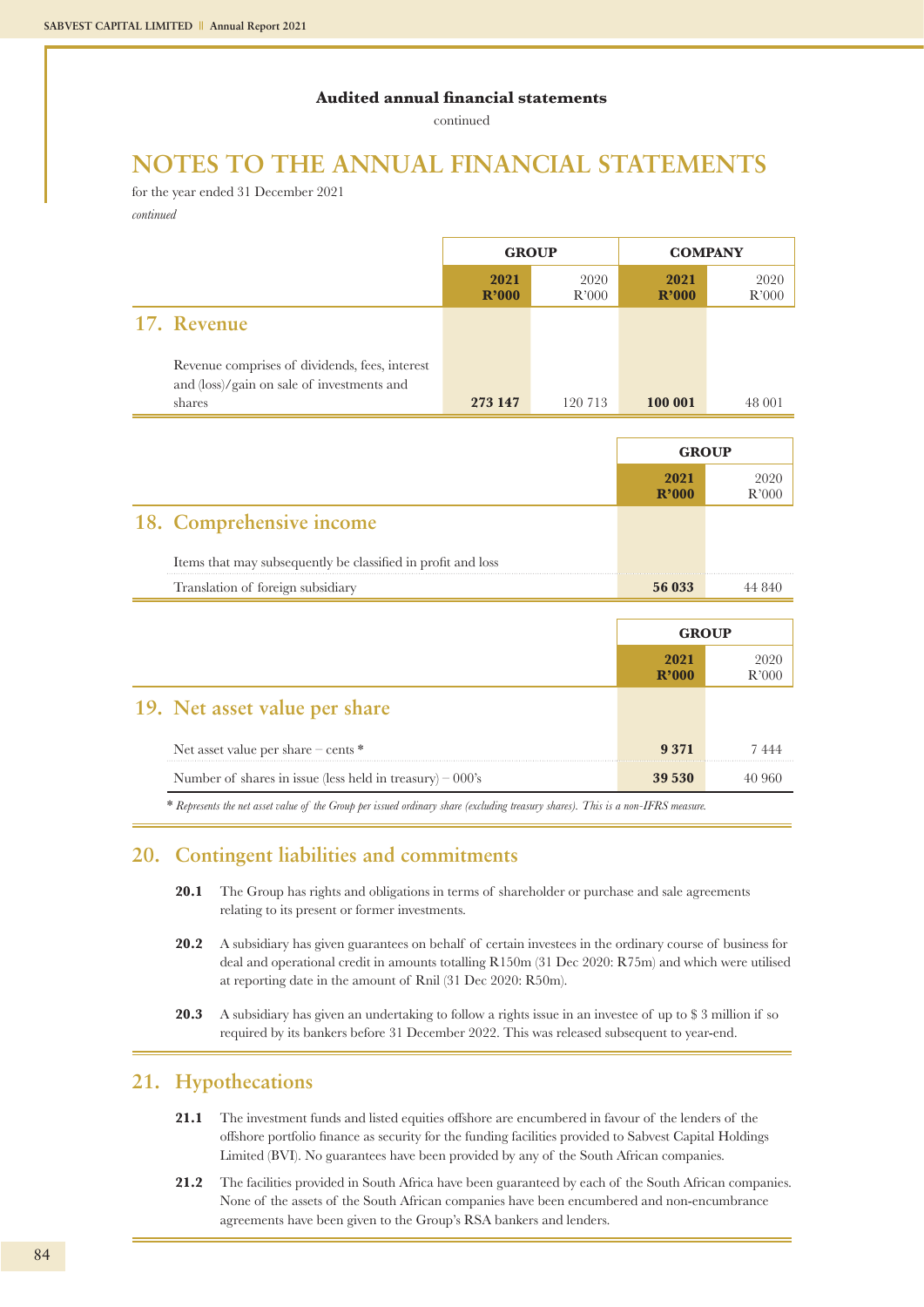continued

## **NOTES TO THE ANNUAL FINANCIAL STATEMENTS**

for the year ended 31 December 2021 *continued*

### **22. Financial instruments**

#### **22.1 Capital risk management**

The Group manages its capital to ensure that entities in the Group would be able to continue as a going concern while maximising the return to shareholders through the optimisation of the debt and equity balance. The Group's overall strategy remains unchanged from 2009.

The capital structure of the Group consists of cash and cash equivalents, equity attributable to ordinary shareholders comprising issued share capital, reserves and accumulated profit as disclosed in notes 6 and 7 and interest-bearing borrowings as disclosed in note 8. The undrawn short-term facilities available to the Group is set out in note 22.6.

|                                            | <b>GROUP</b>  |               |
|--------------------------------------------|---------------|---------------|
|                                            | 2021<br>R'000 | 2020<br>R'000 |
| <b>Categories of financial instruments</b> |               |               |
| <b>Financial</b> assets                    |               |               |
| Fair value through profit or loss          |               |               |
| Held for trading $-$ investment holdings   | 4016189       | 3 3 5 7 4 1 9 |
| $-$ investment held-for-sale               |               | 86 341        |
| $-$ investment funds offshore              | 75 138        | 56 295        |
| Amortised cost                             |               |               |
| Finance advances and receivables           | 21 663        | 134 649       |
| Cash at bank                               | 146 360       | 3851          |
| <b>Financial liabilities</b>               |               |               |
| Amortised cost                             |               |               |
| Interest-bearing $debt$ – medium-term      | 240 000       | 330 000       |
| - current portion of interest-bearing debt |               | 10 000        |
| - portfolio finance offshore               | 12944         |               |
| $-$ interest-bearing debt                  | 7446          | 29 610        |
| Accounts payable and lease liability       | 21814         | 25 9 32       |

#### **22.3 Foreign currency risk**

The Group's financial statements are prepared using Rand as its presentation currency. The Group's foreign subsidiary has USD (US\$) as its functional currency. Therefore the Group's predominant exposure to foreign exchange fluctuations is related to the sensitivities of movements in the presentation value as a result of using Rand as its presentation currency.

The Group's foreign subsidiary may also hold assets and liabilities in currencies other than its functional currency, resulting in exposure to foreign exchange rate fluctuations. The Group does not seek to hedge the carrying value of of these assets or liabilities but will consider hedging strategies for cash flows denominated in foreign currencies which are deemed significant for the Group.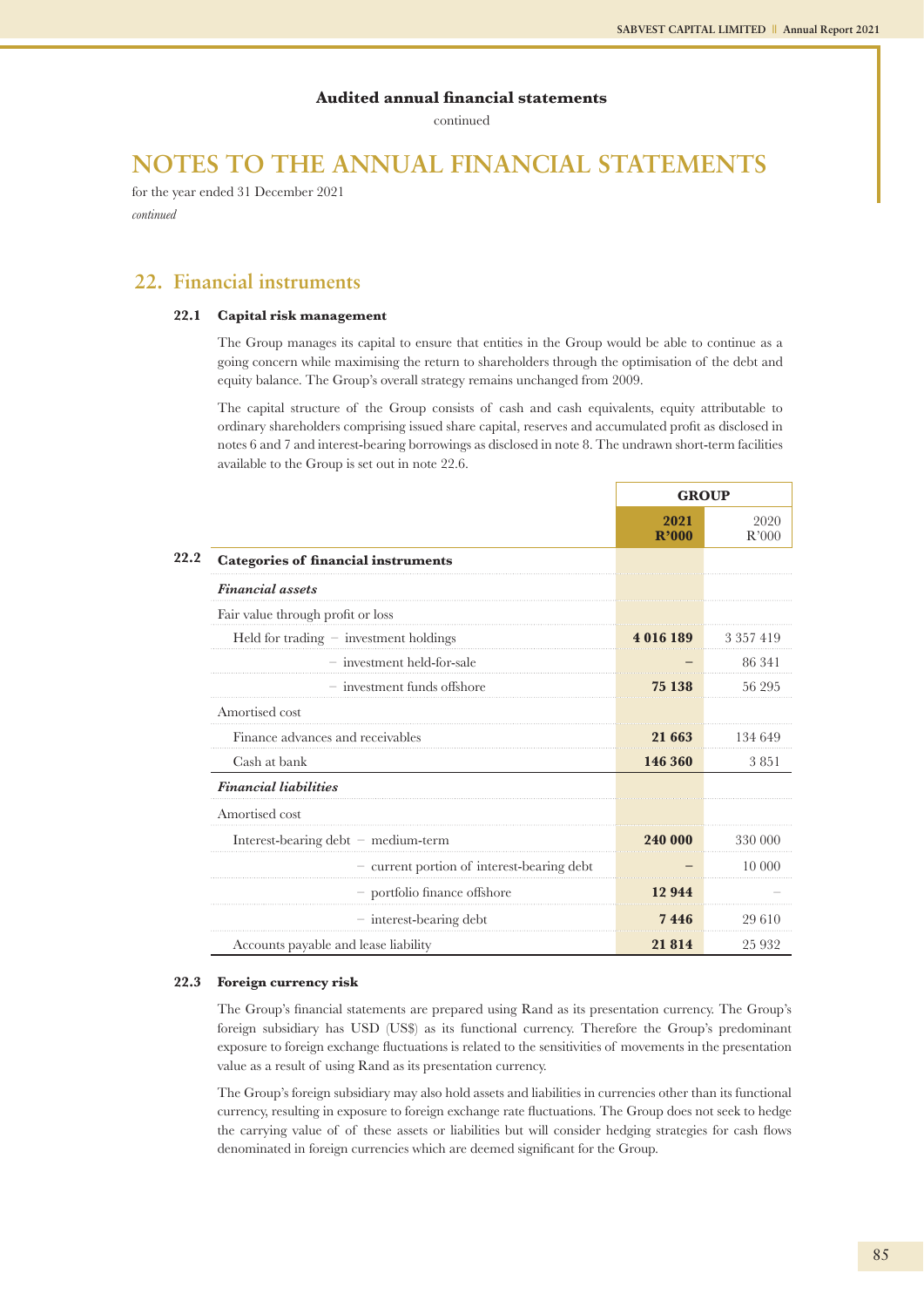continued

## **NOTES TO THE ANNUAL FINANCIAL STATEMENTS**

for the year ended 31 December 2021 *continued*

### **22. Financial instruments** *continued*

#### **22.3 Foreign currency risk** *continued*

It is the policy of the Group to enter into forward exchange contracts to cover 100% of foreign currency repayments. Forward exchange contracts are taken as and when it receives the foreign exchange. As at 31 December 2021 and 31 December 2020 the Group's South African and foreign operations had no material foreign exchange exposure.

#### **22.4 Interest rate risk**

The Group has long-term borrowings from third parties in the amount of R240 million (2020: R340 million). The current portion of the long-term borrowings is Rnil (2020: R10 million). The short-term interest-bearing borrowings are mainly those from related parties (refer note 23) in the amount of R2,8 million (2020: R3,6 million) and from third parties in the amount of R17,6 million (2020: R26,0 million). The Group is exposed to interest rate risk as it borrows funds at floating interest rates. The Group manages the interest rate cost by monitoring cash flows on a daily basis and by borrowing on overnight call and term loans to match the cash flows. If interest rates during the year had been  $1\%$ higher or lower and other variables were held constant then the profit for the year would decrease/ increase by R2,6 million (2020: R3,7 million). Interest rate risk in relation to financial assets, which is predominantly due to the loans to investees that are linked to prime, is not considered material to the Group.

#### **22.5 Credit risk management**

Credit risk refers to risk that a counter-party would default on its contractual obligations resulting in financial loss to the Group. The Group has adopted a policy of only lending money to its investees or related parties of investees, the companies in which it holds long-term investments and for participating in the funding of the purchase of consumer book debt. Credit exposure is controlled by counter-party limits that are reviewed and approved by the board annually.

The expected credit losses associated with its debt instruments carried at amortised cost are assessed on a forward-looking basis. The impairment methodology applied depends on whether there has been a significant increase in credit risk. For trade receivables, the simplified approach permitted by IFRS 9 is applied, which requires expected lifetime losses to be recognised from initial recognition of the receivables. The carrying amount of the financial asset is reduced by the expected credit loss directly only when all legal avenues have been exhausted and there is no possibility of an additional recovery. Changes in the carrying amount and subsequent recoveries of amounts previously written off are recognised in profit or loss.

For financial assets carried at amortised cost, the expected credit loss is the difference between the asset's carrying amount and the present value of estimated future cash flows, discounted at the financial asset's original effective interest rate.

The carrying amount of financial assets recorded in the financial statements, which is net of expected credit losses, represents the Group's maximum exposure to credit risk.

#### **22.6 Liquidity risk management**

The Group manages liquidity risk by maintaining adequate reserves, banking facilities and reserve borrowing facilities, by continuously monitoring forecasts and actual cash flows and matching the maturity or current liquidity profiles of financial assets and liabilities and listed investments.

At 31 December 2021 the Group had R150 million of undrawn facilities (2020: R74,7 million) and R146,4 million cash at bank (2020: R3,9 million) at its disposal to further reduce liquidity risk.

The liabilities other than the long-term borrowings are payable within the next year.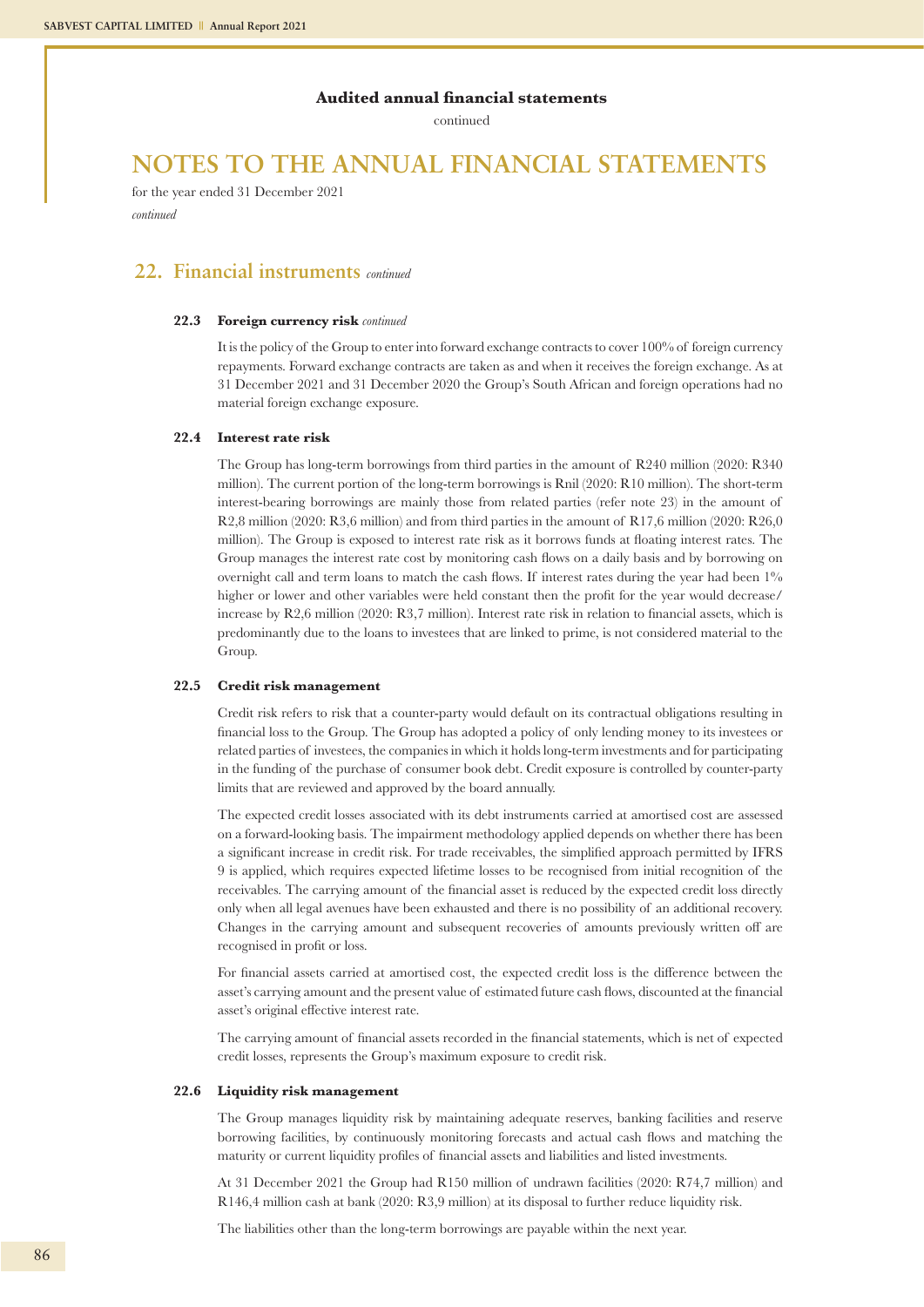continued

## **NOTES TO THE ANNUAL FINANCIAL STATEMENTS**

for the year ended 31 December 2021 *continued*

### **22. Financial instruments** *continued*

### **22.7 Fair value investments**

### *22.7.1 Fair value of financial assets and liabilities measured at fair value on a recurring basis:*

|                                 | Fair value as at                                                                                                                                                                                                                                                                                                                                             |                                                                    | Valuation                            |                                                                     |                                                                                                                    | Relationship                                            |
|---------------------------------|--------------------------------------------------------------------------------------------------------------------------------------------------------------------------------------------------------------------------------------------------------------------------------------------------------------------------------------------------------------|--------------------------------------------------------------------|--------------------------------------|---------------------------------------------------------------------|--------------------------------------------------------------------------------------------------------------------|---------------------------------------------------------|
| <b>Financial</b><br>assets      | 31 December 2021                                                                                                                                                                                                                                                                                                                                             | 31 December 2020                                                   | technique<br>Fair value<br>hierarchy | Significant<br>and key<br>inputs                                    | Relationship of<br>unobservable<br>inputs                                                                          | of unobser-<br>vable inputs<br>to fair value            |
| Listed<br>investments           | Listed equity shares R586,1 million                                                                                                                                                                                                                                                                                                                          | Listed equity shares R461,7 million<br>Held-for-sale R50,9 million | Level 1                              | Quoted share<br>prices on the<br>Johannesburg<br>Stock<br>Exchange. | N/A                                                                                                                | N/A                                                     |
| Unlisted<br>Investments         | 44,8% of Apex Partners, a specialist holding<br>company with a portfolio of controlling<br>interests in distribution, manufacturing and<br>infrastructure businesses in South Africa<br>and also provides advisory, investing and<br>lending solutions which may include taking<br>proprietary positions in distressed entities or in<br>group restructures. | 44,8% of Apex Partners                                             | Level 3                              | Maintainable<br>earnings<br>model.                                  | <b>EBITDA</b><br>multiplies<br>(unchanged<br>from prior year<br>unless<br>otherwise<br>stated):<br>Sunspray $-5,0$ | The higher<br>the multiples<br>the higher<br>the value. |
|                                 | 25% of Classic Food Brands, a manufacturer<br>of meat products.                                                                                                                                                                                                                                                                                              | 25% of Classic Food Brands                                         |                                      |                                                                     | SA Bias-<br>Flowmax $6,0$                                                                                          |                                                         |
|                                 | 19,1% of DNI-4PL Contracts, a company<br>providing technology, logistics and distribution<br>services to the telecommunications and<br>financial industries.                                                                                                                                                                                                 | 19,4% of DNI-4PL Contracts                                         |                                      |                                                                     | and<br>Narrowtex 4,5<br>$Flexo-4,5$<br>Classic $-5,0$                                                              |                                                         |
|                                 | 47,5% of Flexo Line Products, a<br>manufacturing business specialising in high<br>quality injection moulded plastic products<br>primarily for the spice industry locally and<br>internationally.                                                                                                                                                             | 47,5% of Flexo Line Products                                       |                                      |                                                                     | $DNI-6,5$<br>$ITL-9,0$<br>$R$ olfes – 6,0<br>$A$ pex – 4,5                                                         |                                                         |
|                                 | 34% of ITL Holdings Group, a market<br>leading international designer, manufacturer<br>and distributor of apparel labelling and<br>identification products and supply chain<br>management solutions including RFID.                                                                                                                                          | 30% of ITL Holdings Group                                          |                                      |                                                                     | Level of<br>maintainable<br>earnings based<br>on historic<br>and future                                            |                                                         |
|                                 | $25,1\%$ of Rolfes, a specialist provider of<br>agricultural, food, industrial and water<br>chemical solutions and services.                                                                                                                                                                                                                                 | $25,1\%$ of Rolfes                                                 |                                      |                                                                     | projections and<br>normalisation<br>of earnings                                                                    |                                                         |
|                                 | 85,2% of SA Bias, an international industrial<br>and investment group.                                                                                                                                                                                                                                                                                       | $59,9%$ of SA Bias                                                 |                                      |                                                                     | where<br>appropriate.                                                                                              |                                                         |
|                                 | 26,7% of Sunspray, a producer of spray<br>dried and blended powdered food and drink<br>products and the largest independent contract<br>supplier of these products and services in<br>South Africa.                                                                                                                                                          | $27,7\%$ of Sunspray                                               |                                      |                                                                     |                                                                                                                    |                                                         |
|                                 | $10\%$ in Masimong, an investment group with<br>assets in mining and agriculture.                                                                                                                                                                                                                                                                            | $10\%$ in Masimong                                                 |                                      | Attributable<br><b>NAV</b>                                          |                                                                                                                    |                                                         |
|                                 | R <sub>3</sub> 430,1 million                                                                                                                                                                                                                                                                                                                                 | $R2$ 895,9 million                                                 |                                      |                                                                     |                                                                                                                    |                                                         |
|                                 |                                                                                                                                                                                                                                                                                                                                                              | Held-for-sale R35,4 million                                        |                                      |                                                                     |                                                                                                                    |                                                         |
| Investment<br>funds<br>offshore | R75,1 million                                                                                                                                                                                                                                                                                                                                                | R56,3 million                                                      | Level 1                              | Quoted<br>prices on<br>various stock<br>exchanges.                  | N/A                                                                                                                | N/A                                                     |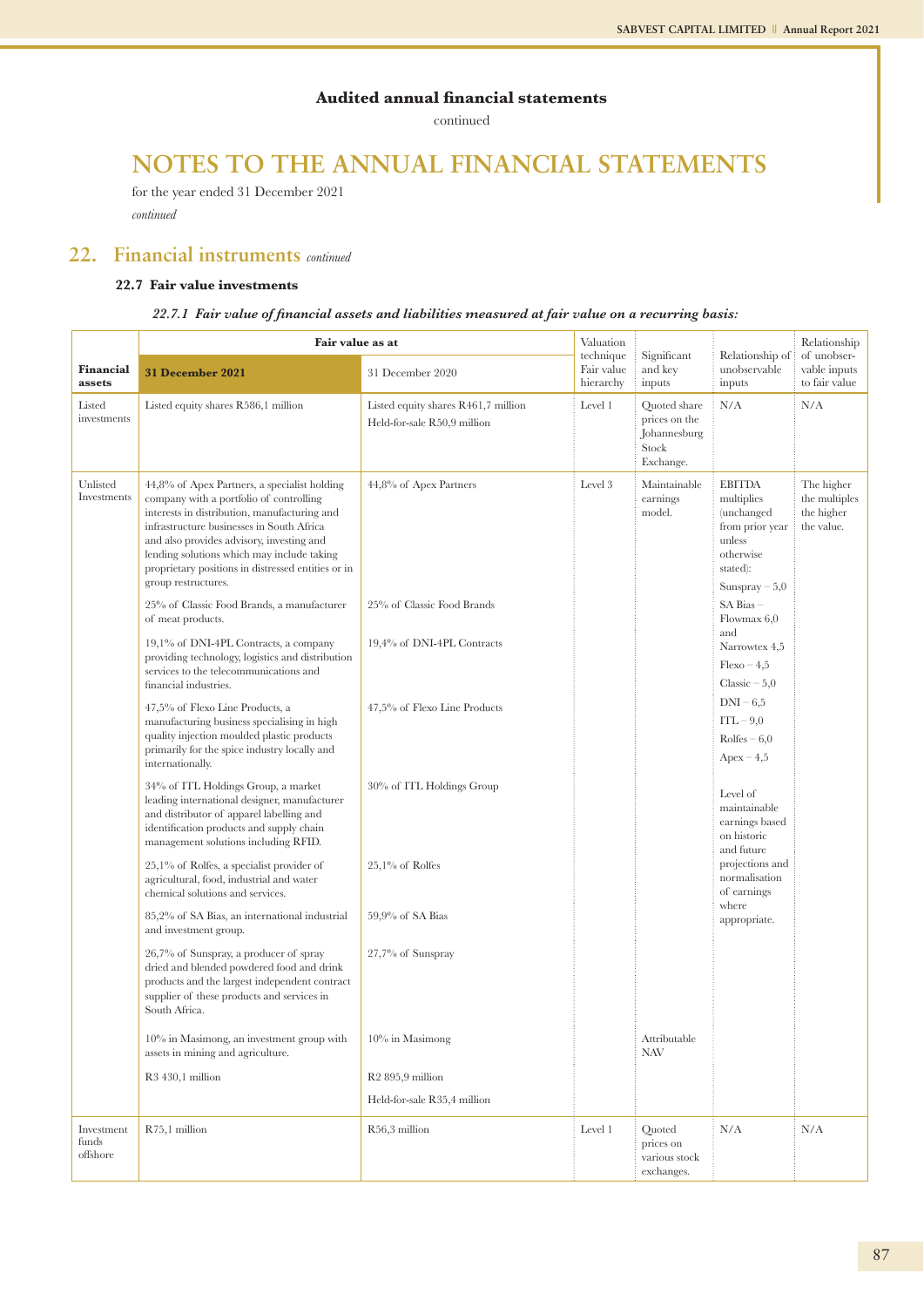continued

## **NOTES TO THE ANNUAL FINANCIAL STATEMENTS**

for the year ended 31 December 2021 *continued*

### **22. Financial instruments** *continued*

#### **22.7 Fair value investments** *continued*

If the notable unobservable inputs to the valuation model were changed as noted in the table below while all other variables were held constant, the fair value amount of the investments measured on Level 3 inputs would change as follows:

|                                                       | Change in the<br>maintainable earnings |                             | Change in the<br>price earnings ratio |                             |
|-------------------------------------------------------|----------------------------------------|-----------------------------|---------------------------------------|-----------------------------|
|                                                       | Increase by<br>$10\%$<br>Rm            | Decrease by<br>$10\%$<br>Rm | Increase by<br>$10\%$<br>Rm           | Decrease by<br>$10\%$<br>Rm |
| Increase/(decrease) in fair value<br>31 December 2021 | 338,7                                  | (338,7)                     | 338,7                                 | (338,7)                     |
| Increase/(decrease) in fair value<br>31 December 2020 | 289,6                                  | (289, 6)                    | 289,6                                 | (289, 6)                    |

Should the market price of both the listed investments held directly and the offshore listed shares have been 10% higher or lower at 31 December 2021, the value of shares would have increased or decreased by R66,1 million (2020: R51,2 million).

Should the market price of offshore investments have been 10% higher or lower at 31 December 2021, the value of offshore investments would have increased or decreased by R7,5 million (2020: R5,6 million).

#### *22.7.2 Fair value of financial assets and financial liabilities that are not measured at fair value on a recurring basis (but fair value disclosures are required).*

The directors consider the carrying amounts of the financial assets and financial liabilities recognised in the consolidated financial statements approximate their fair values.

|                                                 | <b>GROUP</b>                |                         |                             |                        |  |  |  |
|-------------------------------------------------|-----------------------------|-------------------------|-----------------------------|------------------------|--|--|--|
|                                                 |                             | <b>31 December 2021</b> | 31 December 2020            |                        |  |  |  |
|                                                 | Carrying<br>amount<br>R'000 | Fair<br>value<br>R'000  | Carrying<br>amount<br>R'000 | Fair<br>value<br>R'000 |  |  |  |
| <b>Financial assets</b>                         |                             |                         |                             |                        |  |  |  |
| Financial assets held at amortised cost         | 168 023                     | 168 023                 | 138.500                     | 138.500                |  |  |  |
| Finance advances and receivables                | 21 663                      | 21 663                  | 134 649                     | 134 649                |  |  |  |
| <b>Cash balances</b>                            | 146 360                     | 146 360                 | 3851                        | 3851                   |  |  |  |
| <b>Financial liabilities</b>                    |                             |                         |                             |                        |  |  |  |
| Financial liabilities held at<br>amortised cost | 285 949                     | 285 949                 | 395 542                     | 395 542                |  |  |  |
| Interest-bearing $debt - long-term$             | 240 000                     | 240 000                 | 330 000                     | 330 000                |  |  |  |
| Current portion - interest-bearing debt         |                             |                         | 10 000                      | 10 000                 |  |  |  |
| Portfolio finance offshore                      | 12944                       | 12 944                  |                             |                        |  |  |  |
| Interest-bearing debt                           | 7446                        | 7446                    | 29 610                      | 29610                  |  |  |  |
| Accounts payable and lease liability            | 21 8 14                     | 21 8 14                 | 25 9 32                     | 25 9 32                |  |  |  |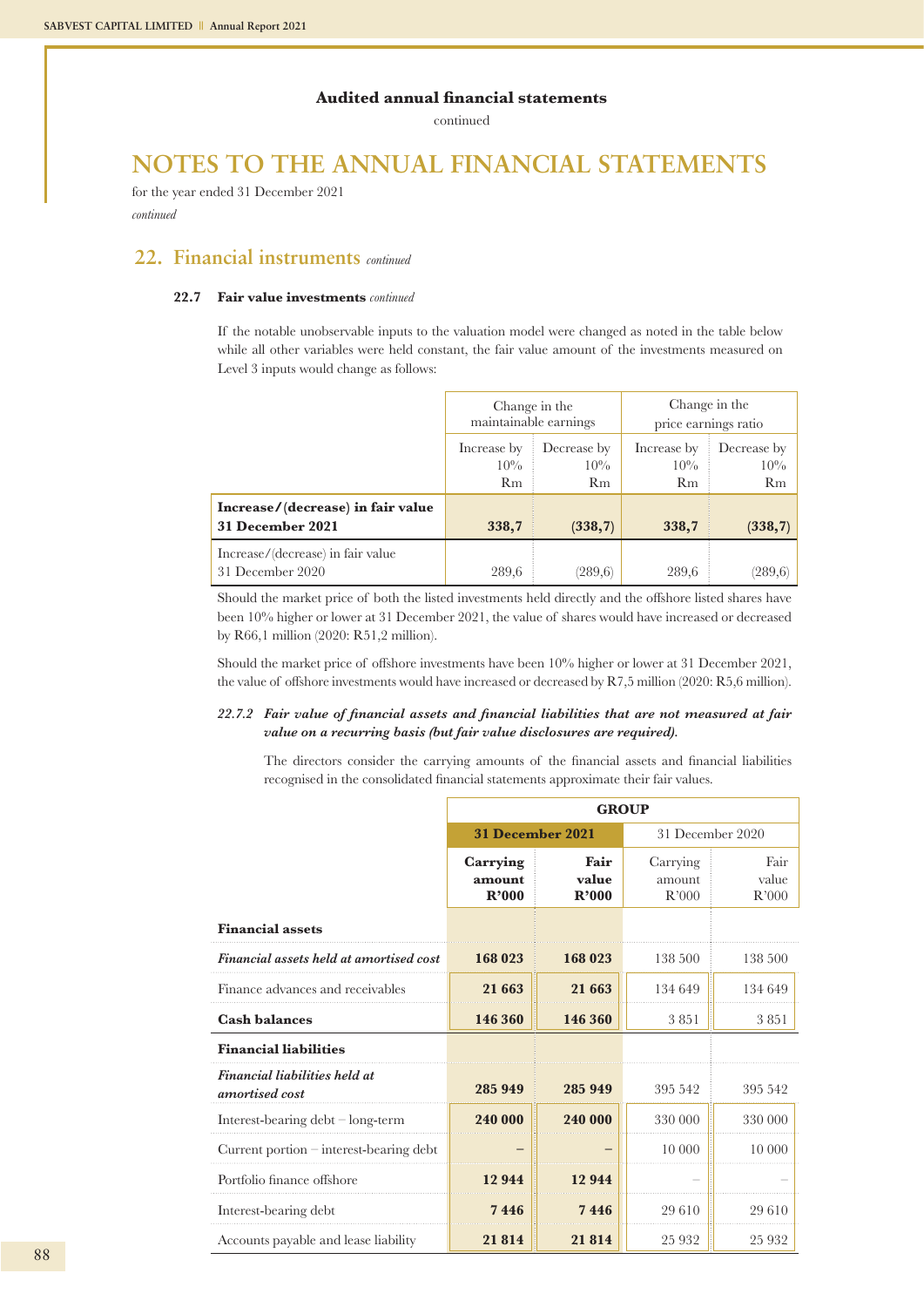continued

## **NOTES TO THE ANNUAL FINANCIAL STATEMENTS**

for the year ended 31 December 2021 *continued*

### **22. Financial instruments** *continued*

### **22.7 Fair value investments** *continued*

|                                                 | <b>COMPANY</b>              |                        |                             |                        |  |  |
|-------------------------------------------------|-----------------------------|------------------------|-----------------------------|------------------------|--|--|
|                                                 | <b>31 December 2021</b>     |                        | 31 December 2020            |                        |  |  |
|                                                 | Carrying<br>amount<br>R'000 | Fair<br>value<br>R'000 | Carrying<br>amount<br>R'000 | Fair<br>value<br>R'000 |  |  |
| <b>Financial assets</b>                         |                             |                        |                             |                        |  |  |
| Financial assets held at amortised cost         | 26 730                      | 26 730                 | 26 322                      | 26 322                 |  |  |
| Loans and receivables                           | 26 686                      | 26 686                 | 26 281                      | 26 281                 |  |  |
| <b>Cash balances</b>                            | 44                          | 44                     | 41                          | 41                     |  |  |
| <b>Financial liabilities</b>                    |                             |                        |                             |                        |  |  |
| Financial liabilities held at<br>amortised cost | 2 2 5 9                     | 2 2 5 9                | 1830                        | 1830                   |  |  |
| Accounts payable                                | 2 2 5 9                     | 2 2 5 9                | 1830                        | 1830                   |  |  |

IFRS 13 provides a hierarchy that classifies inputs employed to determine fair value. Financial assets and financial liabilities are classified and disclosed as follows:

|                                    | Financial fair value hierarchy as at 31 December 2021 |                  |                  |                |  |  |
|------------------------------------|-------------------------------------------------------|------------------|------------------|----------------|--|--|
|                                    | Level 1<br>R'000                                      | Level 2<br>R'000 | Level 3<br>R'000 | Total<br>R'000 |  |  |
| <b>Financial assets</b>            |                                                       |                  |                  |                |  |  |
| Fair value through profit and loss |                                                       |                  |                  |                |  |  |
| Listed investments                 | 586 111                                               |                  |                  | 586 111        |  |  |
| Unlisted investments               |                                                       |                  | 3 430 078        | 3 430 078      |  |  |
| Investment funds offshore          | 75 138                                                |                  |                  | 75 138         |  |  |
| Total                              | 661 249                                               |                  | 3 430 078        | 4 091 327      |  |  |

#### **Financial fair value hierarchy as at 31 December 2020**

|                                      | Level 1<br>R'000 | Level 2<br>R'000 | Level 3<br>R'000 | Total<br>R'000 |
|--------------------------------------|------------------|------------------|------------------|----------------|
|                                      |                  |                  |                  |                |
| <b>Financial assets</b>              |                  |                  |                  |                |
| Fair value through profit and loss   |                  |                  |                  |                |
| Listed investments                   | 461 566          |                  |                  | 461 566        |
| Listed investments (held-for-sale)   | 50 906           |                  |                  | .50.906        |
| Unlisted investments                 |                  |                  | 2 895 853        | 2 895 853      |
| Unlisted investments (held-for-sale) |                  |                  | 35 435           | 35435          |
| Investment funds offshore            | 56 295           |                  |                  | 56 295         |
| Total                                | 568 767          |                  | 2931288          | 3 500 055      |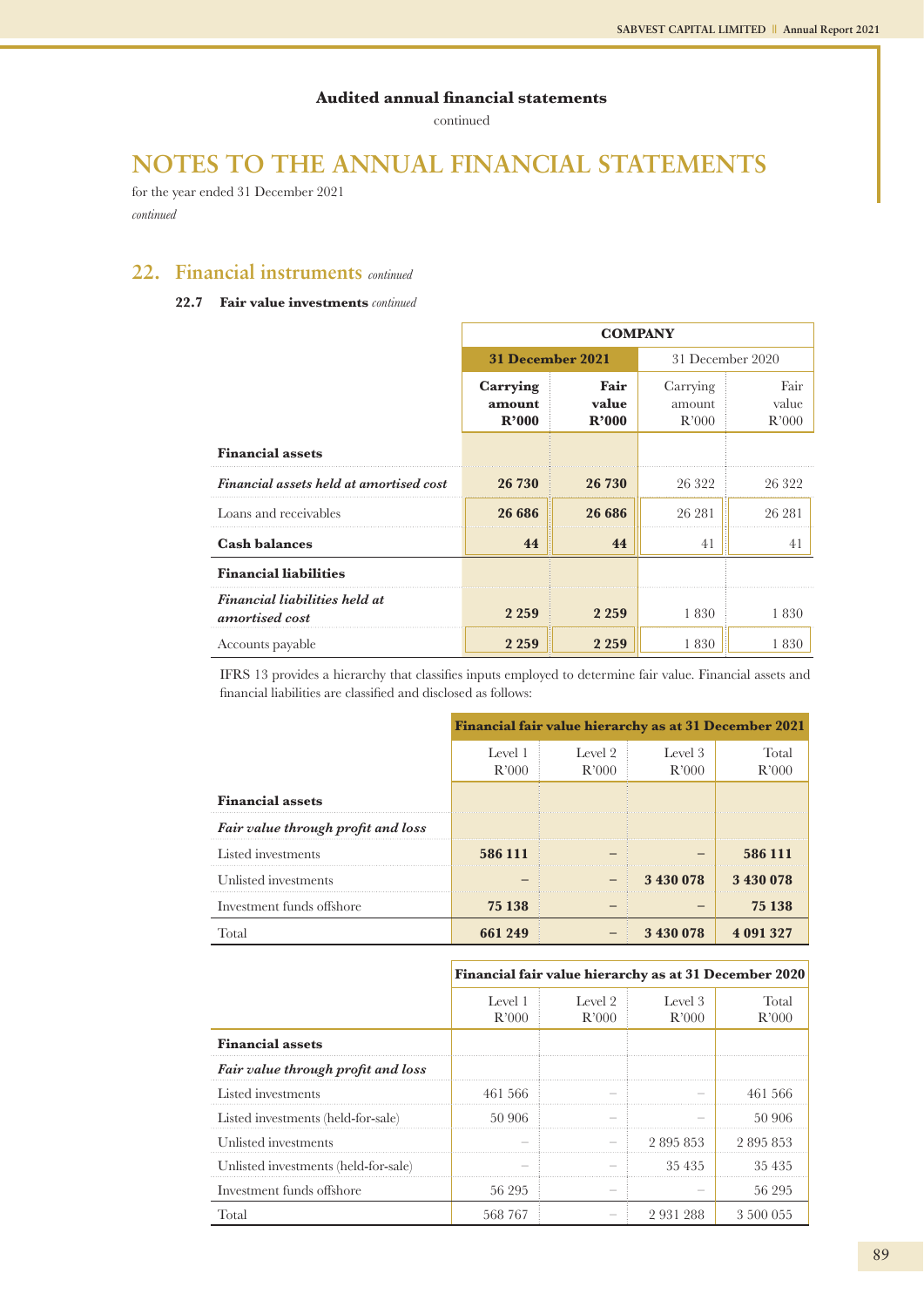continued

## **NOTES TO THE ANNUAL FINANCIAL STATEMENTS**

for the year ended 31 December 2021 *continued*

### **23. Related party transactions**

Related party transactions can exist between subsidiaries and the holding company, fellow subsidiaries, associated companies and key management personnel. The subsidiaries of the Group are identified in Annexure A on page 92.

Transactions between the holding company, its subsidiaries and fellow subsidiaries relate to fees, dividends and interest. The income and loans are regarded as intergroup transactions and are eliminated on consolidation. Refer to Annexure A for indebtedness of subsidiaries.

On 19 November 2021 (2020: 11 December 2020), the Company acquired 1 450 000 (2020: 508 352) Sabcap ordinary shares from its subsidiary, Sabvest Finance and Guarantee Corporation, for a total amount of R79,8 million (2020: R14,4 million) based on the previous day's closing share price of R55,00 (2020: R28,25). Transactions between the holding company, its subsidiaries, and investees relate to fees, dividends and interest and these are reflected as income in the statement of comprehensive income.

Short-term loans are included in finance advances and receivables.

Transactions with directors relate to fees as disclosed in note 16 and fees and incentives as set out in this note. Monies lent to the Group by entities controlled by directors are included in interest-bearing debt (refer note 8) in the statement of financial position.

During the year Group entities entered into the following transactions with related parties that are not members of the Group:

| 31 December 2021        | Fees<br>received<br>R'000 | Fees<br>paid<br>R'000 | Dividends<br>received<br>R'000 | Interest<br>received<br>R'000 | Interest<br>paid<br>R'000 | Amounts<br>owed by<br>related<br>parties<br>R'000 | Amounts<br>owed to<br>related<br>parties<br>R'000 |
|-------------------------|---------------------------|-----------------------|--------------------------------|-------------------------------|---------------------------|---------------------------------------------------|---------------------------------------------------|
| R Pleaner and family    |                           |                       |                                |                               |                           |                                                   |                                                   |
| Individual              |                           |                       |                                |                               | 116                       |                                                   | 1771                                              |
| CS Seabrooke and family |                           |                       |                                |                               |                           |                                                   |                                                   |
| Individual              |                           |                       |                                |                               | 58                        |                                                   | 338                                               |
| Company                 | 136                       | 369                   |                                |                               | 13                        |                                                   | 145                                               |
| L Rood                  |                           |                       |                                |                               |                           |                                                   |                                                   |
| Individual              |                           |                       |                                |                               | 39                        | 3785                                              | 529                                               |
| Investees               | 1509                      | 800                   | 253 036                        | 14 20 6                       |                           |                                                   |                                                   |
| 31 December 2020        |                           |                       |                                |                               |                           |                                                   |                                                   |
| R Pleaner and family    |                           |                       |                                |                               |                           |                                                   |                                                   |
| Individual              |                           |                       |                                |                               | 127                       |                                                   | 1661                                              |
| CS Seabrooke and family |                           |                       |                                |                               |                           |                                                   |                                                   |
| Individual              |                           |                       |                                |                               | 306                       |                                                   | 1 0 8 0                                           |
| Company                 | 153                       | 379                   |                                |                               | 95                        |                                                   | 289                                               |
| L Rood                  |                           |                       |                                |                               |                           |                                                   |                                                   |
| Individual              |                           |                       |                                |                               | 39                        | 3785                                              | 529                                               |
| Investees               | 1415                      |                       | 107 198                        | 13 099                        | $\overline{\phantom{a}}$  | 79 993                                            |                                                   |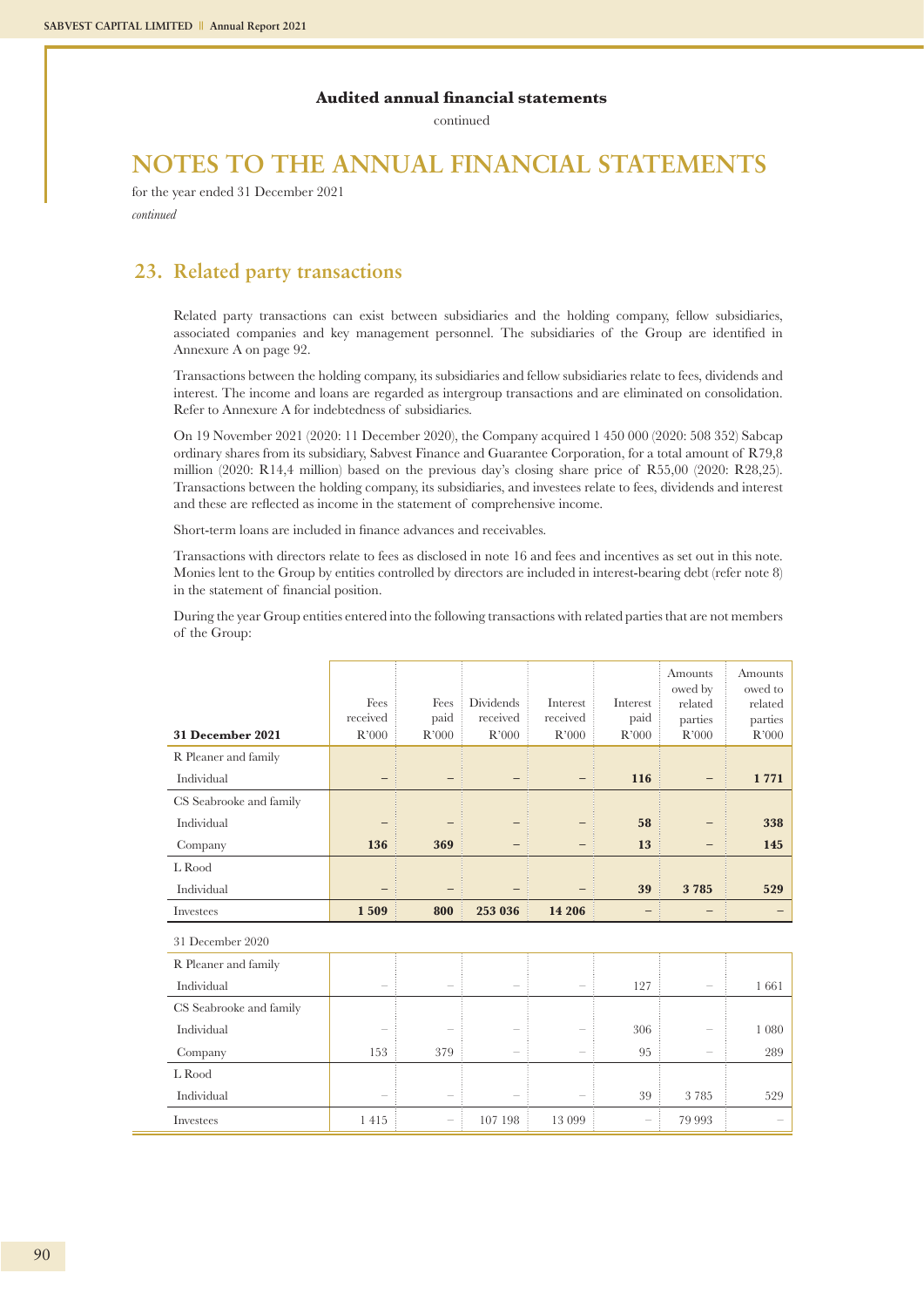continued

## **NOTES TO THE ANNUAL FINANCIAL STATEMENTS**

for the year ended 31 December 2021 *continued*

### **24. Retirement benefit information**

Eight employees are members of the Group's retirement fund which operates on a defined contribution basis. Employee benefits are determined according to each member's equitable share of the total assets of the fund. Employees contribute 7,5% and the company contributes 9,5% of pensionable salary. The fund is reviewed on an annual basis and every three years a statutory valuation is performed and submitted to the Registrar of Pension Funds. The fund is governed by the Pension Fund Act of 1956. Retirement costs are expensed in the year in which they are incurred, which amounted to R1 189 065 (2020: R865 818).

The Group has no post-retirement medical aid commitments.

### **25. Capital commitments**

There are no capital commitments.

### **26. Borrowing powers**

The borrowing powers of the Group are not limited.

### **27. Subsequent events**

- 27.1 Disposed of a further 1m TC shares for R48,7m, retaining 5m shares;
- **27.2** Subscribed for a 49,9% equity interest in a subsidiary of Masimong Group Holdings Proprietary Limited, Masimong Electrical Holdings Proprietary Limited (MEH), committing to make shareholder loan funding of R199m and financial guarantees R24,5m available to MEH on demand to facilitate the acquisition of all the shares in ARB Holdings Limited (ARB) not owned by the Alan Burke family for R697m (before transaction costs) through a scheme of arrangement and a delisting and which, if successful, will result in MEH owning 37,07% of ARB;
- **27.3** Increased its holding in Corero Network Security Plc (Corero) by 3m shares to 50m shares, representing 10,1% of Corero, for GBP0,4m (R7,4m);
- **27.4** Supported, through the issuance of a guarantee, the participation of Apex Partners Holdings (Pty) Limited in the provision of funding for the refinance of Ascendis Healthcare Limited and the subsequent offer by Apex to acquire 100% of the entities comprising the Medical Devices division of Ascendis;
- **27.5** Declared a dividend of 55 cents per ordinary share payable to shareholders on 25 April 2022; and
- **27.6** The corporate tax rate changed to 27% which will have an effect on the deferred tax liability at the capital gains tax rate for the year ended 31 December 2023, the impact of which cannot be reliably estimated at this time.

### **28. Operating segments**

No operating segments have been disclosed in the annual financial statements as management view the business as one segment.

### **29. Going concern**

Sabcap's investees have returned to 2019 levels of trading or higher as reflected in their results for the 2021 calendar year. Based on current revenues and projected revenues, the continuing build up in forward order books, the assumption of no further lockdowns of businesses and taking into consideration solvency, cash resource, forecasts, and the impact of COVID-19 on the Group's investee companies, the Board has concluded that the Group and Company will be a going concern in the year ahead. Refer to note 8 and note 22.6.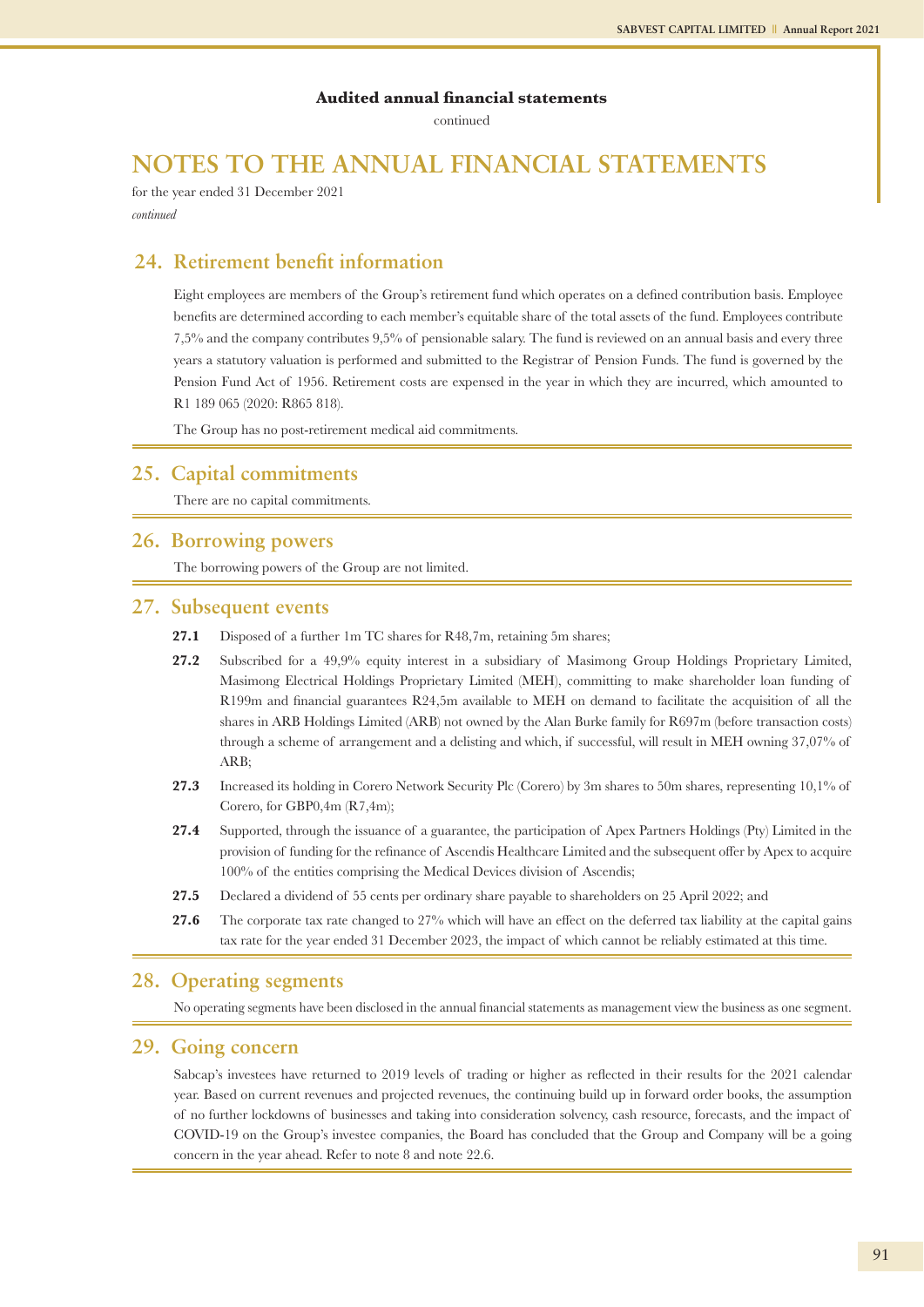continued

*ANNEXURE A*

## **SCHEDULE OF CONSOLIDATED SUBSIDIARIES**

|                                                                             |                                                                | Amount<br><b>Held directly or</b><br>of<br>indirectly<br>issued |                       |                       | <b>Book value of</b><br>interest shares |                | Indebtedness * |               |
|-----------------------------------------------------------------------------|----------------------------------------------------------------|-----------------------------------------------------------------|-----------------------|-----------------------|-----------------------------------------|----------------|----------------|---------------|
|                                                                             | Nature of<br>business                                          | capital<br>R                                                    | 2021<br>$\frac{0}{0}$ | 2020<br>$\frac{0}{0}$ | 2021<br>R'000                           | 2020<br>R'000  | 2021<br>R'000  | 2020<br>R'000 |
| <b>Subsidiaries of</b><br><b>Sabvest Capital Limited</b>                    |                                                                |                                                                 |                       |                       |                                         |                |                |               |
| Sabvest Limited                                                             | Investment<br>holding<br>company                               | 851                                                             | <b>100</b>            | 100                   | 1 443 375                               | 1 443 375      | 26 686         | 26 281        |
| Investment in subsidiaries                                                  |                                                                |                                                                 |                       |                       | 1 443 375                               | 1 443 375      |                |               |
| Indebtedness included in the company's assets                               |                                                                |                                                                 |                       |                       |                                         |                | 26 686         | 26 281        |
| Subsidiaries of<br><b>Sabvest Limited</b>                                   |                                                                |                                                                 |                       |                       |                                         |                |                |               |
| Sabvest Investments<br>(Pty) Limited                                        | Investment<br>holding<br>company                               | 4 0 0 0                                                         | 100                   | 100                   | $\overline{\mathbf{4}}$                 | $\overline{4}$ | 91 2 25        | 15 539        |
| Sabvest Financial                                                           | Corporate<br>services                                          | 5 0 0 0                                                         | <b>100</b>            | 100                   | $\mathbf{1}$                            | 1              | 9 5 8 6        | 10 242        |
| Services (Pty) Limited                                                      | Gross                                                          |                                                                 |                       |                       |                                         |                | 29 219         | 29 944        |
|                                                                             | Impairment                                                     |                                                                 |                       |                       |                                         |                | (19634)        | (19702)       |
| Sabvest Finance and<br>Guarantee Corporation<br>(Pty) Limited               | Finance<br>investments<br>and<br>guarantees                    | 6 0 0 0                                                         | 100                   | 100                   | 5 000                                   | 5 0 0 0        | 1 435 971      | 1 522 539     |
| <b>Sabvest Securities</b><br>(Pty) Limited                                  | Dormant                                                        | 10 000                                                          | <b>100</b>            | 100                   | 10                                      | 10             |                |               |
| SD Nominees<br>(Pty) Limited                                                | Nominee<br>company                                             | 100                                                             | 100                   | 100                   |                                         |                |                |               |
| Investment in subsidiaries                                                  |                                                                |                                                                 |                       |                       | 5015                                    | 5015           |                |               |
| Indebtedness included in the company's assets                               |                                                                |                                                                 |                       |                       |                                         |                | 1 536 782      | 1 548 140     |
| <b>Subsidiaries of</b><br><b>Sabvest Finance and</b><br>Guarantee (Pty) Ltd |                                                                |                                                                 |                       |                       |                                         |                |                |               |
| Sabvest Capital Holdings<br>Limited (BVI)                                   | Investment<br>holding<br>company and<br>corporate<br>financier | <b>US\$3</b>                                                    | 100                   | 100                   |                                         |                |                |               |
|                                                                             |                                                                |                                                                 |                       |                       |                                         |                |                |               |

Aggregate net income after taxation, attributable to Sabvest Capital Limited's interest in its subsidiaries **685 465** 298 232

*\* Refer to note 23 – Related party transactions.*